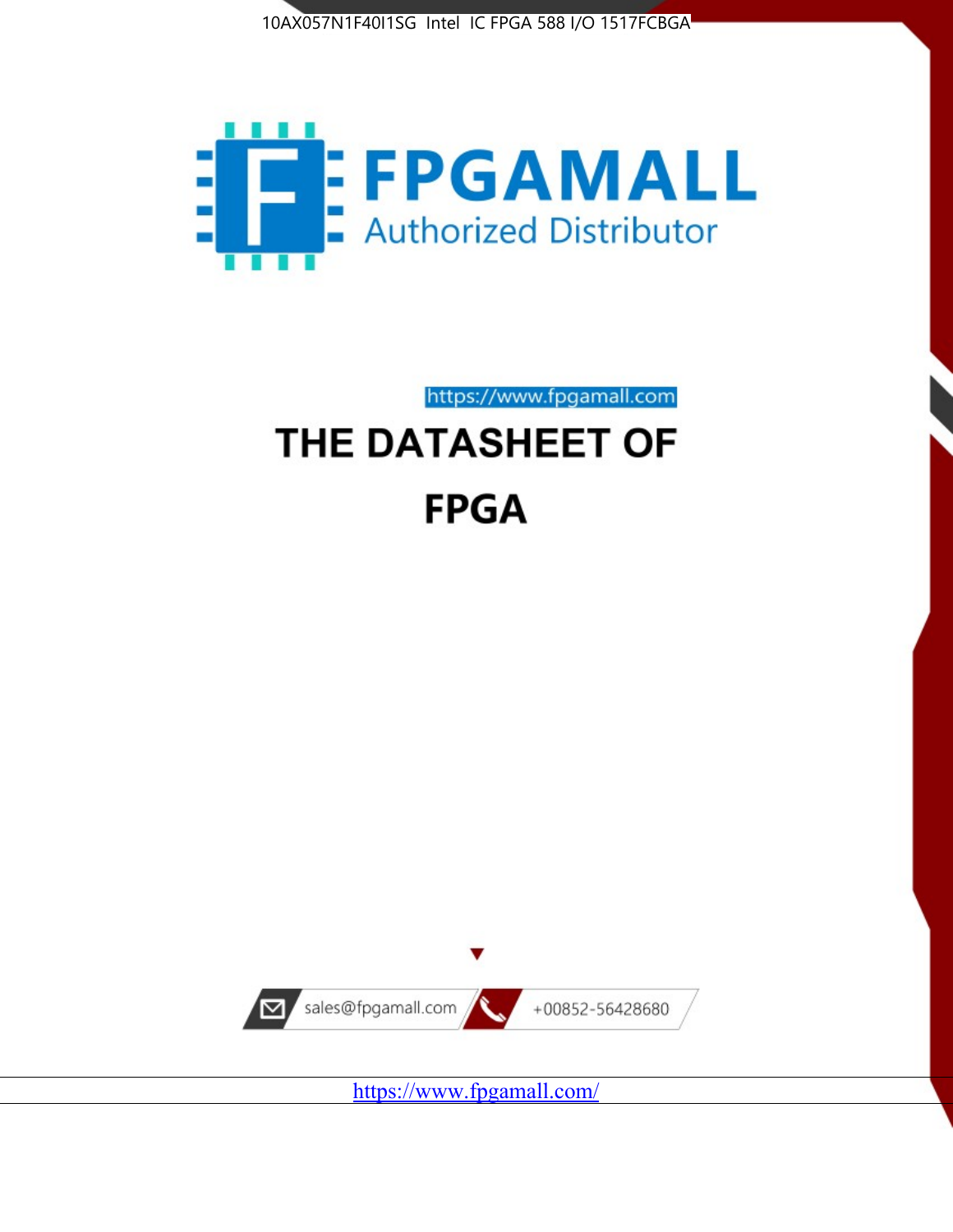10AX057N1F40I1SG Intel IC FPGA 588 I/O 1517FCBGA



## **Intel® Arria® 10 Device Overview**



**A10-OVERVIEW | 2018.12.06** Latest document on the web: **[PDF](https://www.intel.com/content/dam/www/programmable/us/en/pdfs/literature/hb/arria-10/a10_overview.pdf)** | **[HTML](https://www.intel.com/content/www/us/en/programmable/documentation/sam1403480274650.html)**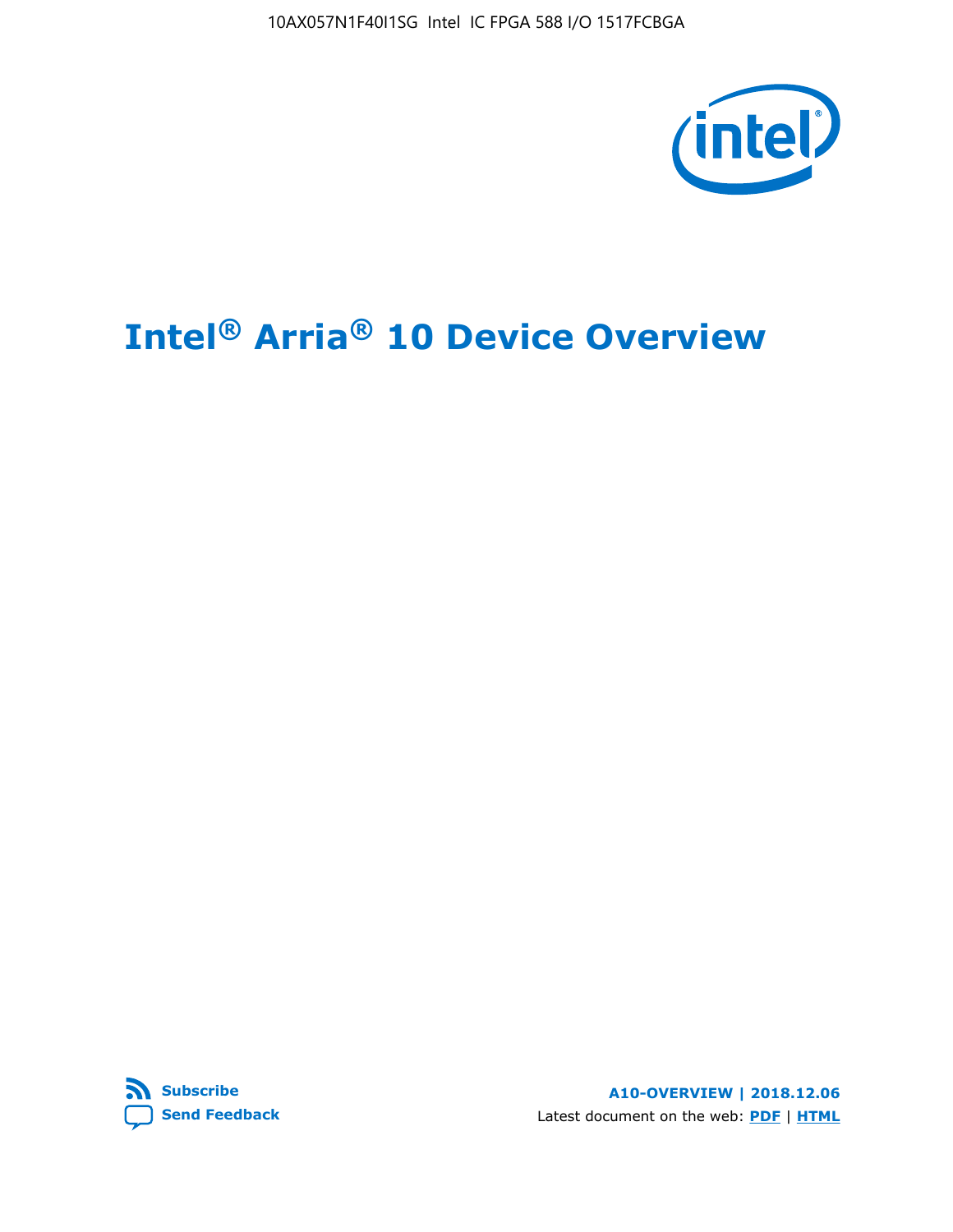

**Contents** 

## **Contents**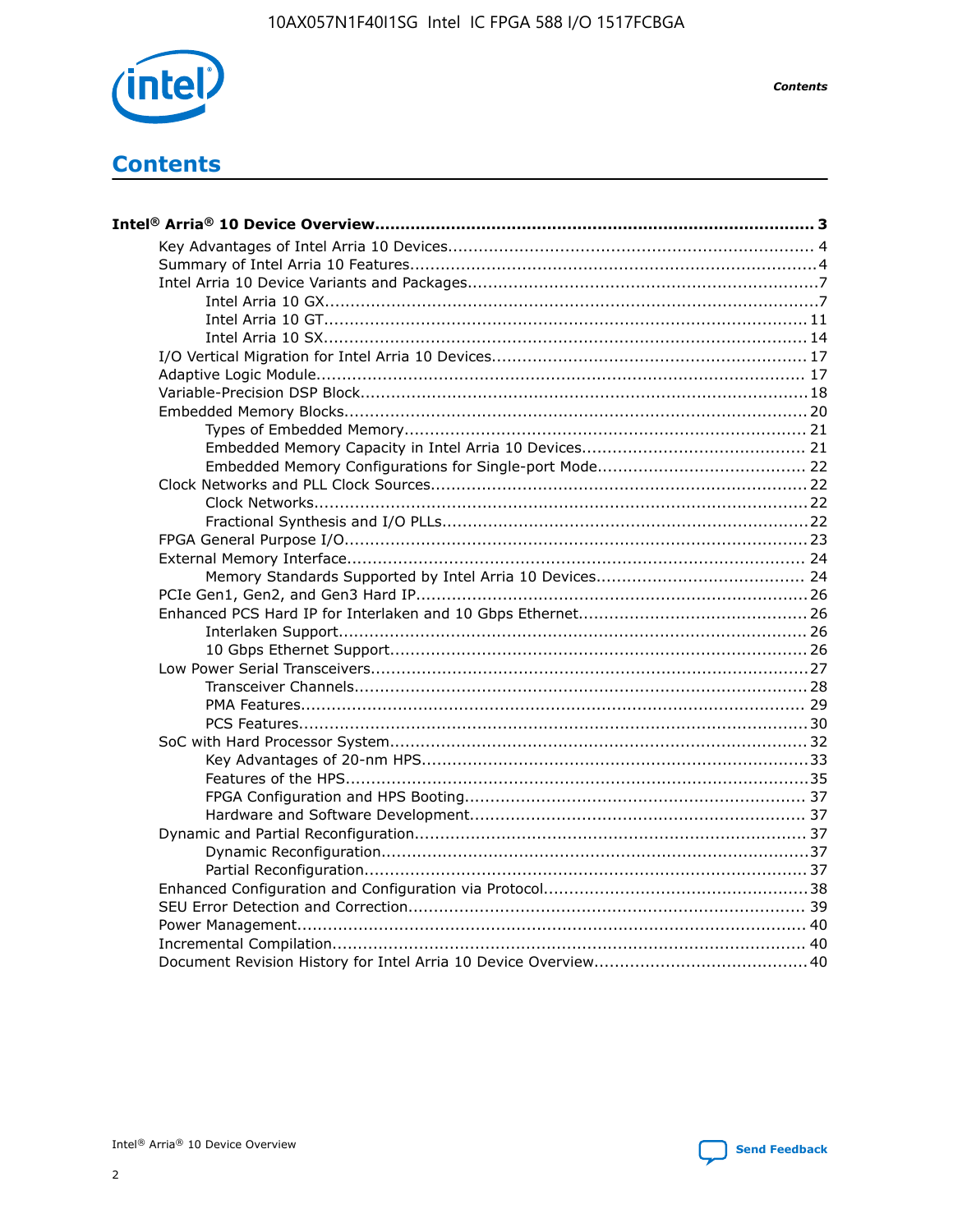**A10-OVERVIEW | 2018.12.06**

**[Send Feedback](mailto:FPGAtechdocfeedback@intel.com?subject=Feedback%20on%20Intel%20Arria%2010%20Device%20Overview%20(A10-OVERVIEW%202018.12.06)&body=We%20appreciate%20your%20feedback.%20In%20your%20comments,%20also%20specify%20the%20page%20number%20or%20paragraph.%20Thank%20you.)**



## **Intel® Arria® 10 Device Overview**

The Intel<sup>®</sup> Arria<sup>®</sup> 10 device family consists of high-performance and power-efficient 20 nm mid-range FPGAs and SoCs.

Intel Arria 10 device family delivers:

- Higher performance than the previous generation of mid-range and high-end FPGAs.
- Power efficiency attained through a comprehensive set of power-saving technologies.

The Intel Arria 10 devices are ideal for high performance, power-sensitive, midrange applications in diverse markets.

| <b>Market</b>         | <b>Applications</b>                                                                                               |
|-----------------------|-------------------------------------------------------------------------------------------------------------------|
| Wireless              | Channel and switch cards in remote radio heads<br>٠<br>Mobile backhaul<br>$\bullet$                               |
| Wireline              | 40G/100G muxponders and transponders<br>٠<br>100G line cards<br>٠<br><b>Bridging</b><br>٠<br>Aggregation<br>٠     |
| <b>Broadcast</b>      | Studio switches<br>٠<br>Servers and transport<br>٠<br>Videoconferencing<br>٠<br>Professional audio and video<br>٠ |
| Computing and Storage | Flash cache<br>٠<br>Cloud computing servers<br>٠<br>Server acceleration<br>٠                                      |
| Medical               | Diagnostic scanners<br>$\bullet$<br>Diagnostic imaging<br>٠                                                       |
| Military              | Missile guidance and control<br>٠<br>Radar<br>٠<br>Electronic warfare<br>٠<br>Secure communications<br>٠          |

#### **Table 1. Sample Markets and Ideal Applications for Intel Arria 10 Devices**

#### **Related Information**

- [Intel Arria 10 Device Handbook: Known Issues](http://www.altera.com/support/kdb/solutions/rd07302013_646.html) Lists the planned updates to the *Intel Arria 10 Device Handbook* chapters.
- [Intel Arria 10 GX/GT Device Errata and Design Recommendations](https://www.intel.com/content/www/us/en/programmable/documentation/agz1493851706374.html#yqz1494433888646)
- [Intel Arria 10 SX Device Errata and Design Recommendations](https://www.intel.com/content/www/us/en/programmable/documentation/cru1462832385668.html#cru1462832558642)

Intel Corporation. All rights reserved. Intel, the Intel logo, Altera, Arria, Cyclone, Enpirion, MAX, Nios, Quartus and Stratix words and logos are trademarks of Intel Corporation or its subsidiaries in the U.S. and/or other countries. Intel warrants performance of its FPGA and semiconductor products to current specifications in accordance with Intel's standard warranty, but reserves the right to make changes to any products and services at any time without notice. Intel assumes no responsibility or liability arising out of the application or use of any information, product, or service described herein except as expressly agreed to in writing by Intel. Intel customers are advised to obtain the latest version of device specifications before relying on any published information and before placing orders for products or services. \*Other names and brands may be claimed as the property of others.

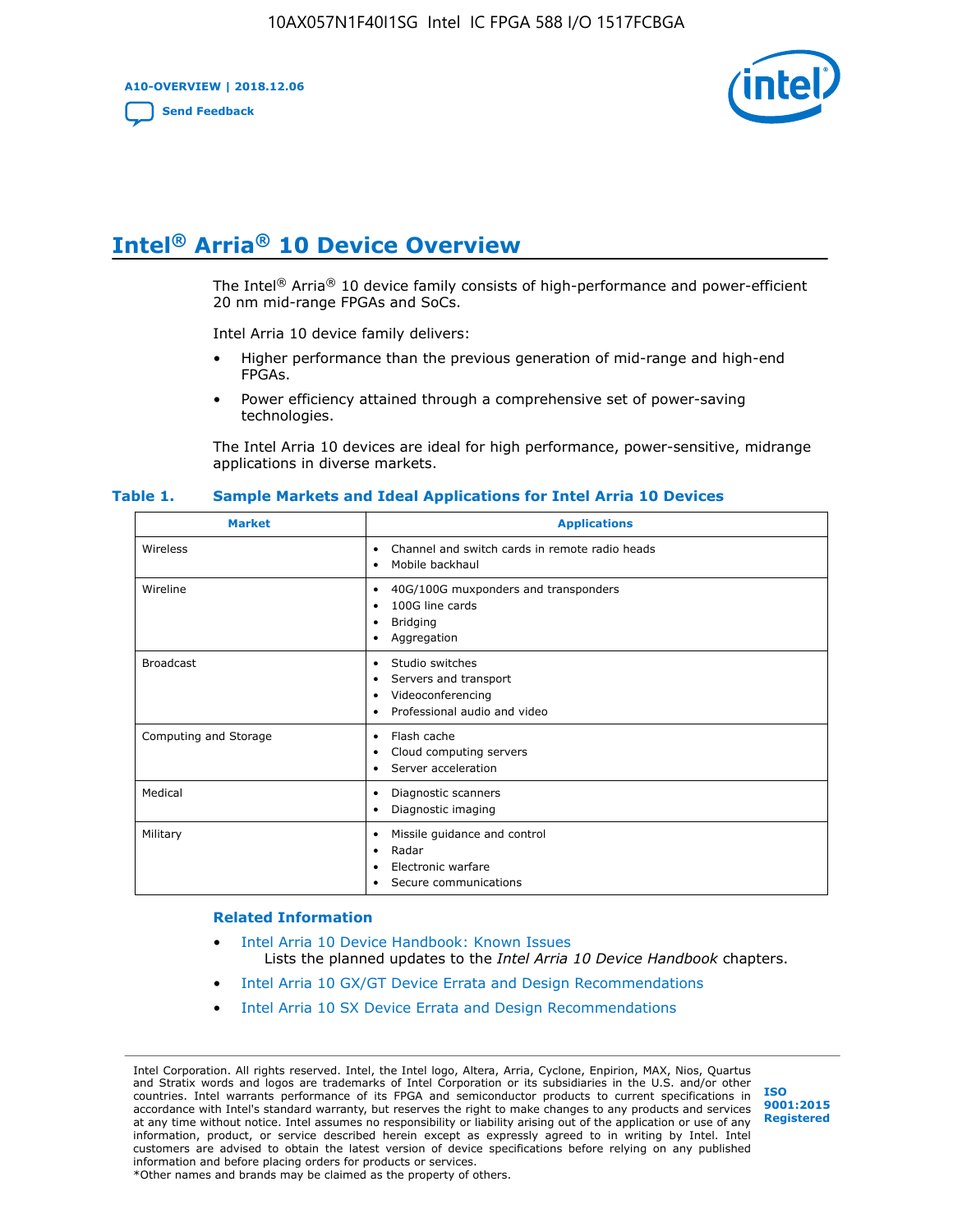

## **Key Advantages of Intel Arria 10 Devices**

## **Table 2. Key Advantages of the Intel Arria 10 Device Family**

| <b>Advantage</b>                                                                                          | <b>Supporting Feature</b>                                                                                                                                                                                                                                                                                                     |
|-----------------------------------------------------------------------------------------------------------|-------------------------------------------------------------------------------------------------------------------------------------------------------------------------------------------------------------------------------------------------------------------------------------------------------------------------------|
| Enhanced core architecture                                                                                | Built on TSMC's 20 nm process technology<br>$\bullet$<br>60% higher performance than the previous generation of mid-range FPGAs<br>٠<br>15% higher performance than the fastest previous-generation FPGA<br>٠                                                                                                                 |
| High-bandwidth integrated<br>transceivers                                                                 | Short-reach rates up to 25.8 Gigabits per second (Gbps)<br>٠<br>Backplane capability up to 12.5 Gbps<br>٠<br>Integrated 10GBASE-KR and 40GBASE-KR4 Forward Error Correction (FEC)<br>٠                                                                                                                                        |
| Improved logic integration and<br>hard IP blocks                                                          | 8-input adaptive logic module (ALM)<br>٠<br>Up to 65.6 megabits (Mb) of embedded memory<br>٠<br>Variable-precision digital signal processing (DSP) blocks<br>Fractional synthesis phase-locked loops (PLLs)<br>٠<br>Hard PCI Express Gen3 IP blocks<br>Hard memory controllers and PHY up to 2,400 Megabits per second (Mbps) |
| Second generation hard<br>processor system (HPS) with<br>integrated ARM* Cortex*-A9*<br>MPCore* processor | Tight integration of a dual-core ARM Cortex-A9 MPCore processor, hard IP, and an<br>٠<br>FPGA in a single Intel Arria 10 system-on-a-chip (SoC)<br>Supports over 128 Gbps peak bandwidth with integrated data coherency between<br>$\bullet$<br>the processor and the FPGA fabric                                             |
| Advanced power savings                                                                                    | Comprehensive set of advanced power saving features<br>٠<br>Power-optimized MultiTrack routing and core architecture<br>٠<br>Up to 40% lower power compared to previous generation of mid-range FPGAs<br>٠<br>Up to 60% lower power compared to previous generation of high-end FPGAs                                         |

## **Summary of Intel Arria 10 Features**

## **Table 3. Summary of Features for Intel Arria 10 Devices**

| <b>Feature</b>                  | <b>Description</b>                                                                                                                                                                                                                                                                                                                                                                                           |
|---------------------------------|--------------------------------------------------------------------------------------------------------------------------------------------------------------------------------------------------------------------------------------------------------------------------------------------------------------------------------------------------------------------------------------------------------------|
| Technology                      | TSMC's 20-nm SoC process technology<br>Allows operation at a lower $V_{\text{CC}}$ level of 0.82 V instead of the 0.9 V standard $V_{\text{CC}}$ core voltage                                                                                                                                                                                                                                                |
| Packaging                       | 1.0 mm ball-pitch Fineline BGA packaging<br>٠<br>0.8 mm ball-pitch Ultra Fineline BGA packaging<br>Multiple devices with identical package footprints for seamless migration between different<br><b>FPGA</b> densities<br>Devices with compatible package footprints allow migration to next generation high-end<br>Stratix <sup>®</sup> 10 devices<br>RoHS, leaded $(1)$ , and lead-free (Pb-free) options |
| High-performance<br>FPGA fabric | Enhanced 8-input ALM with four registers<br>Improved multi-track routing architecture to reduce congestion and improve compilation time<br>Hierarchical core clocking architecture<br>Fine-grained partial reconfiguration                                                                                                                                                                                   |
| Internal memory<br>blocks       | M20K-20-Kb memory blocks with hard error correction code (ECC)<br>Memory logic array block (MLAB)-640-bit memory                                                                                                                                                                                                                                                                                             |
|                                 | continued                                                                                                                                                                                                                                                                                                                                                                                                    |



<sup>(1)</sup> Contact Intel for availability.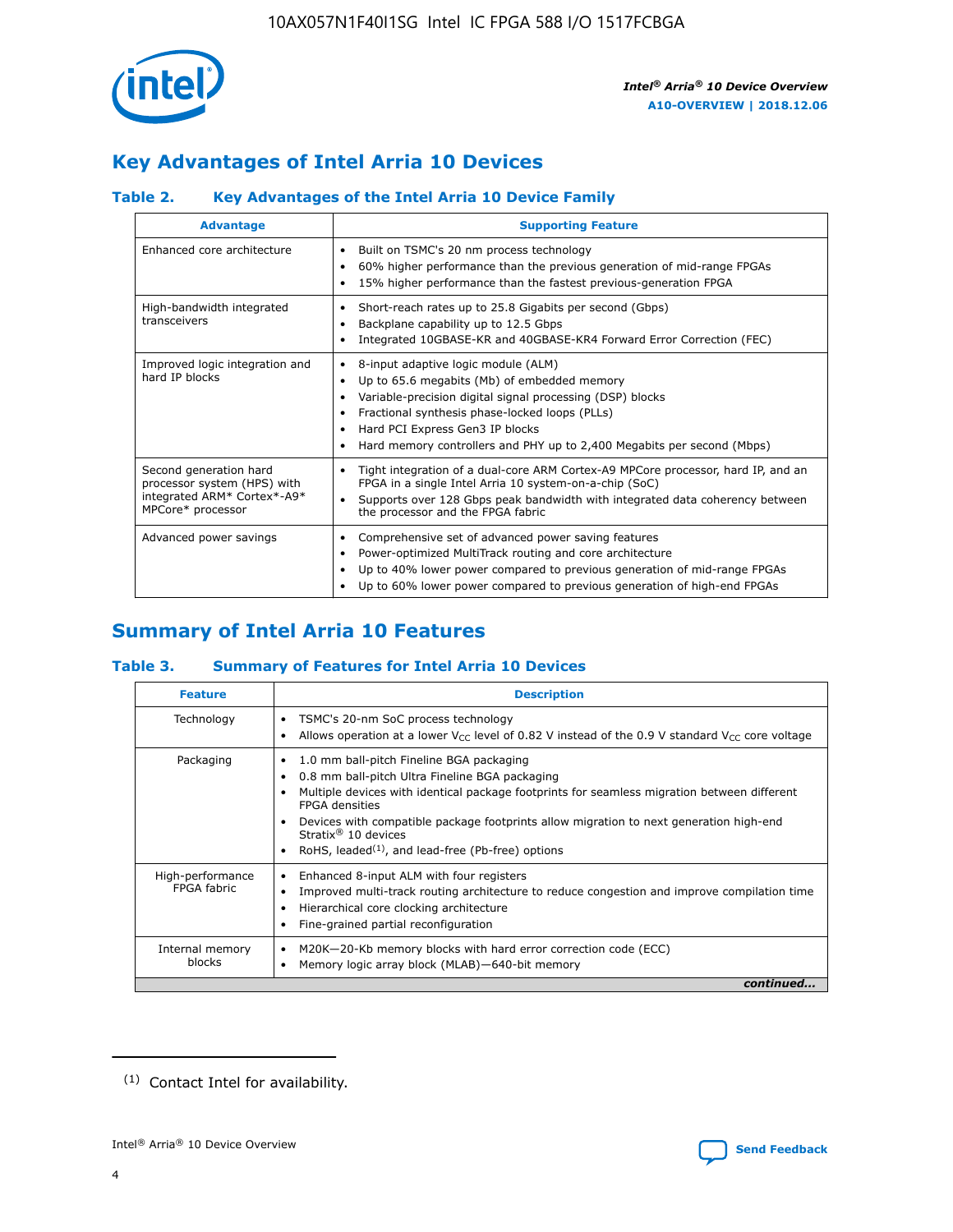$\mathsf{r}$ 



| <b>Feature</b>                         |                                                                                                                | <b>Description</b>                                                                                                                                                                                                                                                                                                                                                                                                                                                                                                                                                                                                                                                                                                                                                                                                                          |
|----------------------------------------|----------------------------------------------------------------------------------------------------------------|---------------------------------------------------------------------------------------------------------------------------------------------------------------------------------------------------------------------------------------------------------------------------------------------------------------------------------------------------------------------------------------------------------------------------------------------------------------------------------------------------------------------------------------------------------------------------------------------------------------------------------------------------------------------------------------------------------------------------------------------------------------------------------------------------------------------------------------------|
| Embedded Hard IP<br>blocks             | Variable-precision DSP                                                                                         | Native support for signal processing precision levels from $18 \times 19$ to<br>$\bullet$<br>54 x 54<br>Native support for 27 x 27 multiplier mode<br>64-bit accumulator and cascade for systolic finite impulse responses<br>(FIRs)<br>Internal coefficient memory banks<br>٠<br>Preadder/subtractor for improved efficiency<br>Additional pipeline register to increase performance and reduce<br>power<br>Supports floating point arithmetic:<br>- Perform multiplication, addition, subtraction, multiply-add,<br>multiply-subtract, and complex multiplication.<br>- Supports multiplication with accumulation capability, cascade<br>summation, and cascade subtraction capability.<br>- Dynamic accumulator reset control.<br>- Support direct vector dot and complex multiplication chaining<br>multiply floating point DSP blocks. |
|                                        | Memory controller                                                                                              | DDR4, DDR3, and DDR3L                                                                                                                                                                                                                                                                                                                                                                                                                                                                                                                                                                                                                                                                                                                                                                                                                       |
|                                        | PCI Express*                                                                                                   | PCI Express (PCIe*) Gen3 (x1, x2, x4, or x8), Gen2 (x1, x2, x4, or x8)<br>and Gen1 (x1, x2, x4, or x8) hard IP with complete protocol stack,<br>endpoint, and root port                                                                                                                                                                                                                                                                                                                                                                                                                                                                                                                                                                                                                                                                     |
|                                        | Transceiver I/O                                                                                                | 10GBASE-KR/40GBASE-KR4 Forward Error Correction (FEC)<br>PCS hard IPs that support:<br>- 10-Gbps Ethernet (10GbE)<br>- PCIe PIPE interface<br>- Interlaken<br>- Gbps Ethernet (GbE)<br>- Common Public Radio Interface (CPRI) with deterministic latency<br>support<br>- Gigabit-capable passive optical network (GPON) with fast lock-<br>time support<br>13.5G JESD204b<br>$\bullet$<br>8B/10B, 64B/66B, 64B/67B encoders and decoders<br>Custom mode support for proprietary protocols                                                                                                                                                                                                                                                                                                                                                   |
| Core clock networks                    | $\bullet$<br>$\bullet$                                                                                         | Up to 800 MHz fabric clocking, depending on the application:<br>- 667 MHz external memory interface clocking with 2,400 Mbps DDR4 interface<br>- 800 MHz LVDS interface clocking with 1,600 Mbps LVDS interface<br>Global, regional, and peripheral clock networks<br>Clock networks that are not used can be gated to reduce dynamic power                                                                                                                                                                                                                                                                                                                                                                                                                                                                                                 |
| Phase-locked loops<br>(PLLs)           | High-resolution fractional synthesis PLLs:<br>$\bullet$<br>Integer PLLs:<br>- Adjacent to general purpose I/Os | - Precision clock synthesis, clock delay compensation, and zero delay buffering (ZDB)<br>- Support integer mode and fractional mode<br>- Fractional mode support with third-order delta-sigma modulation<br>- Support external memory and LVDS interfaces                                                                                                                                                                                                                                                                                                                                                                                                                                                                                                                                                                                   |
| FPGA General-purpose<br>$I/Os$ (GPIOs) | On-chip termination (OCT)<br>$\bullet$                                                                         | 1.6 Gbps LVDS-every pair can be configured as receiver or transmitter<br>1.2 V to 3.0 V single-ended LVTTL/LVCMOS interfacing                                                                                                                                                                                                                                                                                                                                                                                                                                                                                                                                                                                                                                                                                                               |
| <b>External Memory</b><br>Interface    |                                                                                                                | Hard memory controller- DDR4, DDR3, and DDR3L support<br>$-$ DDR4 $-$ speeds up to 1,200 MHz/2,400 Mbps<br>- DDR3-speeds up to 1,067 MHz/2,133 Mbps<br>Soft memory controller—provides support for RLDRAM $3^{(2)}$ , QDR IV $(2^2)$ , and QDR II+<br>continued                                                                                                                                                                                                                                                                                                                                                                                                                                                                                                                                                                             |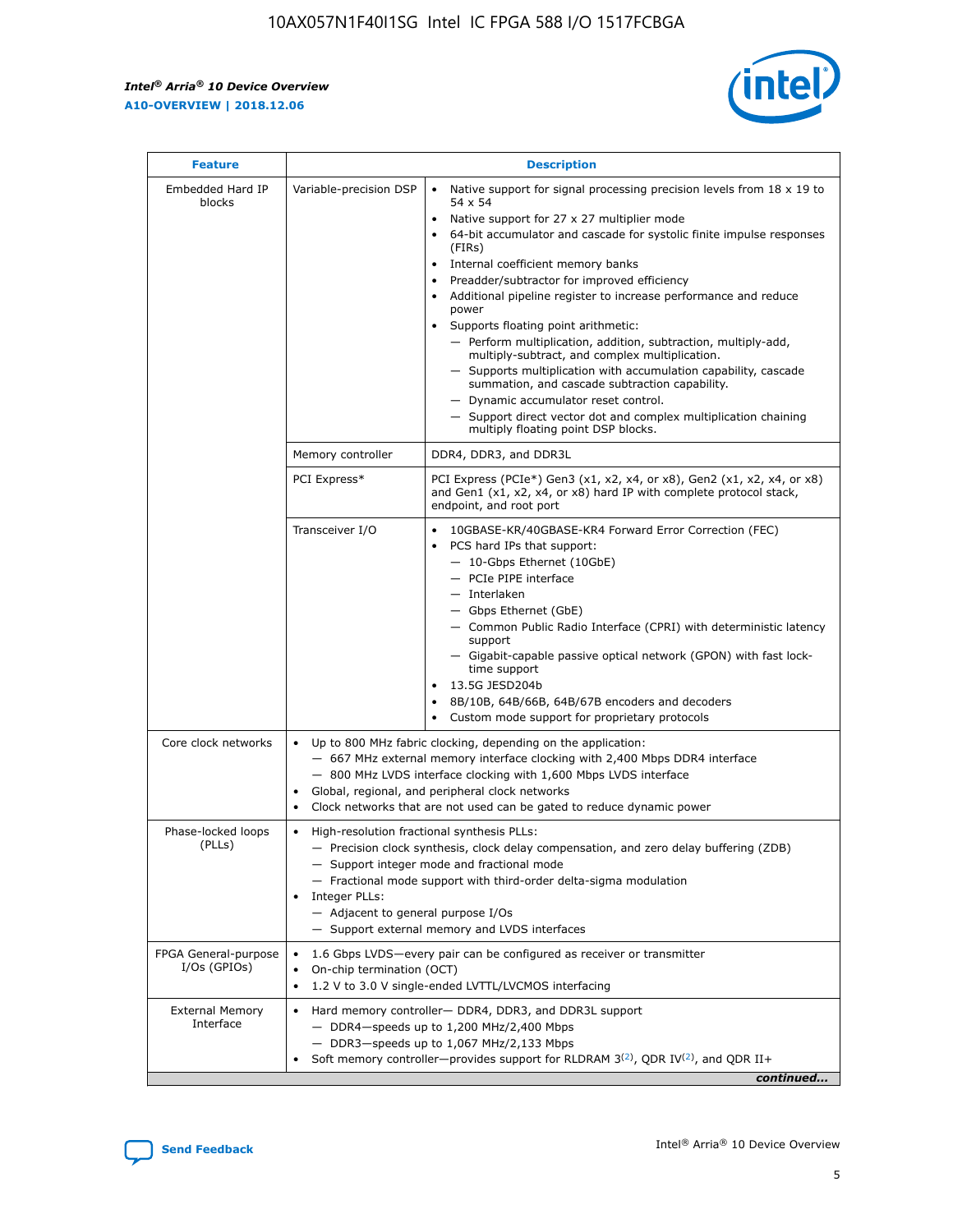

| <b>Feature</b>                                    | <b>Description</b>                                                                                                                                                                                                                                                                                                                                                                                                                                                                                                                                                                                                                           |
|---------------------------------------------------|----------------------------------------------------------------------------------------------------------------------------------------------------------------------------------------------------------------------------------------------------------------------------------------------------------------------------------------------------------------------------------------------------------------------------------------------------------------------------------------------------------------------------------------------------------------------------------------------------------------------------------------------|
| Low-power serial<br>transceivers                  | • Continuous operating range:<br>- Intel Arria 10 GX-1 Gbps to 17.4 Gbps<br>- Intel Arria 10 GT-1 Gbps to 25.8 Gbps<br>Backplane support:<br>$-$ Intel Arria 10 GX-up to 12.5<br>$-$ Intel Arria 10 GT-up to 12.5<br>Extended range down to 125 Mbps with oversampling<br>ATX transmit PLLs with user-configurable fractional synthesis capability<br>Electronic Dispersion Compensation (EDC) support for XFP, SFP+, QSFP, and CFP optical<br>module<br>• Adaptive linear and decision feedback equalization<br>Transmitter pre-emphasis and de-emphasis<br>$\bullet$<br>Dynamic partial reconfiguration of individual transceiver channels |
| <b>HPS</b><br>(Intel Arria 10 SX<br>devices only) | Dual-core ARM Cortex-A9 MPCore processor-1.2 GHz CPU with<br>Processor and system<br>$\bullet$<br>1.5 GHz overdrive capability<br>256 KB on-chip RAM and 64 KB on-chip ROM<br>System peripherals-general-purpose timers, watchdog timers, direct<br>memory access (DMA) controller, FPGA configuration manager, and<br>clock and reset managers<br>Security features-anti-tamper, secure boot, Advanced Encryption<br>$\bullet$<br>Standard (AES) and authentication (SHA)<br>ARM CoreSight* JTAG debug access port, trace port, and on-chip<br>trace storage                                                                                |
|                                                   | <b>External interfaces</b><br>Hard memory interface-Hard memory controller (2,400 Mbps DDR4,<br>$\bullet$<br>and 2,133 Mbps DDR3), Quad serial peripheral interface (QSPI) flash<br>controller, NAND flash controller, direct memory access (DMA)<br>controller, Secure Digital/MultiMediaCard (SD/MMC) controller<br>Communication interface-10/100/1000 Ethernet media access<br>$\bullet$<br>control (MAC), USB On-The-GO (OTG) controllers, I <sup>2</sup> C controllers,<br>UART 16550, serial peripheral interface (SPI), and up to 62<br>HPS GPIO interfaces (48 direct-share I/Os)                                                   |
|                                                   | High-performance ARM AMBA* AXI bus bridges that support<br>Interconnects to core<br>$\bullet$<br>simultaneous read and write<br>HPS-FPGA bridges-include the FPGA-to-HPS, HPS-to-FPGA, and<br>$\bullet$<br>lightweight HPS-to-FPGA bridges that allow the FPGA fabric to issue<br>transactions to slaves in the HPS, and vice versa<br>Configuration bridge that allows HPS configuration manager to<br>configure the core logic via dedicated 32-bit configuration port<br>FPGA-to-HPS SDRAM controller bridge-provides configuration<br>interfaces for the multiport front end (MPFE) of the HPS SDRAM<br>controller                       |
| Configuration                                     | Tamper protection—comprehensive design protection to protect your valuable IP investments<br>Enhanced 256-bit advanced encryption standard (AES) design security with authentication<br>٠<br>Configuration via protocol (CvP) using PCIe Gen1, Gen2, or Gen3<br>continued                                                                                                                                                                                                                                                                                                                                                                    |

<sup>(2)</sup> Intel Arria 10 devices support this external memory interface using hard PHY with soft memory controller.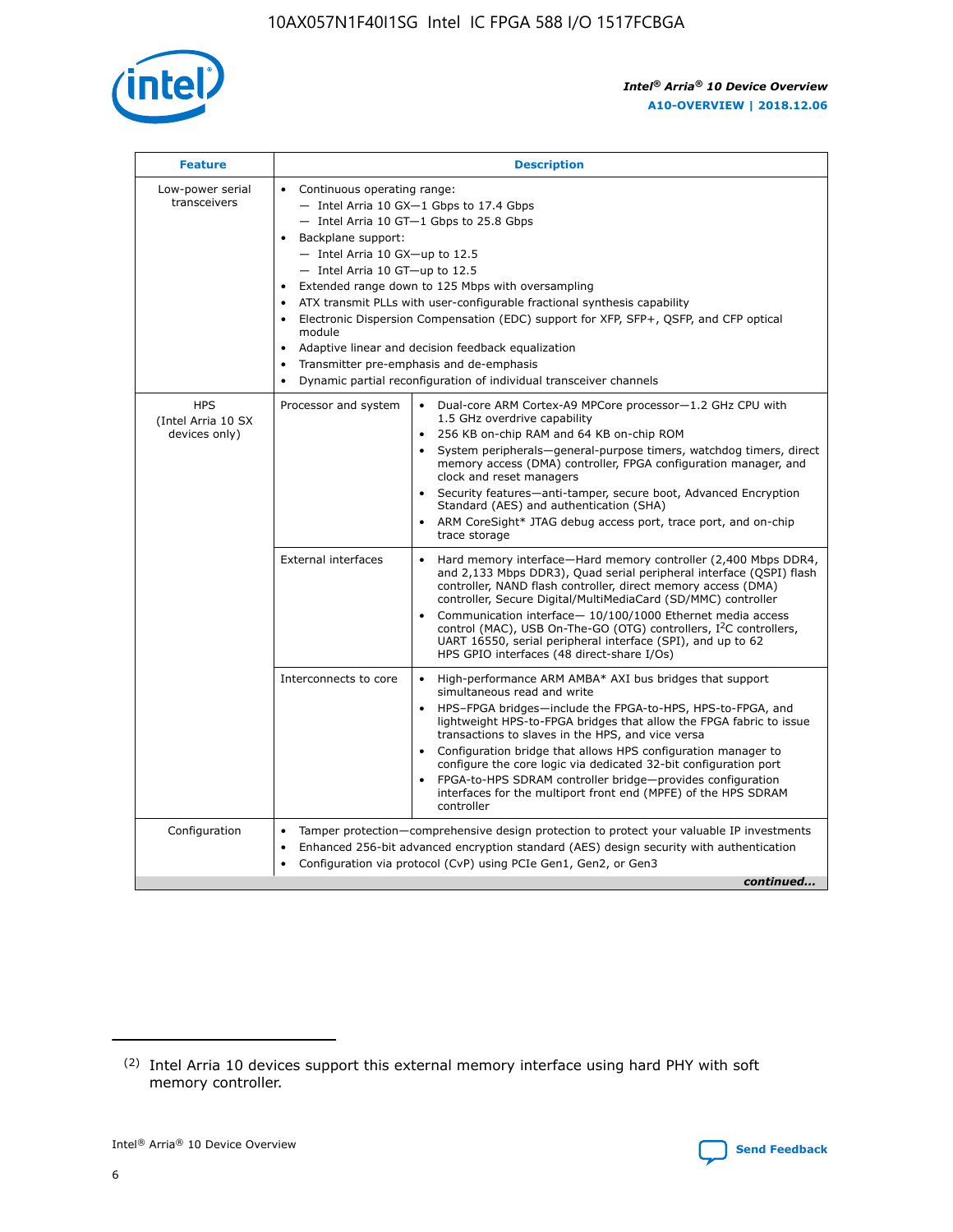

| <b>Feature</b>     | <b>Description</b>                                                                                                                                                                                                            |
|--------------------|-------------------------------------------------------------------------------------------------------------------------------------------------------------------------------------------------------------------------------|
|                    | Dynamic reconfiguration of the transceivers and PLLs<br>Fine-grained partial reconfiguration of the core fabric<br>Active Serial x4 Interface<br>$\bullet$                                                                    |
| Power management   | SmartVID<br>Low static power device options<br>Programmable Power Technology<br>Intel Quartus <sup>®</sup> Prime integrated power analysis                                                                                    |
| Software and tools | Intel Quartus Prime design suite<br>Transceiver toolkit<br>$\bullet$<br>Platform Designer system integration tool<br>DSP Builder for Intel FPGAs<br>OpenCL <sup>™</sup> support<br>Intel SoC FPGA Embedded Design Suite (EDS) |

## **Related Information**

[Intel Arria 10 Transceiver PHY Overview](https://www.intel.com/content/www/us/en/programmable/documentation/nik1398707230472.html#nik1398706768037) Provides details on Intel Arria 10 transceivers.

## **Intel Arria 10 Device Variants and Packages**

#### **Table 4. Device Variants for the Intel Arria 10 Device Family**

| <b>Variant</b>    | <b>Description</b>                                                                                                                                                                                                     |
|-------------------|------------------------------------------------------------------------------------------------------------------------------------------------------------------------------------------------------------------------|
| Intel Arria 10 GX | FPGA featuring 17.4 Gbps transceivers for short reach applications with 12.5 backplane driving<br>capability.                                                                                                          |
| Intel Arria 10 GT | FPGA featuring:<br>17.4 Gbps transceivers for short reach applications with 12.5 backplane driving capability.<br>25.8 Gbps transceivers for supporting CAUI-4 and CEI-25G applications with CFP2 and CFP4<br>modules. |
| Intel Arria 10 SX | SoC integrating ARM-based HPS and FPGA featuring 17.4 Gbps transceivers for short reach<br>applications with 12.5 backplane driving capability.                                                                        |

## **Intel Arria 10 GX**

This section provides the available options, maximum resource counts, and package plan for the Intel Arria 10 GX devices.

The information in this section is correct at the time of publication. For the latest information and to get more details, refer to the Intel FPGA Product Selector.

### **Related Information**

#### [Intel FPGA Product Selector](http://www.altera.com/products/selector/psg-selector.html) Provides the latest information on Intel products.

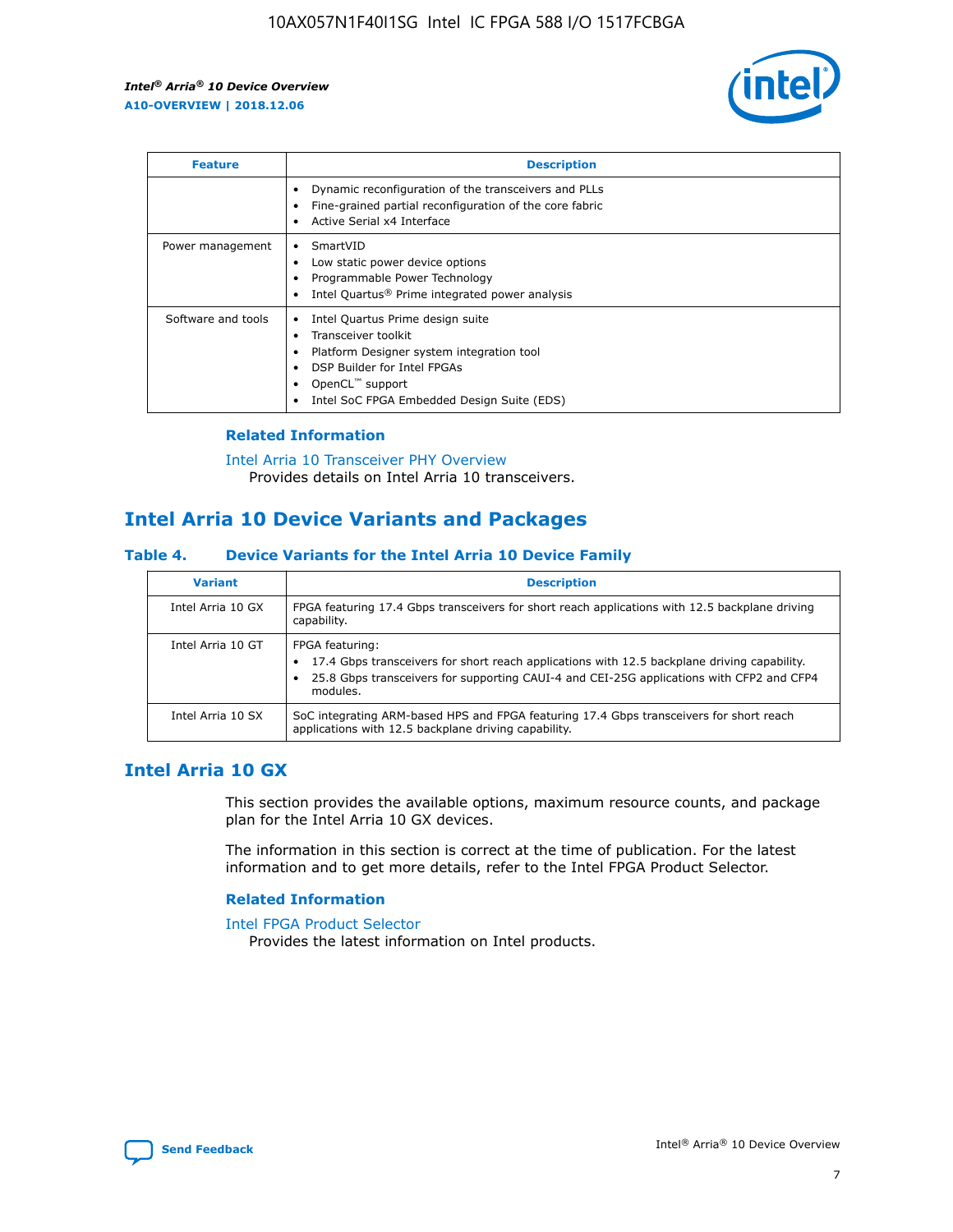

## **Available Options**





#### **Related Information**

[Transceiver Performance for Intel Arria 10 GX/SX Devices](https://www.intel.com/content/www/us/en/programmable/documentation/mcn1413182292568.html#mcn1413213965502) Provides more information about the transceiver speed grade.

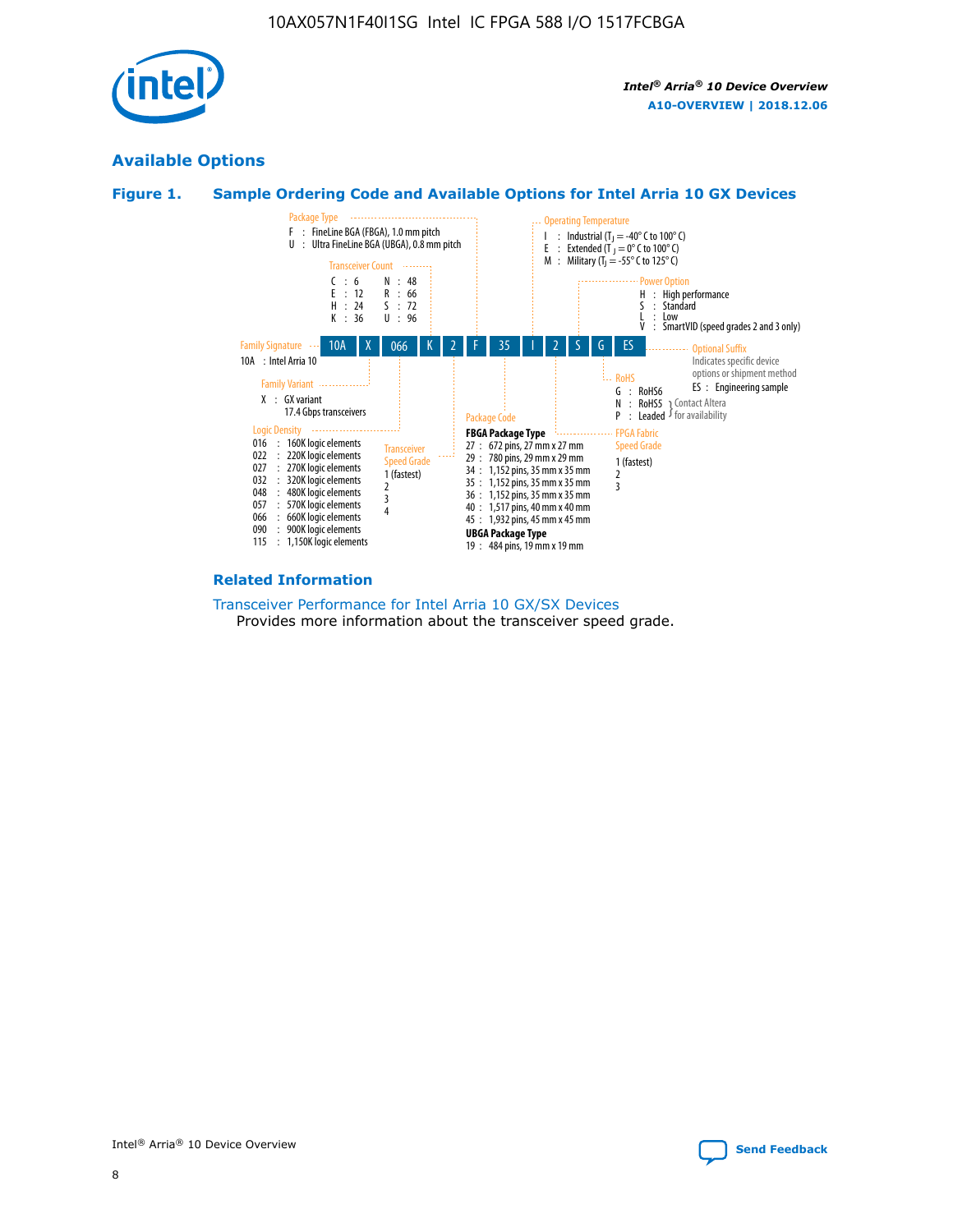

## **Maximum Resources**

### **Table 5. Maximum Resource Counts for Intel Arria 10 GX Devices (GX 160, GX 220, GX 270, GX 320, and GX 480)**

| <b>Resource</b>              |                         | <b>Product Line</b> |                                |                |                |                |  |  |  |
|------------------------------|-------------------------|---------------------|--------------------------------|----------------|----------------|----------------|--|--|--|
|                              |                         | <b>GX 160</b>       | <b>GX 220</b><br><b>GX 270</b> |                | <b>GX 320</b>  | <b>GX 480</b>  |  |  |  |
| Logic Elements (LE) (K)      |                         | 160                 | 220                            | 270            | 320            | 480            |  |  |  |
| <b>ALM</b>                   |                         | 61,510              | 80,330                         | 101,620        | 119,900        | 183,590        |  |  |  |
| Register                     |                         | 246,040             | 406,480<br>321,320             |                | 479,600        | 734,360        |  |  |  |
| Memory (Kb)                  | M <sub>20</sub> K       | 8,800               | 11,740<br>15,000               |                | 17,820         | 28,620         |  |  |  |
| <b>MLAB</b>                  |                         | 1,050               | 1,690                          | 2,452          | 2,727          | 4,164          |  |  |  |
| Variable-precision DSP Block |                         | 156                 | 192<br>830<br>985              |                |                | 1,368          |  |  |  |
| 18 x 19 Multiplier           |                         | 312                 | 384                            | 1,970<br>1,660 |                | 2,736          |  |  |  |
| PLL                          | Fractional<br>Synthesis | 6                   | 6                              | 8              | 8              | 12             |  |  |  |
|                              | I/O                     | 6                   | 6                              | 8              | 8              | 12             |  |  |  |
| 17.4 Gbps Transceiver        |                         | 12                  | 12                             | 24<br>24       |                | 36             |  |  |  |
| GPIO <sup>(3)</sup>          |                         | 288                 | 288                            | 384<br>384     |                | 492            |  |  |  |
| LVDS Pair $(4)$              |                         | 120                 | 120                            | 168            | 168            | 222            |  |  |  |
| PCIe Hard IP Block           |                         | 1                   | 1                              | 2              | $\overline{2}$ | $\overline{2}$ |  |  |  |
| Hard Memory Controller       |                         | 6                   | 6                              | 8              | 8              | 12             |  |  |  |

<sup>(4)</sup> Each LVDS I/O pair can be used as differential input or output.



<sup>(3)</sup> The number of GPIOs does not include transceiver I/Os. In the Intel Quartus Prime software, the number of user I/Os includes transceiver I/Os.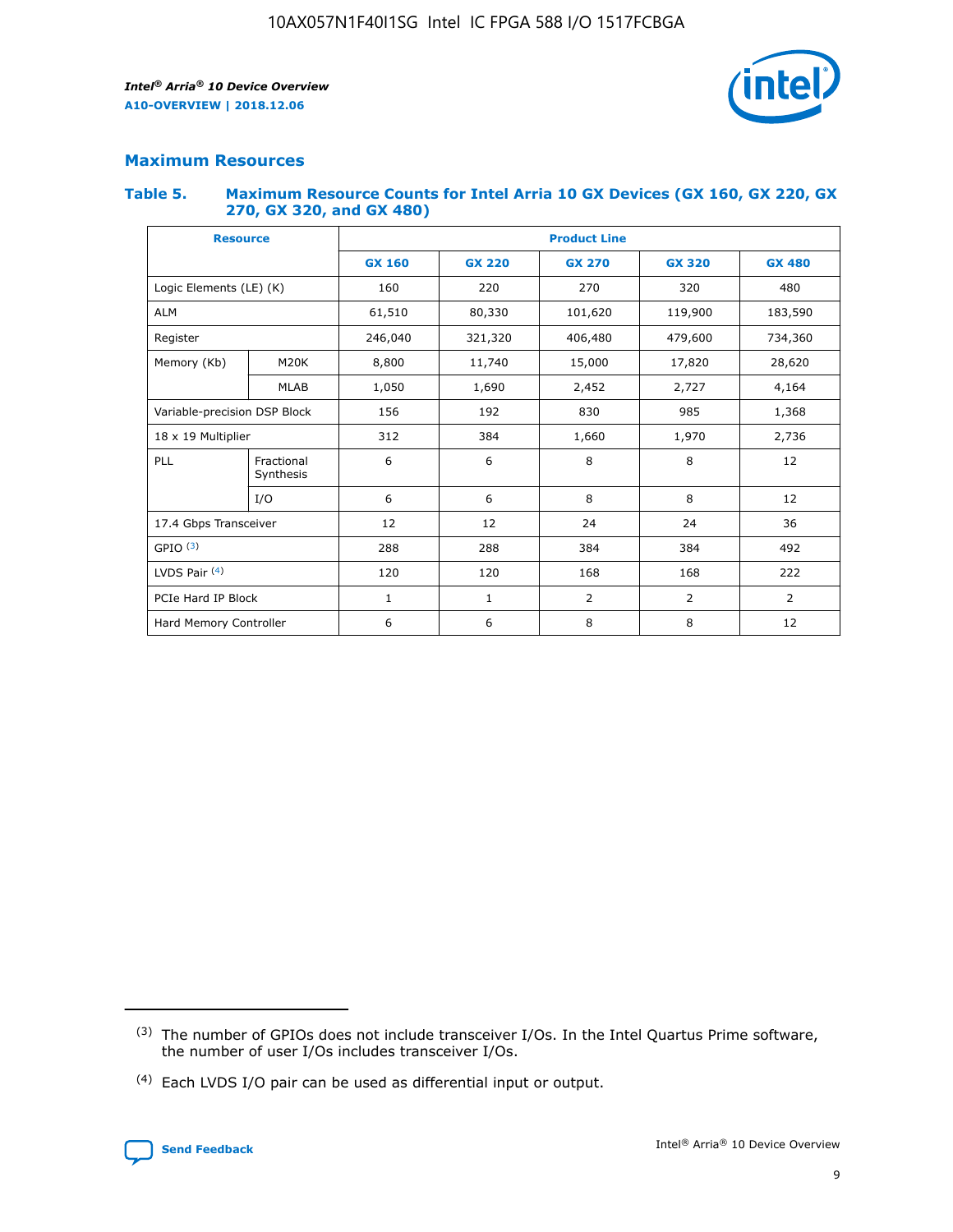

## **Table 6. Maximum Resource Counts for Intel Arria 10 GX Devices (GX 570, GX 660, GX 900, and GX 1150)**

|                              | <b>Resource</b>         | <b>Product Line</b> |                |                |                |  |  |  |  |
|------------------------------|-------------------------|---------------------|----------------|----------------|----------------|--|--|--|--|
|                              |                         | <b>GX 570</b>       | <b>GX 660</b>  | <b>GX 900</b>  | <b>GX 1150</b> |  |  |  |  |
| Logic Elements (LE) (K)      |                         | 570                 | 660            | 900            | 1,150          |  |  |  |  |
| <b>ALM</b>                   |                         | 217,080             | 251,680        | 339,620        | 427,200        |  |  |  |  |
| Register                     |                         | 868,320             | 1,006,720      | 1,358,480      | 1,708,800      |  |  |  |  |
| Memory (Kb)                  | <b>M20K</b>             | 36,000              | 42,620         | 48,460         | 54,260         |  |  |  |  |
|                              | <b>MLAB</b>             | 5,096               | 5,788          | 9,386          | 12,984         |  |  |  |  |
| Variable-precision DSP Block |                         | 1,523               | 1,687          | 1,518          | 1,518          |  |  |  |  |
| $18 \times 19$ Multiplier    |                         | 3,046               | 3,374          | 3,036          | 3,036          |  |  |  |  |
| PLL                          | Fractional<br>Synthesis | 16                  | 16             | 32             | 32             |  |  |  |  |
|                              | I/O                     | 16                  | 16             | 16             | 16             |  |  |  |  |
| 17.4 Gbps Transceiver        |                         | 48                  | 48             | 96             | 96             |  |  |  |  |
| GPIO <sup>(3)</sup>          |                         | 696                 | 696            | 768            | 768            |  |  |  |  |
| LVDS Pair $(4)$              |                         | 324                 | 324            | 384            | 384            |  |  |  |  |
| PCIe Hard IP Block           |                         | 2                   | $\overline{2}$ | $\overline{4}$ | 4              |  |  |  |  |
| Hard Memory Controller       |                         | 16                  | 16             | 16             | 16             |  |  |  |  |

## **Package Plan**

## **Table 7. Package Plan for Intel Arria 10 GX Devices (U19, F27, and F29)**

Refer to I/O and High Speed I/O in Intel Arria 10 Devices chapter for the number of 3 V I/O, LVDS I/O, and LVDS channels in each device package.

| <b>Product Line</b> | <b>U19</b><br>$(19 \text{ mm} \times 19 \text{ mm})$<br>484-pin UBGA) |          |             |         | <b>F27</b><br>(27 mm × 27 mm,<br>672-pin FBGA) |             | <b>F29</b><br>(29 mm × 29 mm,<br>780-pin FBGA) |          |             |  |
|---------------------|-----------------------------------------------------------------------|----------|-------------|---------|------------------------------------------------|-------------|------------------------------------------------|----------|-------------|--|
|                     | 3 V I/O                                                               | LVDS I/O | <b>XCVR</b> | 3 V I/O | <b>LVDS I/O</b>                                | <b>XCVR</b> | 3 V I/O                                        | LVDS I/O | <b>XCVR</b> |  |
| GX 160              | 48                                                                    | 192      | 6           | 48      | 192                                            | 12          | 48                                             | 240      | 12          |  |
| GX 220              | 48                                                                    | 192      | 6           | 48      | 192                                            | 12          | 48                                             | 240      | 12          |  |
| GX 270              |                                                                       |          |             | 48      | 192                                            | 12          | 48                                             | 312      | 12          |  |
| GX 320              |                                                                       |          |             | 48      | 192                                            | 12          | 48                                             | 312      | 12          |  |
| GX 480              |                                                                       |          |             |         |                                                |             | 48                                             | 312      | 12          |  |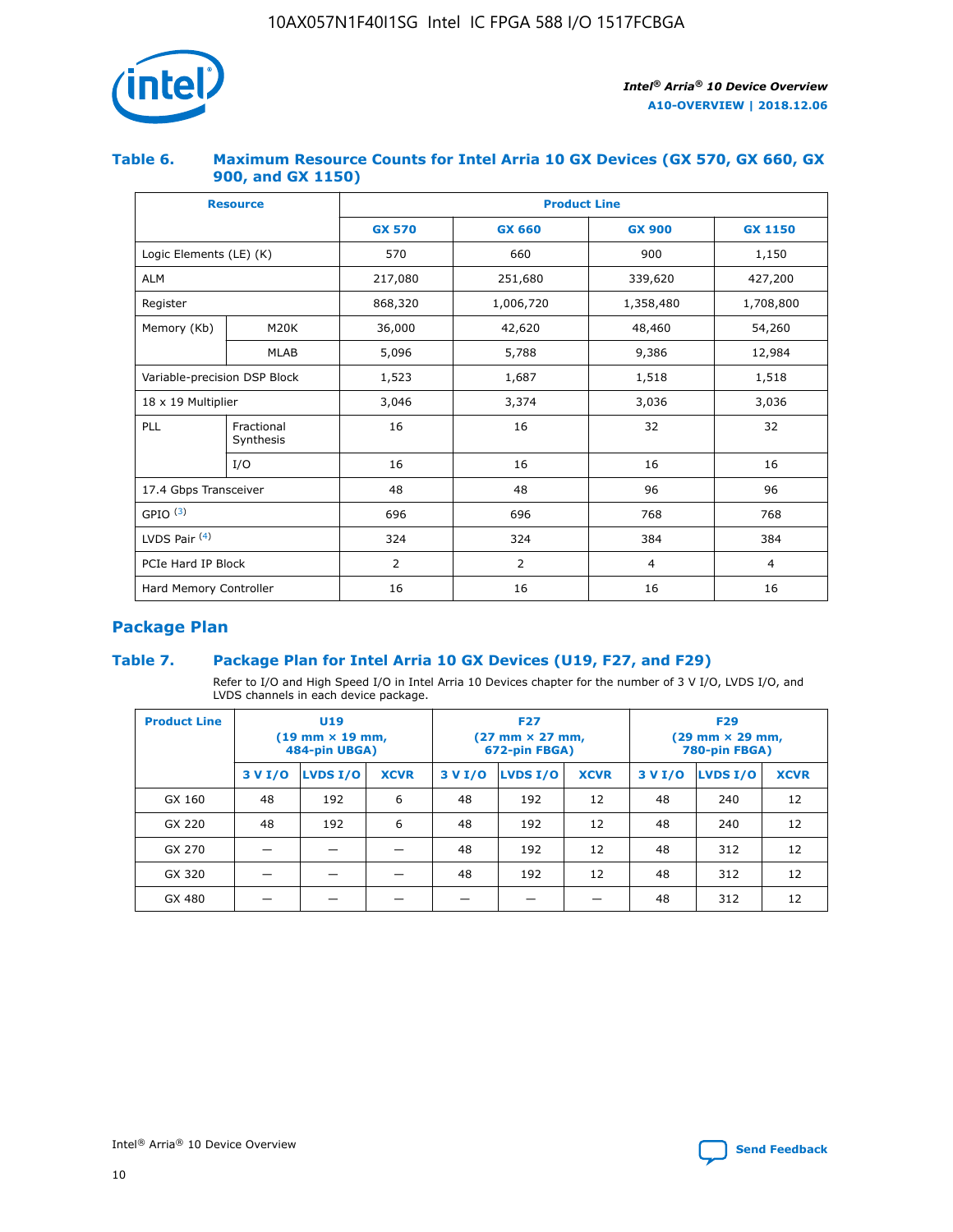

### **Table 8. Package Plan for Intel Arria 10 GX Devices (F34, F35, NF40, and KF40)**

Refer to I/O and High Speed I/O in Intel Arria 10 Devices chapter for the number of 3 V I/O, LVDS I/O, and LVDS channels in each device package.

| <b>Product Line</b> | <b>F34</b><br>$(35 \text{ mm} \times 35 \text{ mm})$<br>1152-pin FBGA) |                    | <b>F35</b><br>$(35 \text{ mm} \times 35 \text{ mm})$<br><b>1152-pin FBGA)</b> |           | <b>KF40</b><br>$(40$ mm $\times$ 40 mm,<br>1517-pin FBGA) |             |           | <b>NF40</b><br>$(40$ mm $\times$ 40 mm,<br><b>1517-pin FBGA)</b> |             |            |                    |             |
|---------------------|------------------------------------------------------------------------|--------------------|-------------------------------------------------------------------------------|-----------|-----------------------------------------------------------|-------------|-----------|------------------------------------------------------------------|-------------|------------|--------------------|-------------|
|                     | 3V<br>I/O                                                              | <b>LVDS</b><br>I/O | <b>XCVR</b>                                                                   | 3V<br>I/O | <b>LVDS</b><br>I/O                                        | <b>XCVR</b> | 3V<br>I/O | <b>LVDS</b><br>I/O                                               | <b>XCVR</b> | 3 V<br>I/O | <b>LVDS</b><br>I/O | <b>XCVR</b> |
| GX 270              | 48                                                                     | 336                | 24                                                                            | 48        | 336                                                       | 24          |           |                                                                  |             |            |                    |             |
| GX 320              | 48                                                                     | 336                | 24                                                                            | 48        | 336                                                       | 24          |           |                                                                  |             |            |                    |             |
| GX 480              | 48                                                                     | 444                | 24                                                                            | 48        | 348                                                       | 36          |           |                                                                  |             |            |                    |             |
| GX 570              | 48                                                                     | 444                | 24                                                                            | 48        | 348                                                       | 36          | 96        | 600                                                              | 36          | 48         | 540                | 48          |
| GX 660              | 48                                                                     | 444                | 24                                                                            | 48        | 348                                                       | 36          | 96        | 600                                                              | 36          | 48         | 540                | 48          |
| GX 900              |                                                                        | 504                | 24                                                                            | -         |                                                           |             |           |                                                                  |             |            | 600                | 48          |
| GX 1150             |                                                                        | 504                | 24                                                                            |           |                                                           |             |           |                                                                  |             |            | 600                | 48          |

#### **Table 9. Package Plan for Intel Arria 10 GX Devices (RF40, NF45, SF45, and UF45)**

Refer to I/O and High Speed I/O in Intel Arria 10 Devices chapter for the number of 3 V I/O, LVDS I/O, and LVDS channels in each device package.

| <b>Product Line</b> | <b>RF40</b><br>$(40$ mm $\times$ 40 mm,<br>1517-pin FBGA) |                    | <b>NF45</b><br>$(45 \text{ mm} \times 45 \text{ mm})$<br><b>1932-pin FBGA)</b> |            |                    | <b>SF45</b><br>$(45 \text{ mm} \times 45 \text{ mm})$<br><b>1932-pin FBGA)</b> |            |                    | <b>UF45</b><br>$(45 \text{ mm} \times 45 \text{ mm})$<br><b>1932-pin FBGA)</b> |           |                    |             |
|---------------------|-----------------------------------------------------------|--------------------|--------------------------------------------------------------------------------|------------|--------------------|--------------------------------------------------------------------------------|------------|--------------------|--------------------------------------------------------------------------------|-----------|--------------------|-------------|
|                     | 3V<br>I/O                                                 | <b>LVDS</b><br>I/O | <b>XCVR</b>                                                                    | 3 V<br>I/O | <b>LVDS</b><br>I/O | <b>XCVR</b>                                                                    | 3 V<br>I/O | <b>LVDS</b><br>I/O | <b>XCVR</b>                                                                    | 3V<br>I/O | <b>LVDS</b><br>I/O | <b>XCVR</b> |
| GX 900              |                                                           | 342                | 66                                                                             | _          | 768                | 48                                                                             |            | 624                | 72                                                                             |           | 480                | 96          |
| GX 1150             |                                                           | 342                | 66                                                                             | _          | 768                | 48                                                                             |            | 624                | 72                                                                             |           | 480                | 96          |

## **Related Information**

[I/O and High-Speed Differential I/O Interfaces in Intel Arria 10 Devices chapter, Intel](https://www.intel.com/content/www/us/en/programmable/documentation/sam1403482614086.html#sam1403482030321) [Arria 10 Device Handbook](https://www.intel.com/content/www/us/en/programmable/documentation/sam1403482614086.html#sam1403482030321)

Provides the number of 3 V and LVDS I/Os, and LVDS channels for each Intel Arria 10 device package.

## **Intel Arria 10 GT**

This section provides the available options, maximum resource counts, and package plan for the Intel Arria 10 GT devices.

The information in this section is correct at the time of publication. For the latest information and to get more details, refer to the Intel FPGA Product Selector.

#### **Related Information**

#### [Intel FPGA Product Selector](http://www.altera.com/products/selector/psg-selector.html)

Provides the latest information on Intel products.

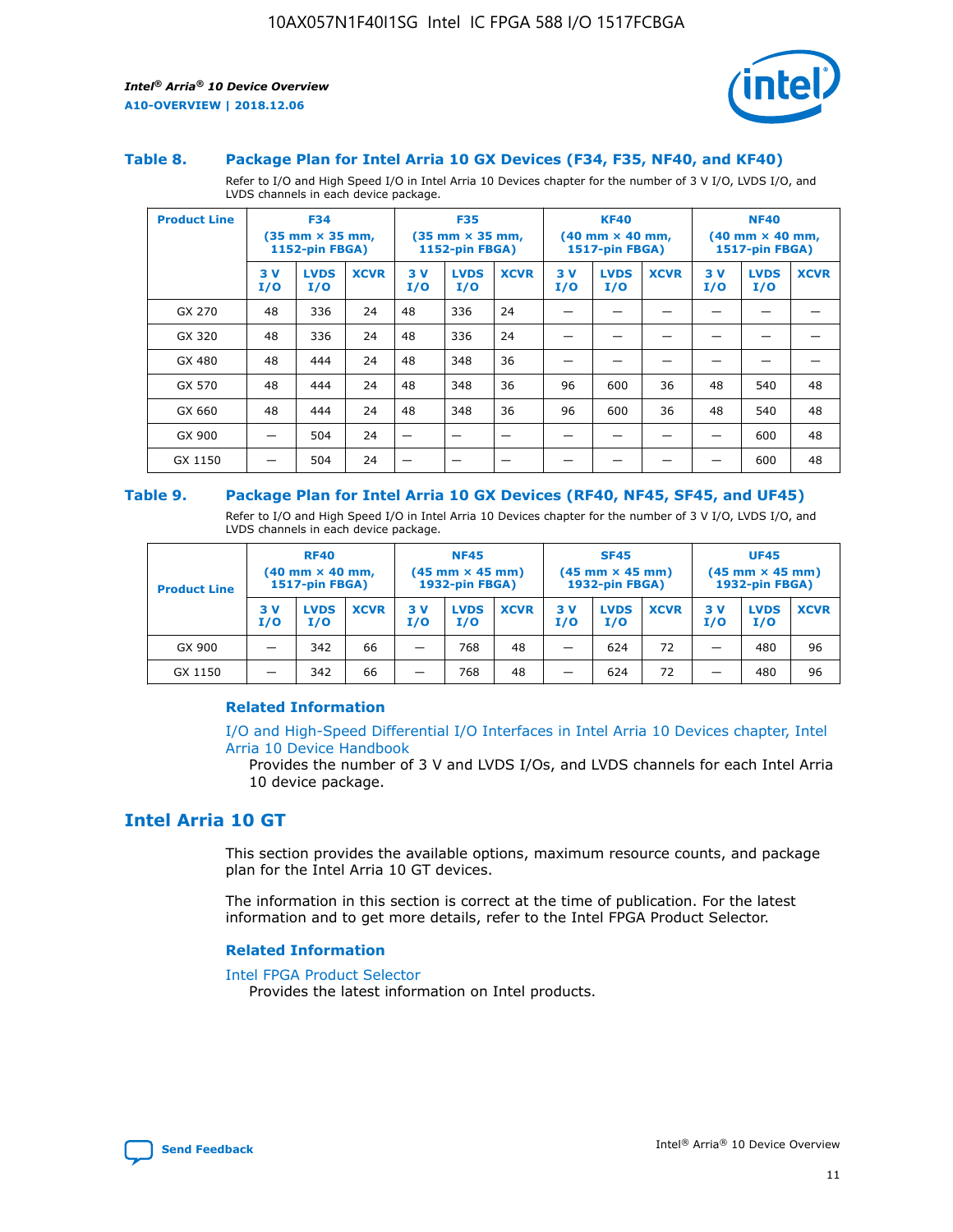

## **Available Options**

## **Figure 2. Sample Ordering Code and Available Options for Intel Arria 10 GT Devices**

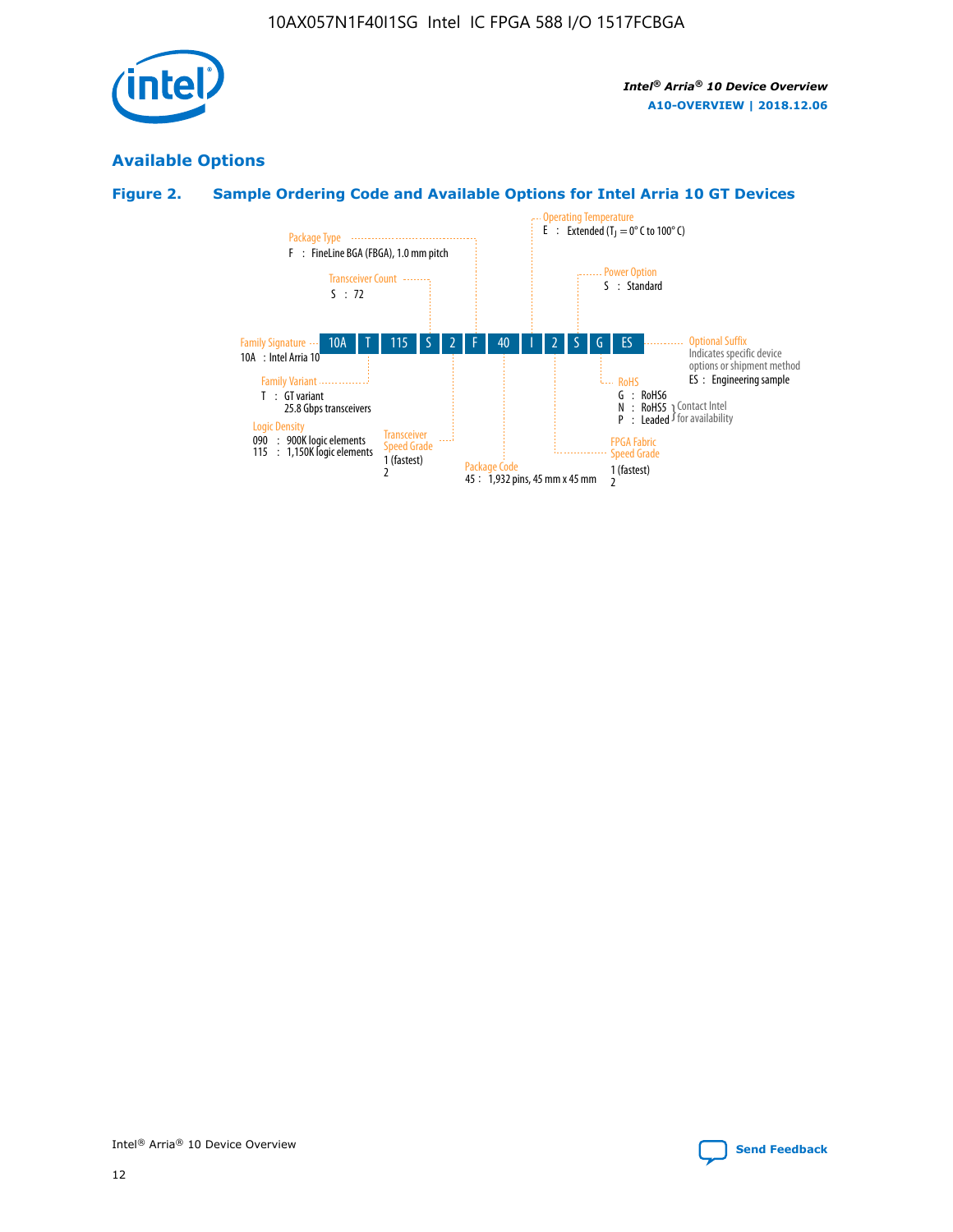

## **Maximum Resources**

#### **Table 10. Maximum Resource Counts for Intel Arria 10 GT Devices**

| <b>Resource</b>              |                      |                | <b>Product Line</b> |  |
|------------------------------|----------------------|----------------|---------------------|--|
|                              |                      | <b>GT 900</b>  | <b>GT 1150</b>      |  |
| Logic Elements (LE) (K)      |                      | 900            | 1,150               |  |
| <b>ALM</b>                   |                      | 339,620        | 427,200             |  |
| Register                     |                      | 1,358,480      | 1,708,800           |  |
| Memory (Kb)                  | M20K                 | 48,460         | 54,260              |  |
|                              | <b>MLAB</b>          | 9,386          | 12,984              |  |
| Variable-precision DSP Block |                      | 1,518          | 1,518               |  |
| 18 x 19 Multiplier           |                      | 3,036          | 3,036               |  |
| PLL                          | Fractional Synthesis | 32             | 32                  |  |
|                              | I/O                  | 16             | 16                  |  |
| Transceiver                  | 17.4 Gbps            | 72(5)          | 72(5)               |  |
|                              | 25.8 Gbps            | 6              | 6                   |  |
| GPIO <sup>(6)</sup>          |                      | 624            | 624                 |  |
| LVDS Pair $(7)$              |                      | 312            | 312                 |  |
| PCIe Hard IP Block           |                      | $\overline{4}$ | $\overline{4}$      |  |
| Hard Memory Controller       |                      | 16             | 16                  |  |

### **Related Information**

#### [Intel Arria 10 GT Channel Usage](https://www.intel.com/content/www/us/en/programmable/documentation/nik1398707230472.html#nik1398707008178)

Configuring GT/GX channels in Intel Arria 10 GT devices.

## **Package Plan**

## **Table 11. Package Plan for Intel Arria 10 GT Devices**

Refer to I/O and High Speed I/O in Intel Arria 10 Devices chapter for the number of 3 V I/O, LVDS I/O, and LVDS channels in each device package.

| <b>Product Line</b> | <b>SF45</b><br>(45 mm × 45 mm, 1932-pin FBGA) |                 |             |  |  |  |
|---------------------|-----------------------------------------------|-----------------|-------------|--|--|--|
|                     | 3 V I/O                                       | <b>LVDS I/O</b> | <b>XCVR</b> |  |  |  |
| GT 900              |                                               | 624             | 72          |  |  |  |
| GT 1150             |                                               | 624             | 72          |  |  |  |

<sup>(7)</sup> Each LVDS I/O pair can be used as differential input or output.



 $(5)$  If all 6 GT channels are in use, 12 of the GX channels are not usable.

<sup>(6)</sup> The number of GPIOs does not include transceiver I/Os. In the Intel Quartus Prime software, the number of user I/Os includes transceiver I/Os.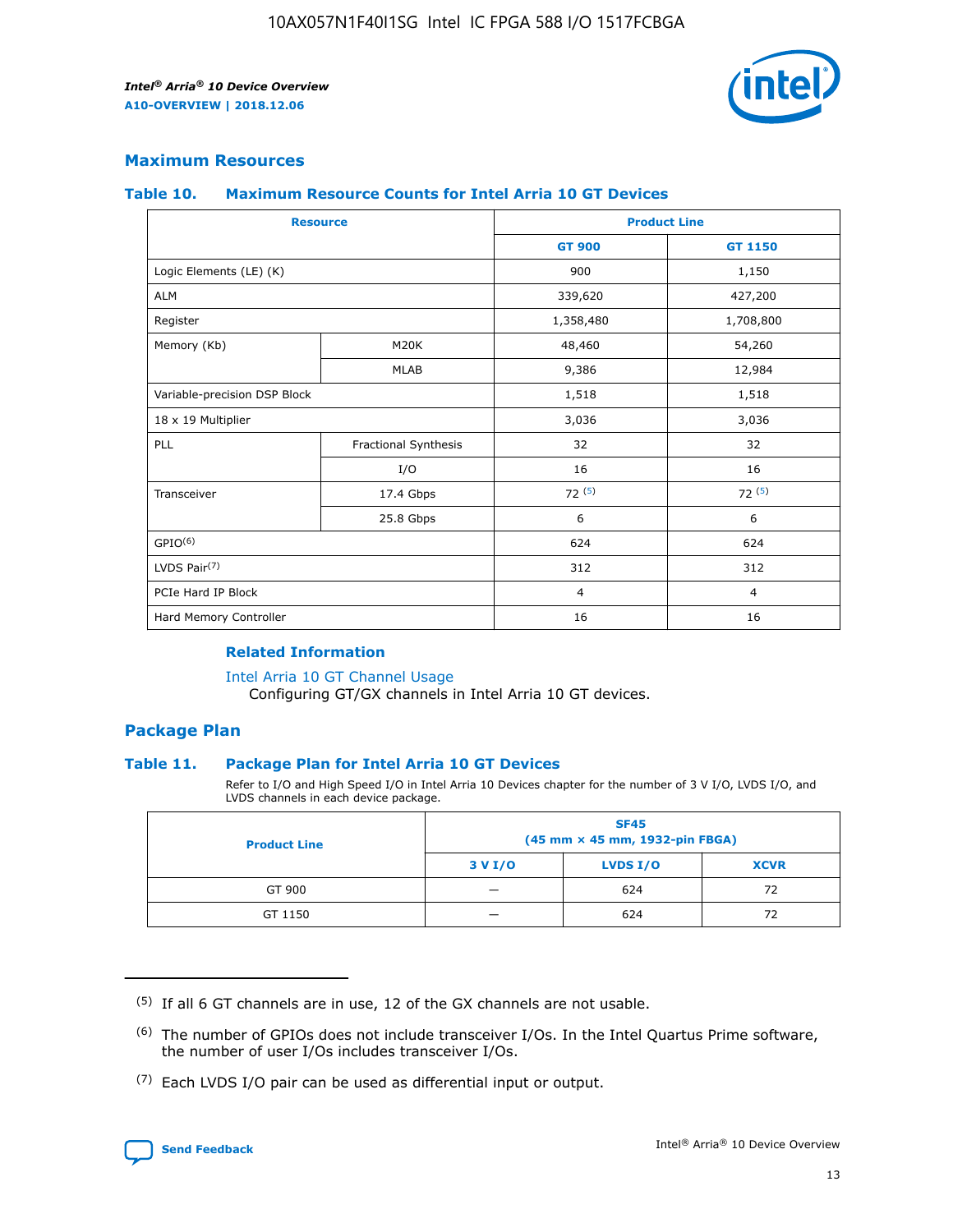

### **Related Information**

[I/O and High-Speed Differential I/O Interfaces in Intel Arria 10 Devices chapter, Intel](https://www.intel.com/content/www/us/en/programmable/documentation/sam1403482614086.html#sam1403482030321) [Arria 10 Device Handbook](https://www.intel.com/content/www/us/en/programmable/documentation/sam1403482614086.html#sam1403482030321)

Provides the number of 3 V and LVDS I/Os, and LVDS channels for each Intel Arria 10 device package.

## **Intel Arria 10 SX**

This section provides the available options, maximum resource counts, and package plan for the Intel Arria 10 SX devices.

The information in this section is correct at the time of publication. For the latest information and to get more details, refer to the Intel FPGA Product Selector.

#### **Related Information**

[Intel FPGA Product Selector](http://www.altera.com/products/selector/psg-selector.html) Provides the latest information on Intel products.

#### **Available Options**

#### **Figure 3. Sample Ordering Code and Available Options for Intel Arria 10 SX Devices**



#### **Related Information**

[Transceiver Performance for Intel Arria 10 GX/SX Devices](https://www.intel.com/content/www/us/en/programmable/documentation/mcn1413182292568.html#mcn1413213965502) Provides more information about the transceiver speed grade.

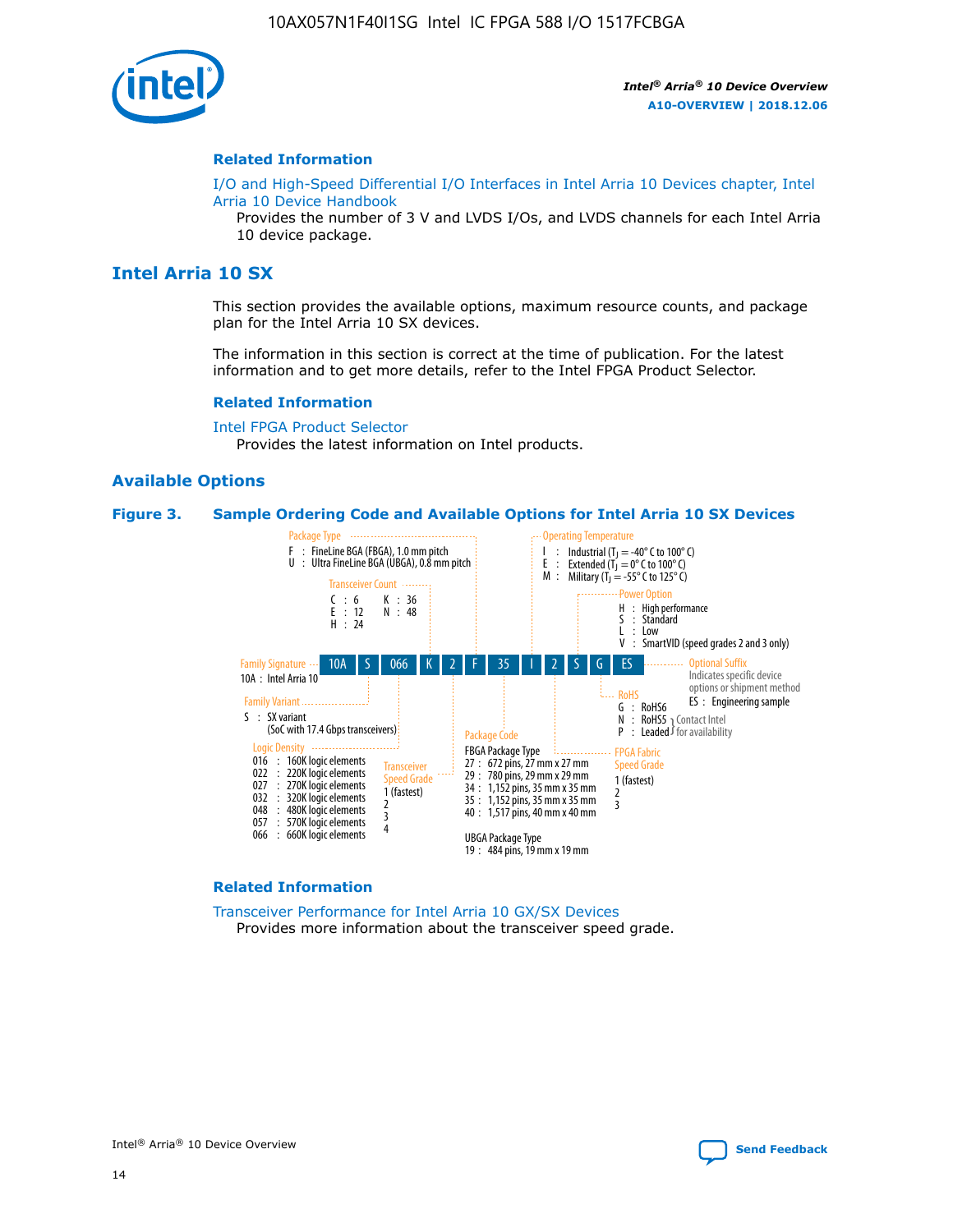

## **Maximum Resources**

## **Table 12. Maximum Resource Counts for Intel Arria 10 SX Devices**

| <b>Resource</b>                   |                         | <b>Product Line</b> |               |                |                |                |                |                |  |  |  |
|-----------------------------------|-------------------------|---------------------|---------------|----------------|----------------|----------------|----------------|----------------|--|--|--|
|                                   |                         | <b>SX 160</b>       | <b>SX 220</b> | <b>SX 270</b>  | <b>SX 320</b>  | <b>SX 480</b>  | <b>SX 570</b>  | <b>SX 660</b>  |  |  |  |
| Logic Elements (LE) (K)           |                         | 160                 | 220           | 270            | 320            | 480            | 570            | 660            |  |  |  |
| <b>ALM</b>                        |                         | 61,510              | 80,330        | 101,620        | 119,900        | 183,590        | 217,080        | 251,680        |  |  |  |
| Register                          |                         | 246,040             | 321,320       | 406,480        | 479,600        | 734,360        | 868,320        | 1,006,720      |  |  |  |
| Memory (Kb)                       | M <sub>20</sub> K       | 8,800               | 11,740        | 15,000         | 17,820         | 28,620         | 36,000         | 42,620         |  |  |  |
|                                   | <b>MLAB</b>             | 1,050               | 1,690         | 2,452          | 2,727          | 4,164          | 5,096          | 5,788          |  |  |  |
| Variable-precision DSP Block      |                         | 156                 | 192           | 830            | 985            | 1,368          | 1,523          | 1,687          |  |  |  |
| 18 x 19 Multiplier                |                         | 312                 | 384           | 1,660          | 1,970          | 2,736          | 3,046          | 3,374          |  |  |  |
| PLL                               | Fractional<br>Synthesis | 6                   | 6             | 8              | 8              | 12             | 16             | 16             |  |  |  |
|                                   | I/O                     | 6                   | 6             | 8              | 8              | 12             | 16             | 16             |  |  |  |
| 17.4 Gbps Transceiver             |                         | 12                  | 12            | 24             | 24             | 36             | 48             | 48             |  |  |  |
| GPIO <sup>(8)</sup>               |                         | 288                 | 288           | 384            | 384            | 492            | 696            | 696            |  |  |  |
| LVDS Pair $(9)$                   |                         | 120                 | 120           | 168            | 168            | 174            | 324            | 324            |  |  |  |
| PCIe Hard IP Block                |                         | $\mathbf{1}$        | $\mathbf{1}$  | $\overline{2}$ | $\overline{2}$ | $\overline{2}$ | $\overline{2}$ | $\overline{2}$ |  |  |  |
| Hard Memory Controller            |                         | 6                   | 6             | 8              | 8              | 12             | 16             | 16             |  |  |  |
| ARM Cortex-A9 MPCore<br>Processor |                         | Yes                 | Yes           | Yes            | Yes            | Yes            | Yes            | <b>Yes</b>     |  |  |  |

## **Package Plan**

## **Table 13. Package Plan for Intel Arria 10 SX Devices (U19, F27, F29, and F34)**

Refer to I/O and High Speed I/O in Intel Arria 10 Devices chapter for the number of 3 V I/O, LVDS I/O, and LVDS channels in each device package.

| <b>Product Line</b> | U <sub>19</sub><br>$(19 \text{ mm} \times 19 \text{ mm})$<br>484-pin UBGA) |                    | <b>F27</b><br>$(27 \text{ mm} \times 27 \text{ mm})$<br>672-pin FBGA) |           | <b>F29</b><br>$(29 \text{ mm} \times 29 \text{ mm})$<br>780-pin FBGA) |             |            | <b>F34</b><br>$(35 \text{ mm} \times 35 \text{ mm})$<br><b>1152-pin FBGA)</b> |             |           |                    |             |
|---------------------|----------------------------------------------------------------------------|--------------------|-----------------------------------------------------------------------|-----------|-----------------------------------------------------------------------|-------------|------------|-------------------------------------------------------------------------------|-------------|-----------|--------------------|-------------|
|                     | 3V<br>I/O                                                                  | <b>LVDS</b><br>I/O | <b>XCVR</b>                                                           | 3V<br>I/O | <b>LVDS</b><br>I/O                                                    | <b>XCVR</b> | 3 V<br>I/O | <b>LVDS</b><br>I/O                                                            | <b>XCVR</b> | 3V<br>I/O | <b>LVDS</b><br>I/O | <b>XCVR</b> |
| SX 160              | 48                                                                         | 144                | 6                                                                     | 48        | 192                                                                   | 12          | 48         | 240                                                                           | 12          | –         |                    |             |
| SX 220              | 48                                                                         | 144                | 6                                                                     | 48        | 192                                                                   | 12          | 48         | 240                                                                           | 12          |           |                    |             |
| SX 270              |                                                                            |                    |                                                                       | 48        | 192                                                                   | 12          | 48         | 312                                                                           | 12          | 48        | 336                | 24          |
| SX 320              |                                                                            |                    |                                                                       | 48        | 192                                                                   | 12          | 48         | 312                                                                           | 12          | 48        | 336                | 24          |
|                     | continued                                                                  |                    |                                                                       |           |                                                                       |             |            |                                                                               |             |           |                    |             |

 $(8)$  The number of GPIOs does not include transceiver I/Os. In the Intel Quartus Prime software, the number of user I/Os includes transceiver I/Os.

 $(9)$  Each LVDS I/O pair can be used as differential input or output.

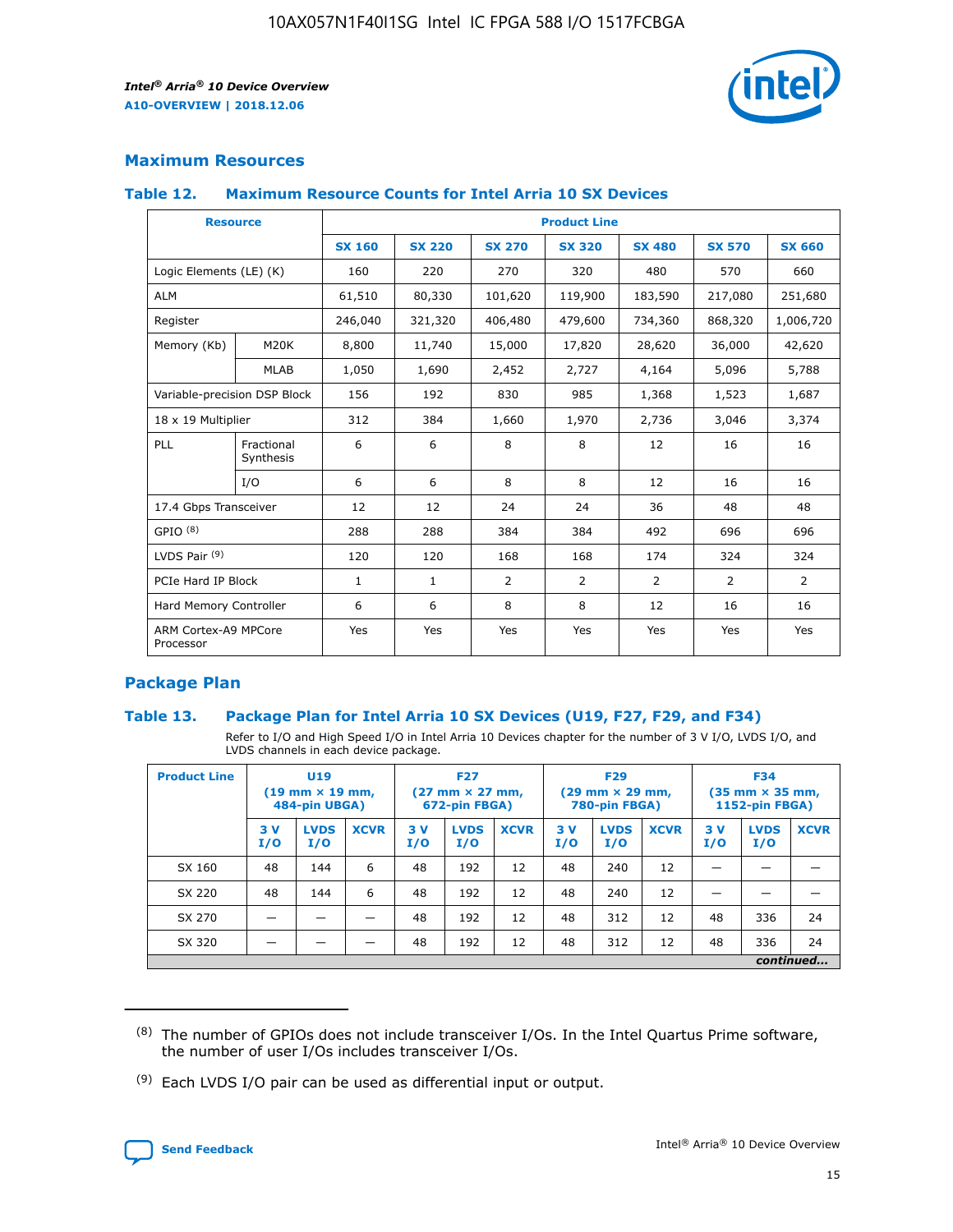

| <b>Product Line</b> | U <sub>19</sub><br>$(19 \text{ mm} \times 19 \text{ mm})$<br>484-pin UBGA) |                    | <b>F27</b><br>$(27 \text{ mm} \times 27 \text{ mm})$<br>672-pin FBGA) |            | <b>F29</b><br>$(29 \text{ mm} \times 29 \text{ mm})$<br>780-pin FBGA) |             |           | <b>F34</b><br>$(35$ mm $\times$ 35 mm,<br><b>1152-pin FBGA)</b> |             |           |                    |             |
|---------------------|----------------------------------------------------------------------------|--------------------|-----------------------------------------------------------------------|------------|-----------------------------------------------------------------------|-------------|-----------|-----------------------------------------------------------------|-------------|-----------|--------------------|-------------|
|                     | 3V<br>I/O                                                                  | <b>LVDS</b><br>I/O | <b>XCVR</b>                                                           | 3 V<br>I/O | <b>LVDS</b><br>I/O                                                    | <b>XCVR</b> | 3V<br>I/O | <b>LVDS</b><br>I/O                                              | <b>XCVR</b> | 3V<br>I/O | <b>LVDS</b><br>I/O | <b>XCVR</b> |
| SX 480              |                                                                            |                    |                                                                       |            |                                                                       |             | 48        | 312                                                             | 12          | 48        | 444                | 24          |
| SX 570              |                                                                            |                    |                                                                       |            |                                                                       |             |           |                                                                 |             | 48        | 444                | 24          |
| SX 660              |                                                                            |                    |                                                                       |            |                                                                       |             |           |                                                                 |             | 48        | 444                | 24          |

## **Table 14. Package Plan for Intel Arria 10 SX Devices (F35, KF40, and NF40)**

Refer to I/O and High Speed I/O in Intel Arria 10 Devices chapter for the number of 3 V I/O, LVDS I/O, and LVDS channels in each device package.

| <b>Product Line</b> | <b>F35</b><br>(35 mm × 35 mm,<br><b>1152-pin FBGA)</b> |          |             |                                           | <b>KF40</b><br>(40 mm × 40 mm,<br>1517-pin FBGA) |    | <b>NF40</b><br>$(40 \text{ mm} \times 40 \text{ mm})$<br><b>1517-pin FBGA)</b> |          |             |  |
|---------------------|--------------------------------------------------------|----------|-------------|-------------------------------------------|--------------------------------------------------|----|--------------------------------------------------------------------------------|----------|-------------|--|
|                     | 3 V I/O                                                | LVDS I/O | <b>XCVR</b> | <b>LVDS I/O</b><br><b>XCVR</b><br>3 V I/O |                                                  |    | 3 V I/O                                                                        | LVDS I/O | <b>XCVR</b> |  |
| SX 270              | 48                                                     | 336      | 24          |                                           |                                                  |    |                                                                                |          |             |  |
| SX 320              | 48                                                     | 336      | 24          |                                           |                                                  |    |                                                                                |          |             |  |
| SX 480              | 48                                                     | 348      | 36          |                                           |                                                  |    |                                                                                |          |             |  |
| SX 570              | 48                                                     | 348      | 36          | 96<br>36<br>600                           |                                                  | 48 | 540                                                                            | 48       |             |  |
| SX 660              | 48                                                     | 348      | 36          | 96                                        | 600                                              | 36 | 48                                                                             | 540      | 48          |  |

## **Related Information**

[I/O and High-Speed Differential I/O Interfaces in Intel Arria 10 Devices chapter, Intel](https://www.intel.com/content/www/us/en/programmable/documentation/sam1403482614086.html#sam1403482030321) [Arria 10 Device Handbook](https://www.intel.com/content/www/us/en/programmable/documentation/sam1403482614086.html#sam1403482030321)

Provides the number of 3 V and LVDS I/Os, and LVDS channels for each Intel Arria 10 device package.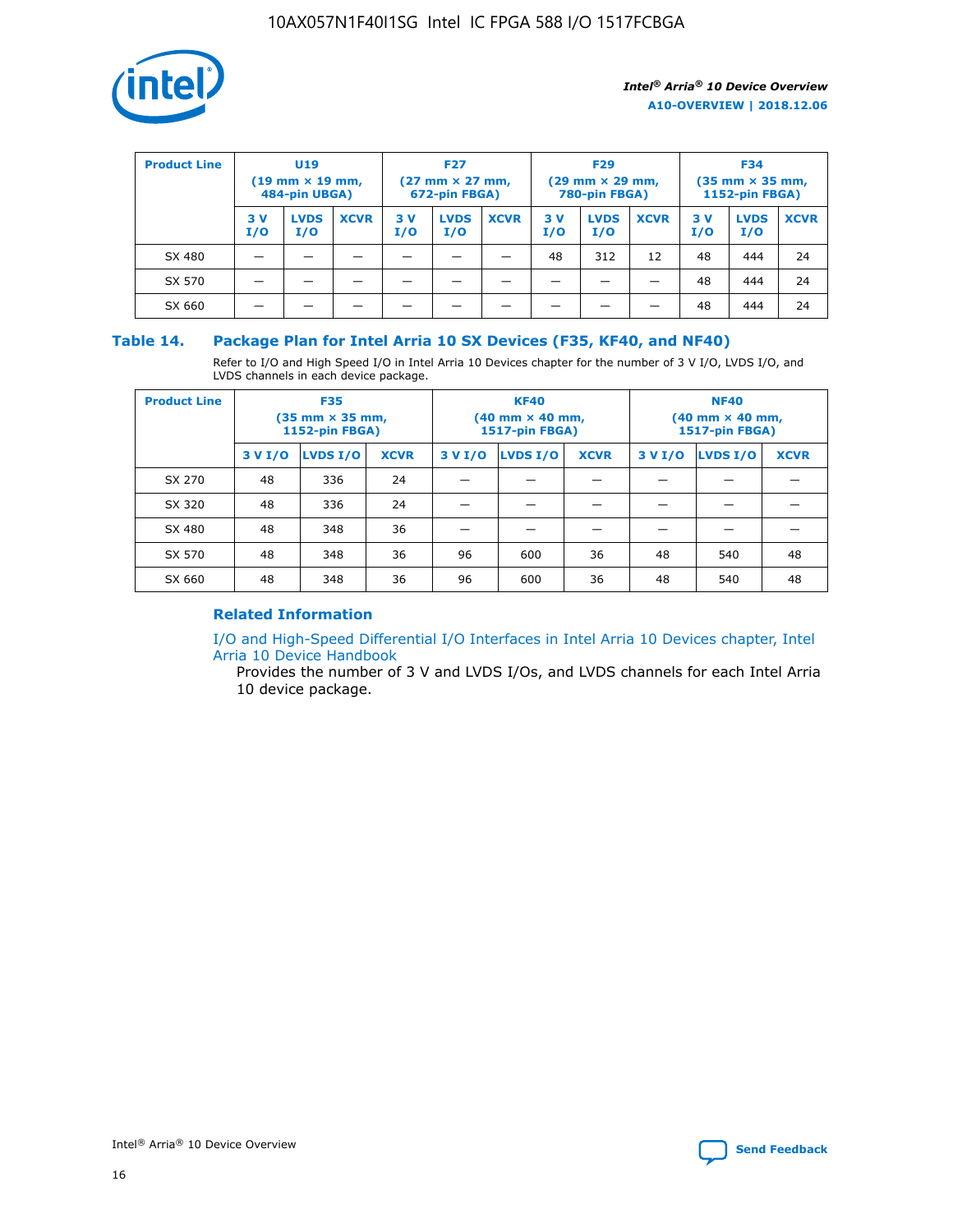

## **I/O Vertical Migration for Intel Arria 10 Devices**

#### **Figure 4. Migration Capability Across Intel Arria 10 Product Lines**

- The arrows indicate the migration paths. The devices included in each vertical migration path are shaded. Devices with fewer resources in the same path have lighter shades.
- To achieve the full I/O migration across product lines in the same migration path, restrict I/Os and transceivers usage to match the product line with the lowest I/O and transceiver counts.
- An LVDS I/O bank in the source device may be mapped to a 3 V I/O bank in the target device. To use memory interface clock frequency higher than 533 MHz, assign external memory interface pins only to banks that are LVDS I/O in both devices.
- There may be nominal 0.15 mm package height difference between some product lines in the same package type.
	- **Variant Product Line Package U19 F27 F29 F34 F35 KF40 NF40 RF40 NF45 SF45 UF45** Intel® Arria® 10 GX GX 160 GX 220 GX 270 GX 320 GX 480 GX 570 GX 660 GX 900 GX 1150 Intel Arria 10 GT GT 900 GT 1150 Intel Arria 10 SX SX 160 SX 220 SX 270 SX 320 SX 480 SX 570 SX 660
- Some migration paths are not shown in the Intel Quartus Prime software **Pin Migration View**.

*Note:* To verify the pin migration compatibility, use the **Pin Migration View** window in the Intel Quartus Prime software Pin Planner.

## **Adaptive Logic Module**

Intel Arria 10 devices use a 20 nm ALM as the basic building block of the logic fabric.

The ALM architecture is the same as the previous generation FPGAs, allowing for efficient implementation of logic functions and easy conversion of IP between the device generations.

The ALM, as shown in following figure, uses an 8-input fracturable look-up table (LUT) with four dedicated registers to help improve timing closure in register-rich designs and achieve an even higher design packing capability than the traditional two-register per LUT architecture.

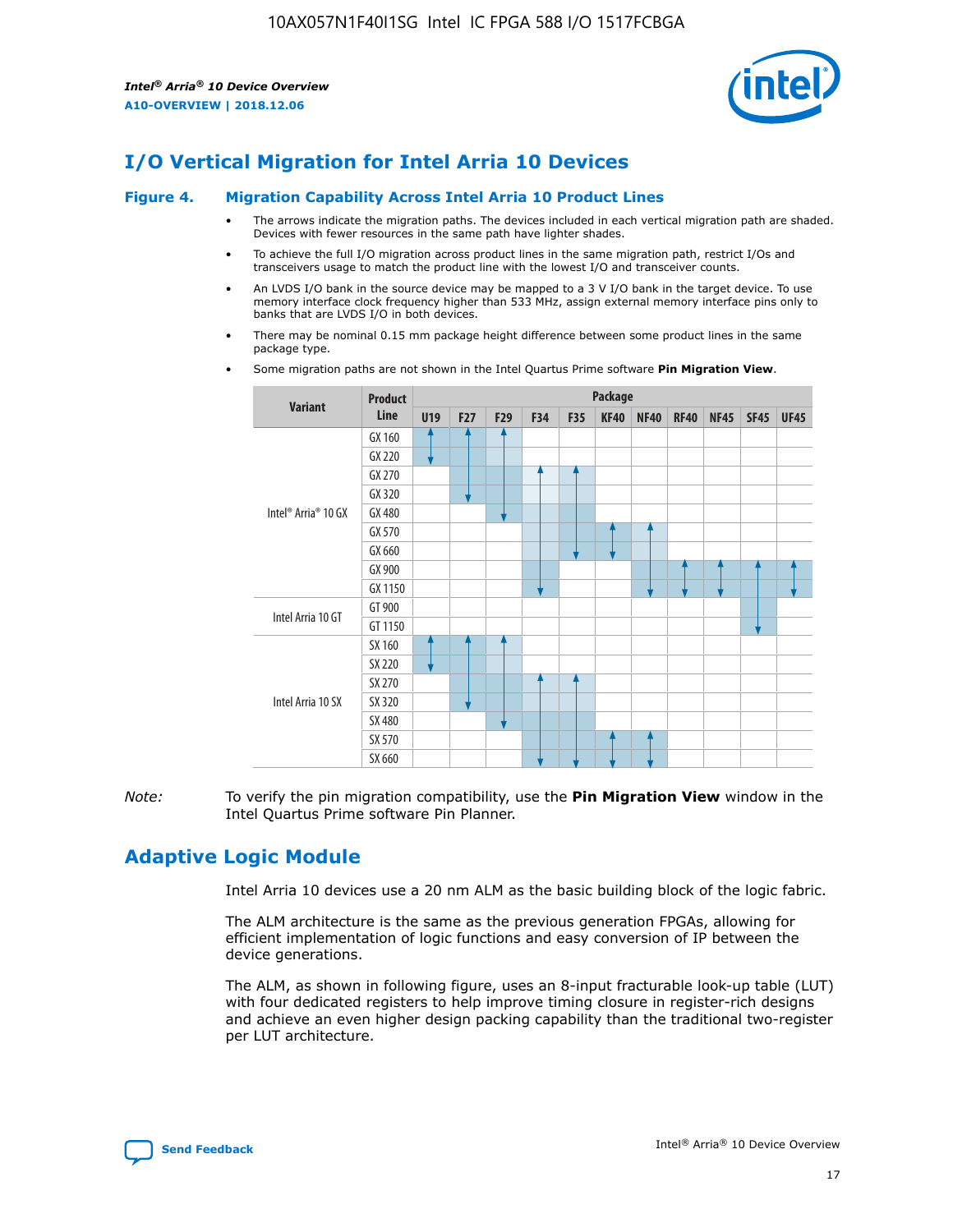

**Figure 5. ALM for Intel Arria 10 Devices**



The Intel Quartus Prime software optimizes your design according to the ALM logic structure and automatically maps legacy designs into the Intel Arria 10 ALM architecture.

## **Variable-Precision DSP Block**

The Intel Arria 10 variable precision DSP blocks support fixed-point arithmetic and floating-point arithmetic.

Features for fixed-point arithmetic:

- High-performance, power-optimized, and fully registered multiplication operations
- 18-bit and 27-bit word lengths
- Two 18 x 19 multipliers or one 27 x 27 multiplier per DSP block
- Built-in addition, subtraction, and 64-bit double accumulation register to combine multiplication results
- Cascading 19-bit or 27-bit when pre-adder is disabled and cascading 18-bit when pre-adder is used to form the tap-delay line for filtering applications
- Cascading 64-bit output bus to propagate output results from one block to the next block without external logic support
- Hard pre-adder supported in 19-bit and 27-bit modes for symmetric filters
- Internal coefficient register bank in both 18-bit and 27-bit modes for filter implementation
- 18-bit and 27-bit systolic finite impulse response (FIR) filters with distributed output adder
- Biased rounding support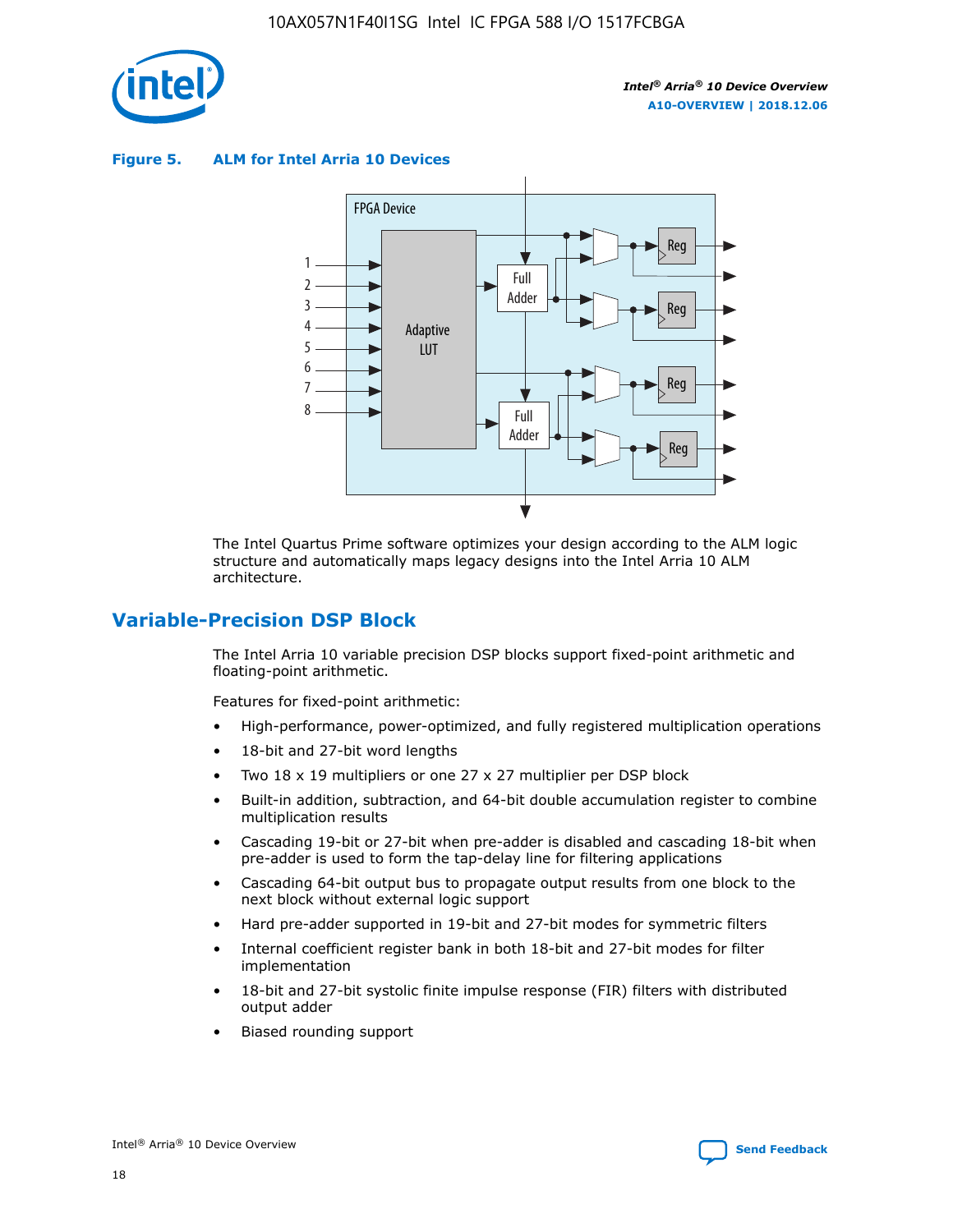

Features for floating-point arithmetic:

- A completely hardened architecture that supports multiplication, addition, subtraction, multiply-add, and multiply-subtract
- Multiplication with accumulation capability and a dynamic accumulator reset control
- Multiplication with cascade summation capability
- Multiplication with cascade subtraction capability
- Complex multiplication
- Direct vector dot product
- Systolic FIR filter

## **Table 15. Variable-Precision DSP Block Configurations for Intel Arria 10 Devices**

| <b>Usage Example</b>                                       | <b>Multiplier Size (Bit)</b>    | <b>DSP Block Resources</b> |
|------------------------------------------------------------|---------------------------------|----------------------------|
| Medium precision fixed point                               | Two 18 x 19                     |                            |
| High precision fixed or Single precision<br>floating point | One 27 x 27                     |                            |
| Fixed point FFTs                                           | One 19 x 36 with external adder |                            |
| Very high precision fixed point                            | One 36 x 36 with external adder |                            |
| Double precision floating point                            | One 54 x 54 with external adder | 4                          |

#### **Table 16. Resources for Fixed-Point Arithmetic in Intel Arria 10 Devices**

The table lists the variable-precision DSP resources by bit precision for each Intel Arria 10 device.

| <b>Variant</b>        | <b>Product Line</b> | <b>Variable-</b><br>precision<br><b>DSP Block</b> | <b>Independent Input and Output</b><br><b>Multiplications Operator</b> |                                     | 18 x 19<br><b>Multiplier</b><br><b>Adder Sum</b> | $18 \times 18$<br><b>Multiplier</b><br><b>Adder</b> |
|-----------------------|---------------------|---------------------------------------------------|------------------------------------------------------------------------|-------------------------------------|--------------------------------------------------|-----------------------------------------------------|
|                       |                     |                                                   | 18 x 19<br><b>Multiplier</b>                                           | $27 \times 27$<br><b>Multiplier</b> | <b>Mode</b>                                      | <b>Summed with</b><br>36 bit Input                  |
| AIntel Arria 10<br>GX | GX 160              | 156                                               | 312                                                                    | 156                                 | 156                                              | 156                                                 |
|                       | GX 220              | 192                                               | 384                                                                    | 192                                 | 192                                              | 192                                                 |
|                       | GX 270              | 830                                               | 1,660                                                                  | 830                                 | 830                                              | 830                                                 |
|                       | GX 320              | 984                                               | 1,968                                                                  | 984                                 | 984                                              | 984                                                 |
|                       | GX 480              | 1,368                                             | 2,736                                                                  | 1,368                               | 1,368                                            | 1,368                                               |
|                       | GX 570              | 1,523                                             | 3,046                                                                  | 1,523                               | 1,523                                            | 1,523                                               |
|                       | GX 660              | 1,687                                             | 3,374                                                                  | 1,687                               | 1,687                                            | 1,687                                               |
|                       | GX 900              | 1,518                                             | 3,036                                                                  | 1,518                               | 1,518                                            | 1,518                                               |
|                       | GX 1150             | 1,518                                             | 3,036                                                                  | 1,518                               | 1,518                                            | 1,518                                               |
| Intel Arria 10        | GT 900              | 1,518                                             | 3,036                                                                  | 1,518                               | 1,518                                            | 1,518                                               |
| GT                    | GT 1150             | 1,518                                             | 3,036                                                                  | 1,518                               | 1,518                                            | 1,518                                               |
| Intel Arria 10        | SX 160              | 156                                               | 312                                                                    | 156                                 | 156                                              | 156                                                 |
| <b>SX</b>             | SX 220              | 192                                               | 384                                                                    | 192                                 | 192                                              | 192                                                 |
|                       | SX 270              | 830                                               | 1,660                                                                  | 830                                 | 830                                              | 830                                                 |
|                       |                     |                                                   |                                                                        |                                     |                                                  | continued                                           |

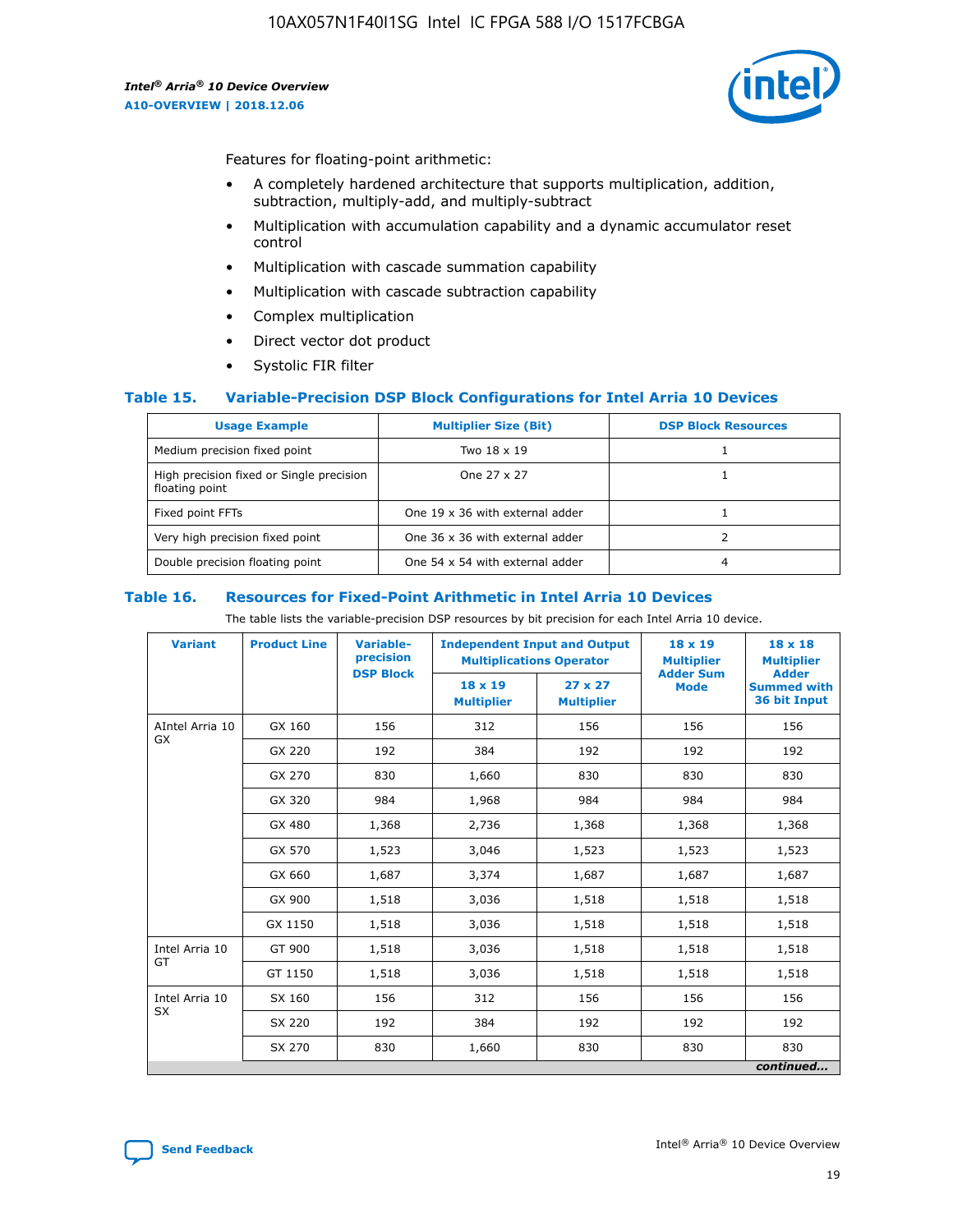

| <b>Variant</b> | <b>Product Line</b> | <b>Variable-</b><br>precision<br><b>DSP Block</b> | <b>Independent Input and Output</b><br><b>Multiplications Operator</b> |                                     | $18 \times 19$<br><b>Multiplier</b><br><b>Adder Sum</b> | $18 \times 18$<br><b>Multiplier</b><br><b>Adder</b> |  |
|----------------|---------------------|---------------------------------------------------|------------------------------------------------------------------------|-------------------------------------|---------------------------------------------------------|-----------------------------------------------------|--|
|                |                     |                                                   | $18 \times 19$<br><b>Multiplier</b>                                    | $27 \times 27$<br><b>Multiplier</b> | <b>Mode</b>                                             | <b>Summed with</b><br>36 bit Input                  |  |
|                | SX 320              | 984                                               | 1,968                                                                  | 984                                 | 984                                                     | 984                                                 |  |
|                | SX 480              | 1,368                                             | 2,736                                                                  | 1,368                               | 1,368                                                   | 1,368                                               |  |
|                | SX 570              | 1,523                                             | 3,046                                                                  | 1,523                               | 1,523                                                   | 1,523                                               |  |
|                | SX 660              | 1,687                                             | 3,374                                                                  | 1,687                               | 1,687                                                   | 1,687                                               |  |

## **Table 17. Resources for Floating-Point Arithmetic in Intel Arria 10 Devices**

The table lists the variable-precision DSP resources by bit precision for each Intel Arria 10 device.

| <b>Variant</b> | <b>Product Line</b> | <b>Variable-</b><br>precision<br><b>DSP Block</b> | <b>Single</b><br><b>Precision</b><br><b>Floating-Point</b><br><b>Multiplication</b><br><b>Mode</b> | <b>Single-Precision</b><br><b>Floating-Point</b><br><b>Adder Mode</b> | Single-<br><b>Precision</b><br><b>Floating-Point</b><br><b>Multiply</b><br><b>Accumulate</b><br><b>Mode</b> | <b>Peak</b><br><b>Giga Floating-</b><br><b>Point</b><br><b>Operations</b><br>per Second<br>(GFLOPs) |
|----------------|---------------------|---------------------------------------------------|----------------------------------------------------------------------------------------------------|-----------------------------------------------------------------------|-------------------------------------------------------------------------------------------------------------|-----------------------------------------------------------------------------------------------------|
| Intel Arria 10 | GX 160              | 156                                               | 156                                                                                                | 156                                                                   | 156                                                                                                         | 140                                                                                                 |
| GX             | GX 220              | 192                                               | 192                                                                                                | 192                                                                   | 192                                                                                                         | 173                                                                                                 |
|                | GX 270              | 830                                               | 830                                                                                                | 830                                                                   | 830                                                                                                         | 747                                                                                                 |
|                | GX 320              | 984                                               | 984                                                                                                | 984                                                                   | 984                                                                                                         | 886                                                                                                 |
|                | GX 480              | 1,369                                             | 1,368                                                                                              | 1,368                                                                 | 1,368                                                                                                       | 1,231                                                                                               |
|                | GX 570              | 1,523                                             | 1,523                                                                                              | 1,523                                                                 | 1,523                                                                                                       | 1,371                                                                                               |
|                | GX 660              | 1,687                                             | 1,687                                                                                              | 1,687                                                                 | 1,687                                                                                                       | 1,518                                                                                               |
|                | GX 900              | 1,518                                             | 1,518                                                                                              | 1,518                                                                 | 1,518                                                                                                       | 1,366                                                                                               |
|                | GX 1150             | 1,518                                             | 1,518                                                                                              | 1,518                                                                 | 1,518                                                                                                       | 1,366                                                                                               |
| Intel Arria 10 | GT 900              | 1,518                                             | 1,518                                                                                              | 1,518                                                                 | 1,518                                                                                                       | 1,366                                                                                               |
| GT             | GT 1150             | 1,518                                             | 1,518                                                                                              | 1,518                                                                 | 1,518                                                                                                       | 1,366                                                                                               |
| Intel Arria 10 | SX 160              | 156                                               | 156                                                                                                | 156                                                                   | 156                                                                                                         | 140                                                                                                 |
| SX             | SX 220              | 192                                               | 192                                                                                                | 192                                                                   | 192                                                                                                         | 173                                                                                                 |
|                | SX 270              | 830                                               | 830                                                                                                | 830                                                                   | 830                                                                                                         | 747                                                                                                 |
|                | SX 320              | 984                                               | 984                                                                                                | 984                                                                   | 984                                                                                                         | 886                                                                                                 |
|                | SX 480              | 1,369                                             | 1,368                                                                                              | 1,368                                                                 | 1,368                                                                                                       | 1,231                                                                                               |
|                | SX 570              | 1,523                                             | 1,523                                                                                              | 1,523                                                                 | 1,523                                                                                                       | 1,371                                                                                               |
|                | SX 660              | 1,687                                             | 1,687                                                                                              | 1,687                                                                 | 1,687                                                                                                       | 1,518                                                                                               |

## **Embedded Memory Blocks**

The embedded memory blocks in the devices are flexible and designed to provide an optimal amount of small- and large-sized memory arrays to fit your design requirements.

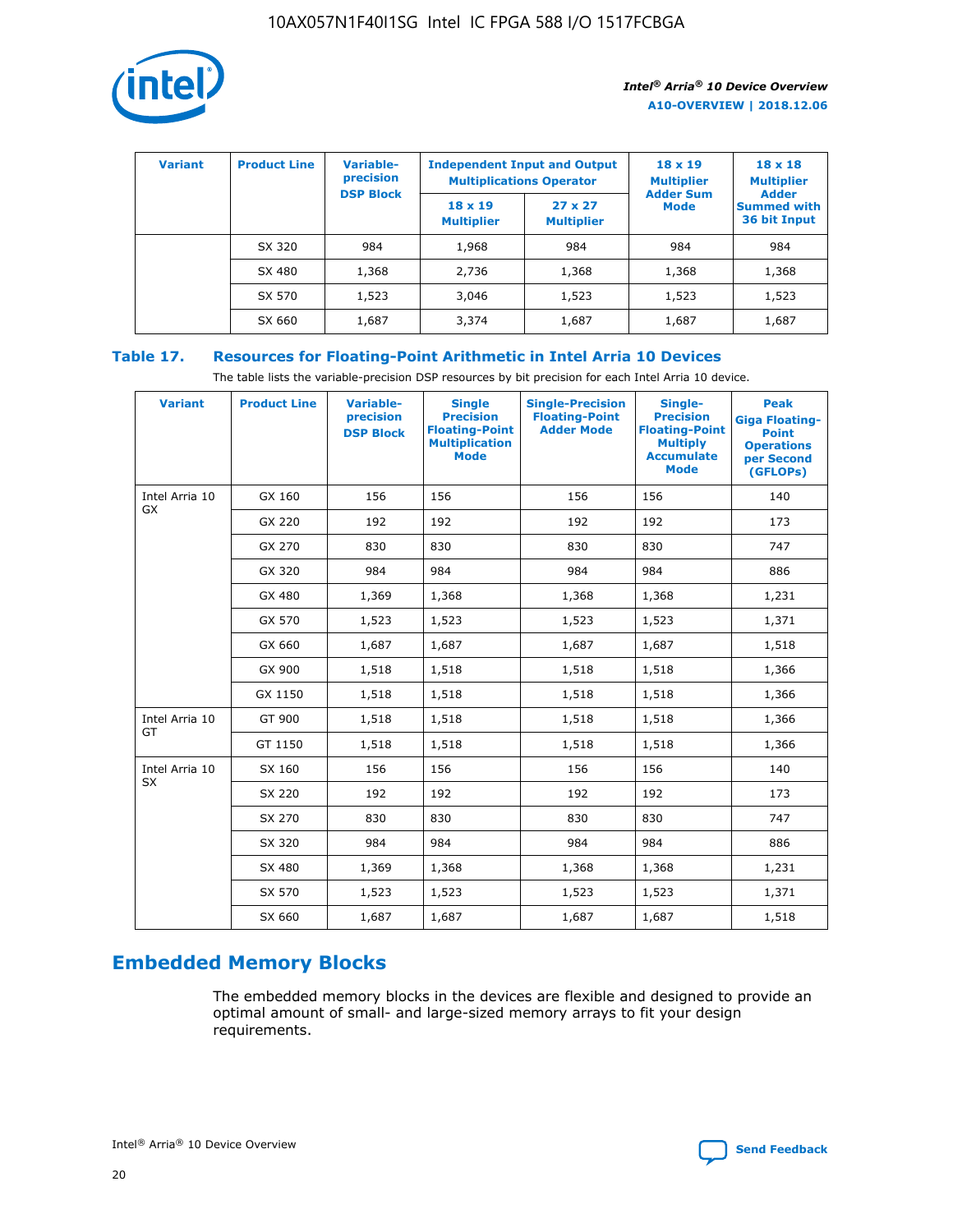

## **Types of Embedded Memory**

The Intel Arria 10 devices contain two types of memory blocks:

- 20 Kb M20K blocks—blocks of dedicated memory resources. The M20K blocks are ideal for larger memory arrays while still providing a large number of independent ports.
- 640 bit memory logic array blocks (MLABs)—enhanced memory blocks that are configured from dual-purpose logic array blocks (LABs). The MLABs are ideal for wide and shallow memory arrays. The MLABs are optimized for implementation of shift registers for digital signal processing (DSP) applications, wide and shallow FIFO buffers, and filter delay lines. Each MLAB is made up of ten adaptive logic modules (ALMs). In the Intel Arria 10 devices, you can configure these ALMs as ten 32 x 2 blocks, giving you one 32 x 20 simple dual-port SRAM block per MLAB.

## **Embedded Memory Capacity in Intel Arria 10 Devices**

|                   | <b>Product</b> |              | <b>M20K</b>         | <b>MLAB</b>  |                     | <b>Total RAM Bit</b> |
|-------------------|----------------|--------------|---------------------|--------------|---------------------|----------------------|
| <b>Variant</b>    | Line           | <b>Block</b> | <b>RAM Bit (Kb)</b> | <b>Block</b> | <b>RAM Bit (Kb)</b> | (Kb)                 |
| Intel Arria 10 GX | GX 160         | 440          | 8,800               | 1,680        | 1,050               | 9,850                |
|                   | GX 220         | 587          | 11,740              | 2,703        | 1,690               | 13,430               |
|                   | GX 270         | 750          | 15,000              | 3,922        | 2,452               | 17,452               |
|                   | GX 320         | 891          | 17,820              | 4,363        | 2,727               | 20,547               |
|                   | GX 480         | 1,431        | 28,620              | 6,662        | 4,164               | 32,784               |
|                   | GX 570         | 1,800        | 36,000              | 8,153        | 5,096               | 41,096               |
|                   | GX 660         | 2,131        | 42,620              | 9,260        | 5,788               | 48,408               |
|                   | GX 900         | 2,423        | 48,460              | 15,017       | 9,386               | 57,846               |
|                   | GX 1150        | 2,713        | 54,260              | 20,774       | 12,984              | 67,244               |
| Intel Arria 10 GT | GT 900         | 2,423        | 48,460              | 15,017       | 9,386               | 57,846               |
|                   | GT 1150        | 2,713        | 54,260              | 20,774       | 12,984              | 67,244               |
| Intel Arria 10 SX | SX 160         | 440          | 8,800               | 1,680        | 1,050               | 9,850                |
|                   | SX 220         | 587          | 11,740              | 2,703        | 1,690               | 13,430               |
|                   | SX 270         | 750          | 15,000              | 3,922        | 2,452               | 17,452               |
|                   | SX 320         | 891          | 17,820              | 4,363        | 2,727               | 20,547               |
|                   | SX 480         | 1,431        | 28,620              | 6,662        | 4,164               | 32,784               |
|                   | SX 570         | 1,800        | 36,000              | 8,153        | 5,096               | 41,096               |
|                   | SX 660         | 2,131        | 42,620              | 9,260        | 5,788               | 48,408               |

#### **Table 18. Embedded Memory Capacity and Distribution in Intel Arria 10 Devices**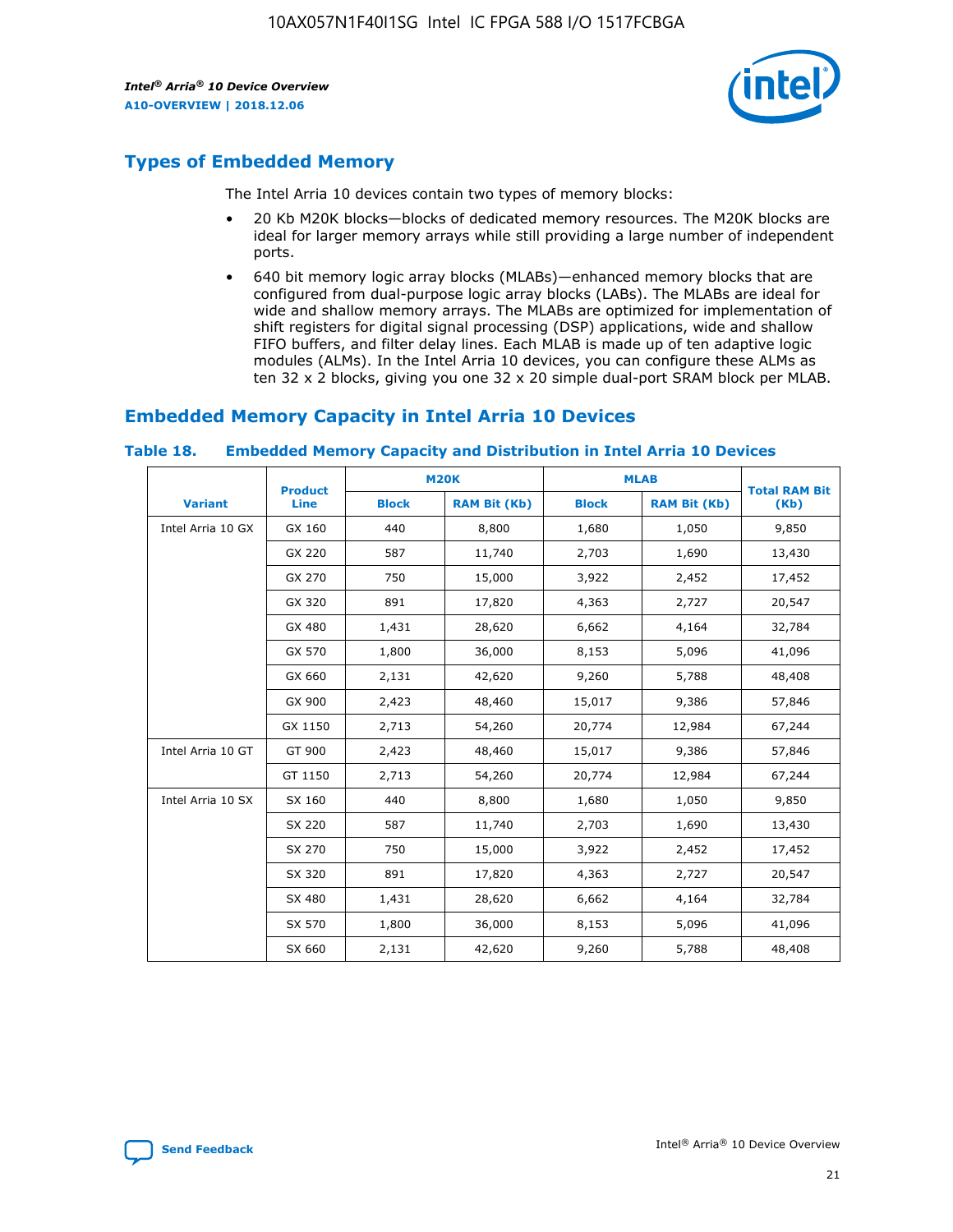

## **Embedded Memory Configurations for Single-port Mode**

### **Table 19. Single-port Embedded Memory Configurations for Intel Arria 10 Devices**

This table lists the maximum configurations supported for single-port RAM and ROM modes.

| <b>Memory Block</b> | Depth (bits) | <b>Programmable Width</b> |
|---------------------|--------------|---------------------------|
| MLAB                | 32           | x16, x18, or x20          |
|                     | 64(10)       | x8, x9, x10               |
| M20K                | 512          | x40, x32                  |
|                     | 1K           | x20, x16                  |
|                     | 2K           | x10, x8                   |
|                     | 4K           | x5, x4                    |
|                     | 8K           | x2                        |
|                     | 16K          | x1                        |

## **Clock Networks and PLL Clock Sources**

The clock network architecture is based on Intel's global, regional, and peripheral clock structure. This clock structure is supported by dedicated clock input pins, fractional clock synthesis PLLs, and integer I/O PLLs.

## **Clock Networks**

The Intel Arria 10 core clock networks are capable of up to 800 MHz fabric operation across the full industrial temperature range. For the external memory interface, the clock network supports the hard memory controller with speeds up to 2,400 Mbps in a quarter-rate transfer.

To reduce power consumption, the Intel Quartus Prime software identifies all unused sections of the clock network and powers them down.

## **Fractional Synthesis and I/O PLLs**

Intel Arria 10 devices contain up to 32 fractional synthesis PLLs and up to 16 I/O PLLs that are available for both specific and general purpose uses in the core:

- Fractional synthesis PLLs—located in the column adjacent to the transceiver blocks
- I/O PLLs—located in each bank of the 48 I/Os

## **Fractional Synthesis PLLs**

You can use the fractional synthesis PLLs to:

- Reduce the number of oscillators that are required on your board
- Reduce the number of clock pins that are used in the device by synthesizing multiple clock frequencies from a single reference clock source

<sup>(10)</sup> Supported through software emulation and consumes additional MLAB blocks.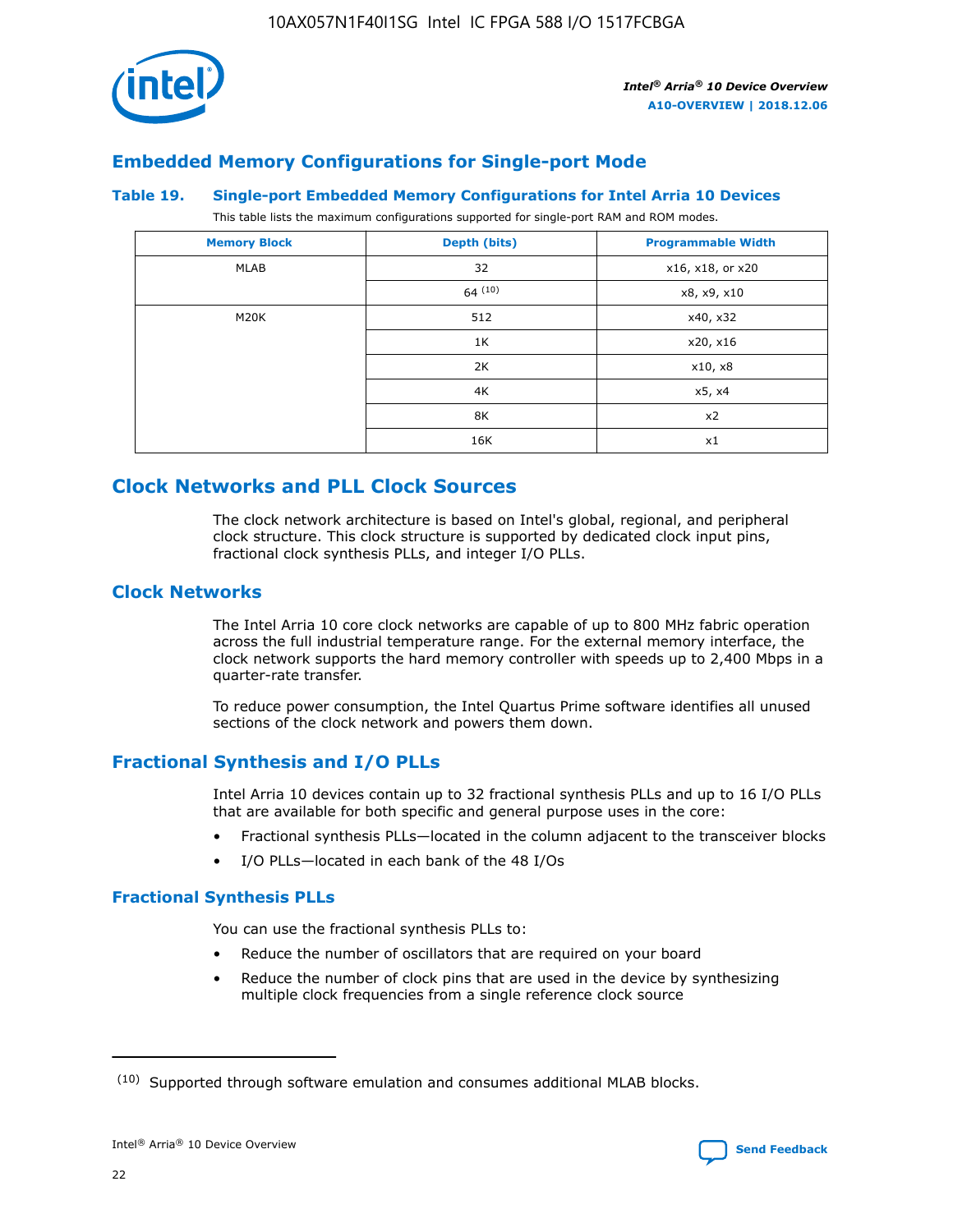10AX057N1F40I1SG Intel IC FPGA 588 I/O 1517FCBGA

*Intel® Arria® 10 Device Overview* **A10-OVERVIEW | 2018.12.06**



The fractional synthesis PLLs support the following features:

- Reference clock frequency synthesis for transceiver CMU and Advanced Transmit (ATX) PLLs
- Clock network delay compensation
- Zero-delay buffering
- Direct transmit clocking for transceivers
- Independently configurable into two modes:
	- Conventional integer mode equivalent to the general purpose PLL
	- Enhanced fractional mode with third order delta-sigma modulation
- PLL cascading

## **I/O PLLs**

The integer mode I/O PLLs are located in each bank of 48 I/Os. You can use the I/O PLLs to simplify the design of external memory and high-speed LVDS interfaces.

In each I/O bank, the I/O PLLs are adjacent to the hard memory controllers and LVDS SERDES. Because these PLLs are tightly coupled with the I/Os that need to use them, it makes it easier to close timing.

You can use the I/O PLLs for general purpose applications in the core such as clock network delay compensation and zero-delay buffering.

Intel Arria 10 devices support PLL-to-PLL cascading.

## **FPGA General Purpose I/O**

Intel Arria 10 devices offer highly configurable GPIOs. Each I/O bank contains 48 general purpose I/Os and a high-efficiency hard memory controller.

The following list describes the features of the GPIOs:

- Consist of 3 V I/Os for high-voltage application and LVDS I/Os for differential signaling
	- Up to two 3 V I/O banks, available in some devices, that support up to 3 V I/O standards
	- LVDS I/O banks that support up to 1.8 V I/O standards
- Support a wide range of single-ended and differential I/O interfaces
- LVDS speeds up to 1.6 Gbps
- Each LVDS pair of pins has differential input and output buffers, allowing you to configure the LVDS direction for each pair.
- Programmable bus hold and weak pull-up
- Programmable differential output voltage  $(V_{OD})$  and programmable pre-emphasis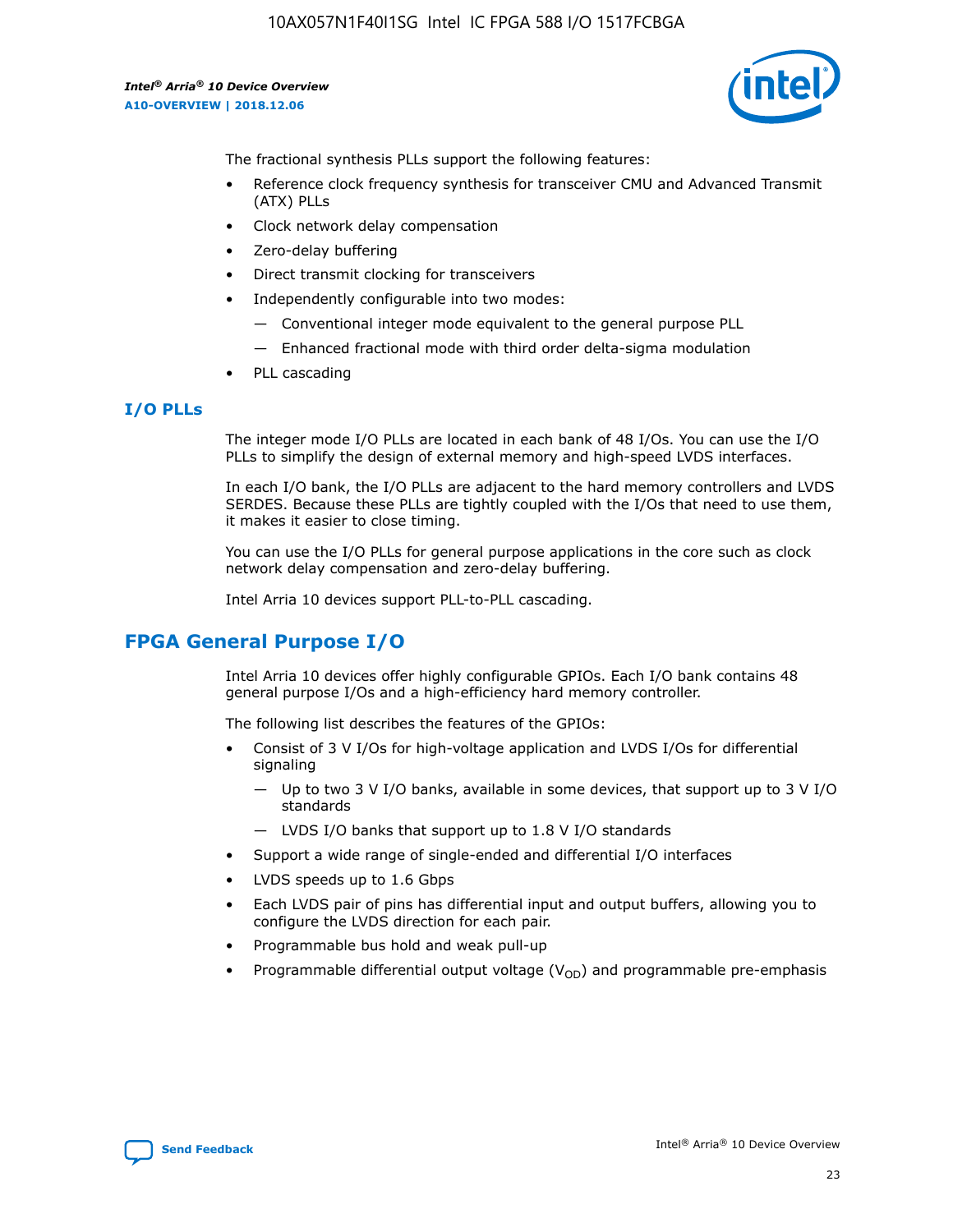

- Series (R<sub>S</sub>) and parallel (R<sub>T</sub>) on-chip termination (OCT) for all I/O banks with OCT calibration to limit the termination impedance variation
- On-chip dynamic termination that has the ability to swap between series and parallel termination, depending on whether there is read or write on a common bus for signal integrity
- Easy timing closure support using the hard read FIFO in the input register path, and delay-locked loop (DLL) delay chain with fine and coarse architecture

## **External Memory Interface**

Intel Arria 10 devices offer massive external memory bandwidth, with up to seven 32 bit DDR4 memory interfaces running at up to 2,400 Mbps. This bandwidth provides additional ease of design, lower power, and resource efficiencies of hardened highperformance memory controllers.

The memory interface within Intel Arria 10 FPGAs and SoCs delivers the highest performance and ease of use. You can configure up to a maximum width of 144 bits when using the hard or soft memory controllers. If required, you can bypass the hard memory controller and use a soft controller implemented in the user logic.

Each I/O contains a hardened DDR read/write path (PHY) capable of performing key memory interface functionality such as read/write leveling, FIFO buffering to lower latency and improve margin, timing calibration, and on-chip termination.

The timing calibration is aided by the inclusion of hard microcontrollers based on Intel's Nios® II technology, specifically tailored to control the calibration of multiple memory interfaces. This calibration allows the Intel Arria 10 device to compensate for any changes in process, voltage, or temperature either within the Intel Arria 10 device itself, or within the external memory device. The advanced calibration algorithms ensure maximum bandwidth and robust timing margin across all operating conditions.

In addition to parallel memory interfaces, Intel Arria 10 devices support serial memory technologies such as the Hybrid Memory Cube (HMC). The HMC is supported by the Intel Arria 10 high-speed serial transceivers which connect up to four HMC links, with each link running at data rates up to 15 Gbps.

## **Related Information**

#### [External Memory Interface Spec Estimator](http://www.altera.com/technology/memory/estimator/mem-emif-index.html)

Provides a parametric tool that allows you to find and compare the performance of the supported external memory interfaces in IntelFPGAs.

## **Memory Standards Supported by Intel Arria 10 Devices**

The I/Os are designed to provide high performance support for existing and emerging external memory standards.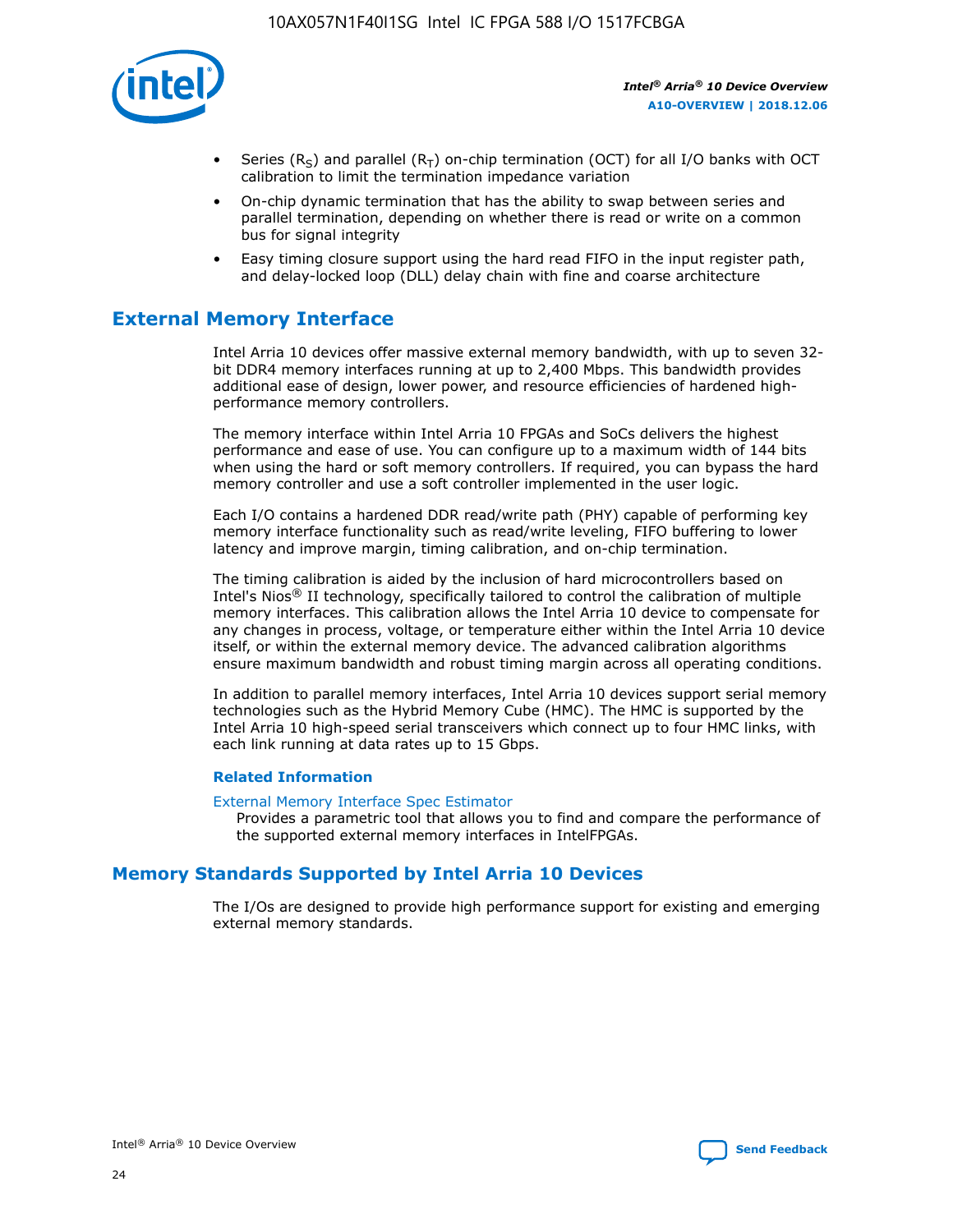

### **Table 20. Memory Standards Supported by the Hard Memory Controller**

This table lists the overall capability of the hard memory controller. For specific details, refer to the External Memory Interface Spec Estimator and Intel Arria 10 Device Datasheet.

| <b>Memory Standard</b> | <b>Rate Support</b> | <b>Ping Pong PHY Support</b> | <b>Maximum Frequency</b><br>(MHz) |
|------------------------|---------------------|------------------------------|-----------------------------------|
| <b>DDR4 SDRAM</b>      | Quarter rate        | Yes                          | 1,067                             |
|                        |                     |                              | 1,200                             |
| DDR3 SDRAM             | Half rate           | Yes                          | 533                               |
|                        |                     |                              | 667                               |
|                        | Quarter rate        | Yes                          | 1,067                             |
|                        |                     |                              | 1,067                             |
| <b>DDR3L SDRAM</b>     | Half rate           | Yes                          | 533                               |
|                        |                     |                              | 667                               |
|                        | Quarter rate        | Yes                          | 933                               |
|                        |                     |                              | 933                               |
| LPDDR3 SDRAM           | Half rate           |                              | 533                               |
|                        | Quarter rate        |                              | 800                               |

## **Table 21. Memory Standards Supported by the Soft Memory Controller**

| <b>Memory Standard</b>      | <b>Rate Support</b> | <b>Maximum Frequency</b><br>(MHz) |
|-----------------------------|---------------------|-----------------------------------|
| <b>RLDRAM 3 (11)</b>        | Quarter rate        | 1,200                             |
| ODR IV SRAM <sup>(11)</sup> | Quarter rate        | 1,067                             |
| <b>ODR II SRAM</b>          | Full rate           | 333                               |
|                             | Half rate           | 633                               |
| <b>ODR II+ SRAM</b>         | Full rate           | 333                               |
|                             | Half rate           | 633                               |
| <b>ODR II+ Xtreme SRAM</b>  | Full rate           | 333                               |
|                             | Half rate           | 633                               |

#### **Table 22. Memory Standards Supported by the HPS Hard Memory Controller**

The hard processor system (HPS) is available in Intel Arria 10 SoC devices only.

| <b>Memory Standard</b> | <b>Rate Support</b> | <b>Maximum Frequency</b><br>(MHz) |
|------------------------|---------------------|-----------------------------------|
| <b>DDR4 SDRAM</b>      | Half rate           | 1,200                             |
| <b>DDR3 SDRAM</b>      | Half rate           | 1,067                             |
| <b>DDR3L SDRAM</b>     | Half rate           | 933                               |

<sup>(11)</sup> Intel Arria 10 devices support this external memory interface using hard PHY with soft memory controller.

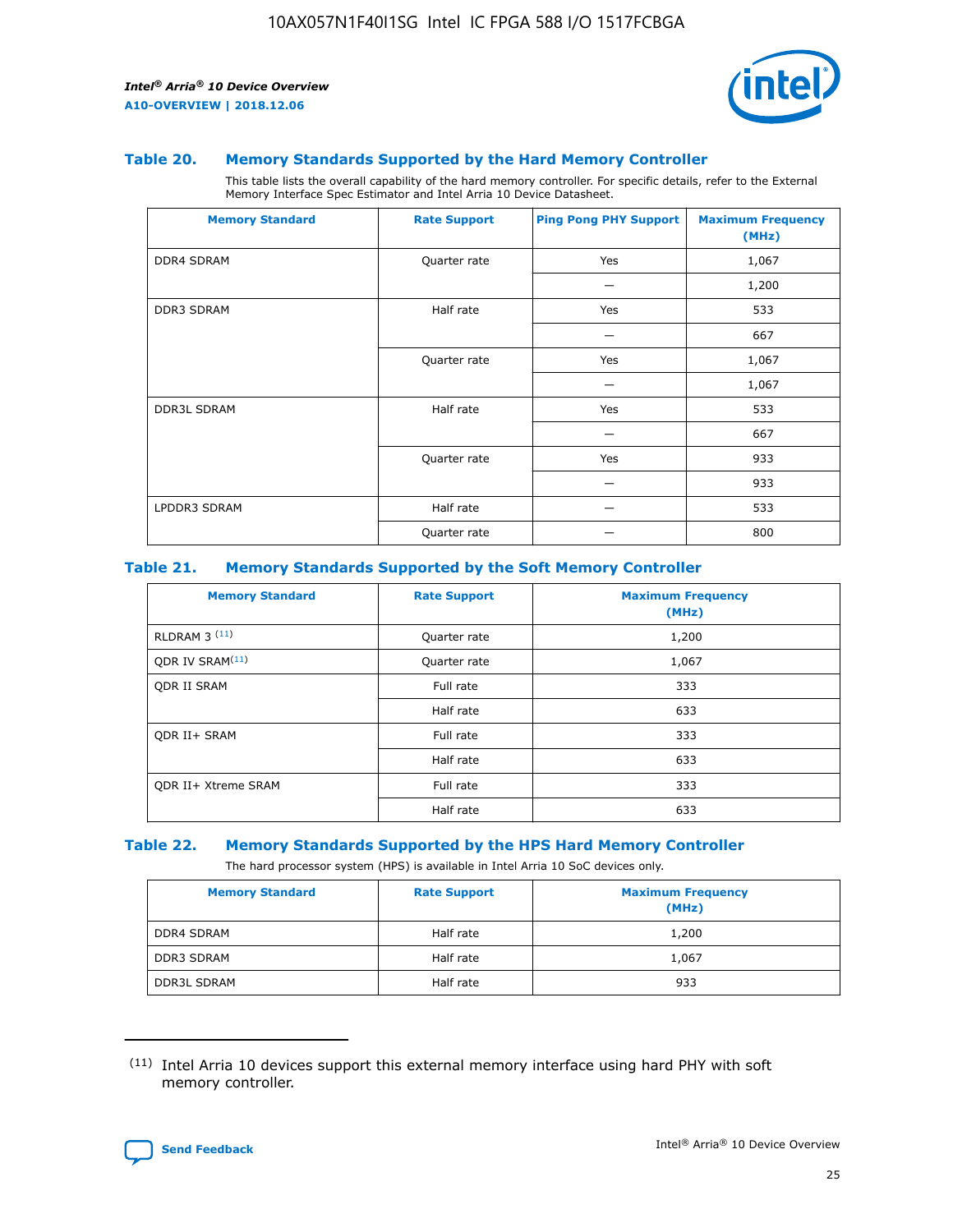

## **Related Information**

#### [Intel Arria 10 Device Datasheet](https://www.intel.com/content/www/us/en/programmable/documentation/mcn1413182292568.html#mcn1413182153340)

Lists the memory interface performance according to memory interface standards, rank or chip select configurations, and Intel Arria 10 device speed grades.

## **PCIe Gen1, Gen2, and Gen3 Hard IP**

Intel Arria 10 devices contain PCIe hard IP that is designed for performance and ease-of-use:

- Includes all layers of the PCIe stack—transaction, data link and physical layers.
- Supports PCIe Gen3, Gen2, and Gen1 Endpoint and Root Port in x1, x2, x4, or x8 lane configuration.
- Operates independently from the core logic—optional configuration via protocol (CvP) allows the PCIe link to power up and complete link training in less than 100 ms while the Intel Arria 10 device completes loading the programming file for the rest of the FPGA.
- Provides added functionality that makes it easier to support emerging features such as Single Root I/O Virtualization (SR-IOV) and optional protocol extensions.
- Provides improved end-to-end datapath protection using ECC.
- Supports FPGA configuration via protocol (CvP) using PCIe at Gen3, Gen2, or Gen1 speed.

#### **Related Information**

PCS Features on page 30

## **Enhanced PCS Hard IP for Interlaken and 10 Gbps Ethernet**

## **Interlaken Support**

The Intel Arria 10 enhanced PCS hard IP provides integrated Interlaken PCS supporting rates up to 25.8 Gbps per lane.

The Interlaken PCS is based on the proven functionality of the PCS developed for Intel's previous generation FPGAs, which demonstrated interoperability with Interlaken ASSP vendors and third-party IP suppliers. The Interlaken PCS is present in every transceiver channel in Intel Arria 10 devices.

## **Related Information**

PCS Features on page 30

## **10 Gbps Ethernet Support**

The Intel Arria 10 enhanced PCS hard IP supports 10GBASE-R PCS compliant with IEEE 802.3 10 Gbps Ethernet (10GbE). The integrated hard IP support for 10GbE and the 10 Gbps transceivers save external PHY cost, board space, and system power.

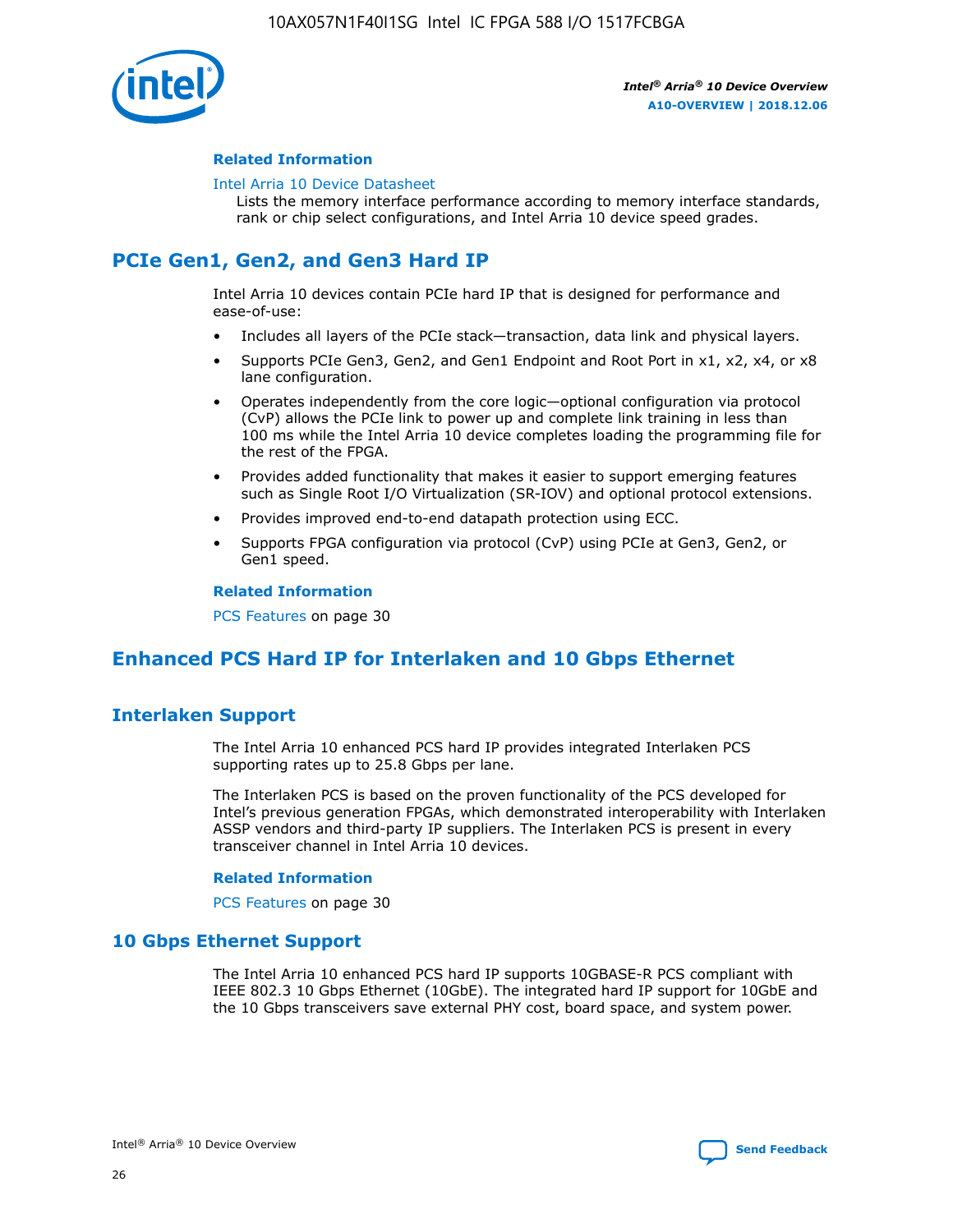

The scalable hard IP supports multiple independent 10GbE ports while using a single PLL for all the 10GBASE-R PCS instantiations, which saves on core logic resources and clock networks:

- Simplifies multiport 10GbE systems compared to XAUI interfaces that require an external XAUI-to-10G PHY.
- Incorporates Electronic Dispersion Compensation (EDC), which enables direct connection to standard 10 Gbps XFP and SFP+ pluggable optical modules.
- Supports backplane Ethernet applications and includes a hard 10GBASE-KR Forward Error Correction (FEC) circuit that you can use for 10 Gbps and 40 Gbps applications.

The 10 Gbps Ethernet PCS hard IP and 10GBASE-KR FEC are present in every transceiver channel.

### **Related Information**

PCS Features on page 30

## **Low Power Serial Transceivers**

Intel Arria 10 FPGAs and SoCs include lowest power transceivers that deliver high bandwidth, throughput and low latency.

Intel Arria 10 devices deliver the industry's lowest power consumption per transceiver channel:

- 12.5 Gbps transceivers at as low as 242 mW
- 10 Gbps transceivers at as low as 168 mW
- 6 Gbps transceivers at as low as 117 mW

Intel Arria 10 transceivers support various data rates according to application:

- Chip-to-chip and chip-to-module applications—from 1 Gbps up to 25.8 Gbps
- Long reach and backplane applications—from 1 Gbps up to 12.5 with advanced adaptive equalization
- Critical power sensitive applications—from 1 Gbps up to 11.3 Gbps using lower power modes

The combination of 20 nm process technology and architectural advances provide the following benefits:

- Significant reduction in die area and power consumption
- Increase of up to two times in transceiver I/O density compared to previous generation devices while maintaining optimal signal integrity
- Up to 72 total transceiver channels—you can configure up to 6 of these channels to run as fast as 25.8 Gbps
- All channels feature continuous data rate support up to the maximum rated speed

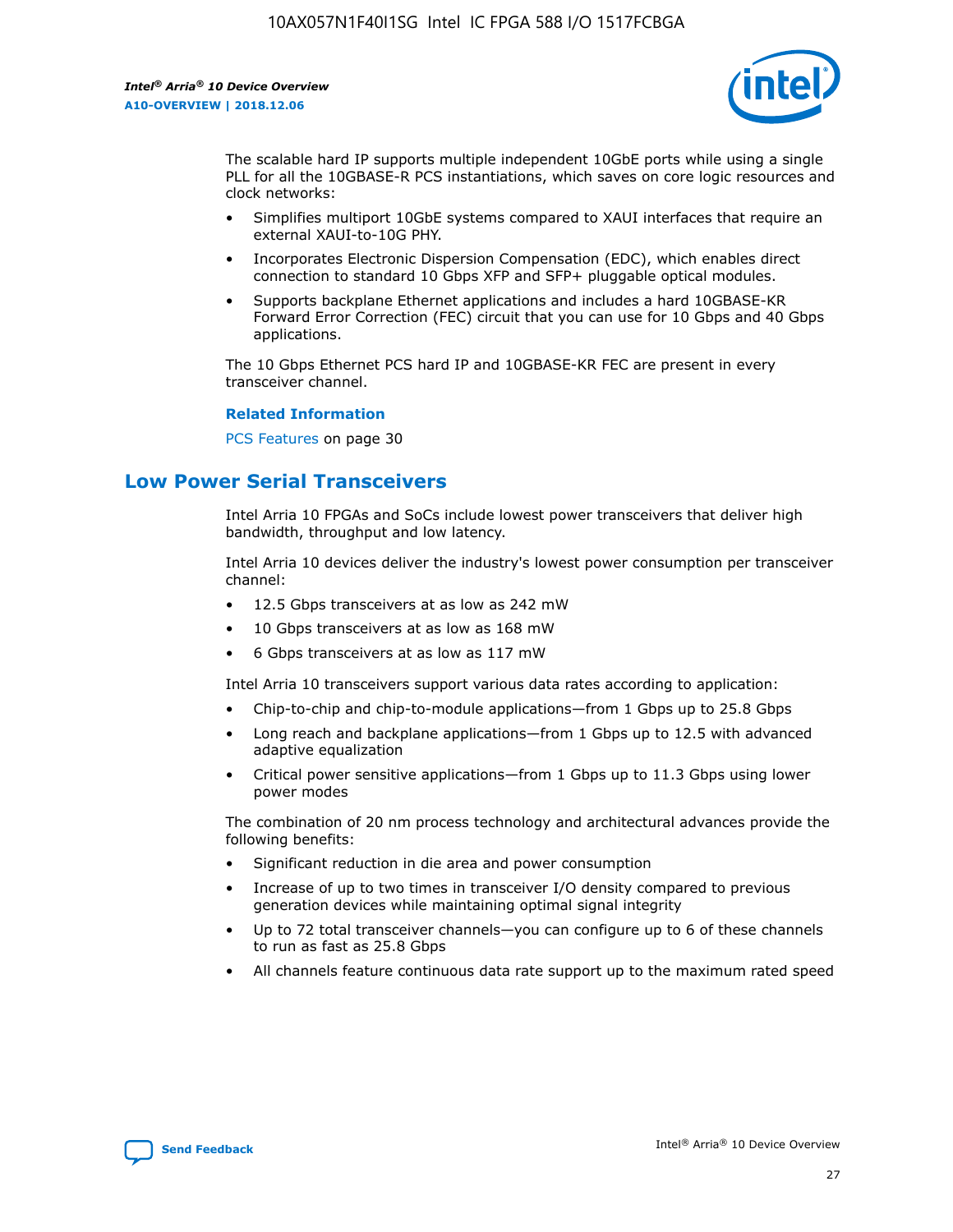



## **Figure 6. Intel Arria 10 Transceiver Block Architecture**

## **Transceiver Channels**

All transceiver channels feature a dedicated Physical Medium Attachment (PMA) and a hardened Physical Coding Sublayer (PCS).

- The PMA provides primary interfacing capabilities to physical channels.
- The PCS typically handles encoding/decoding, word alignment, and other preprocessing functions before transferring data to the FPGA core fabric.

A transceiver channel consists of a PMA and a PCS block. Most transceiver banks have 6 channels. There are some transceiver banks that contain only 3 channels.

A wide variety of bonded and non-bonded data rate configurations is possible using a highly configurable clock distribution network. Up to 80 independent transceiver data rates can be configured.

The following figures are graphical representations of top views of the silicon die, which correspond to reverse views for flip chip packages. Different Intel Arria 10 devices may have different floorplans than the ones shown in the figures.

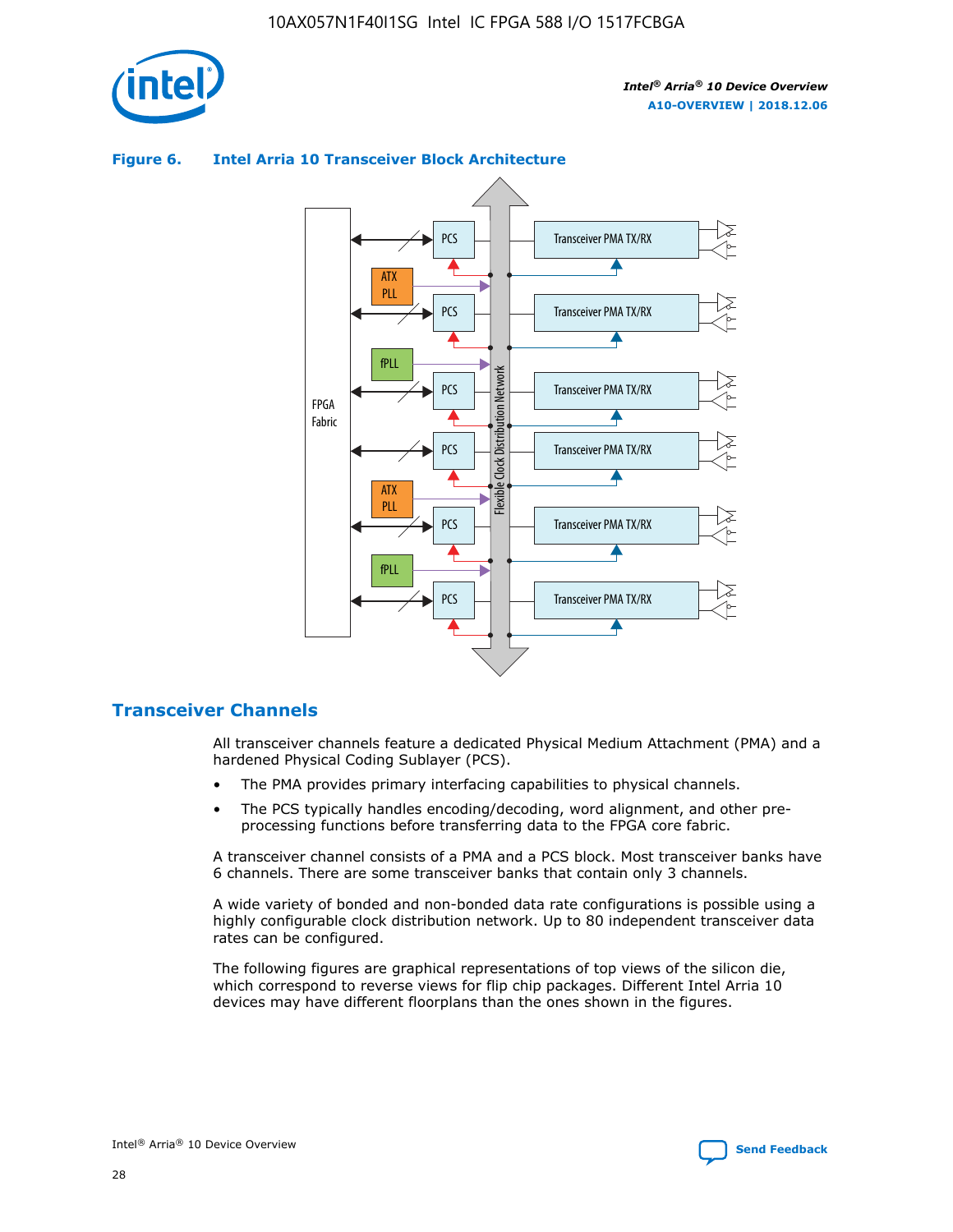

## **Figure 7. Device Chip Overview for Intel Arria 10 GX and GT Devices**





## **PMA Features**

Intel Arria 10 transceivers provide exceptional signal integrity at data rates up to 25.8 Gbps. Clocking options include ultra-low jitter ATX PLLs (LC tank based), clock multiplier unit (CMU) PLLs, and fractional PLLs.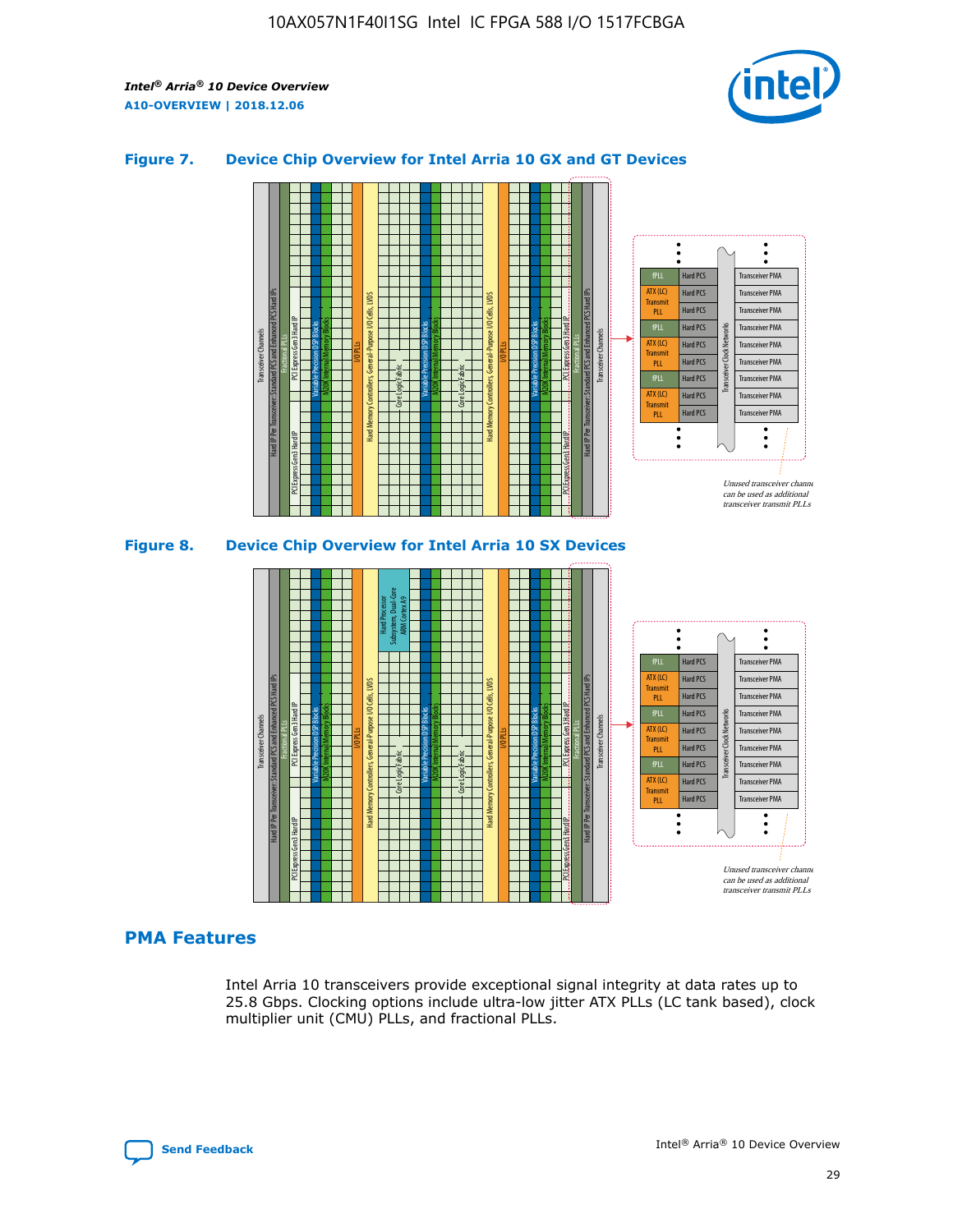

Each transceiver channel contains a channel PLL that can be used as the CMU PLL or clock data recovery (CDR) PLL. In CDR mode, the channel PLL recovers the receiver clock and data in the transceiver channel. Up to 80 independent data rates can be configured on a single Intel Arria 10 device.

## **Table 23. PMA Features of the Transceivers in Intel Arria 10 Devices**

| <b>Feature</b>                                             | <b>Capability</b>                                                                                                                                                                                                             |
|------------------------------------------------------------|-------------------------------------------------------------------------------------------------------------------------------------------------------------------------------------------------------------------------------|
| Chip-to-Chip Data Rates                                    | 1 Gbps to 17.4 Gbps (Intel Arria 10 GX devices)<br>1 Gbps to 25.8 Gbps (Intel Arria 10 GT devices)                                                                                                                            |
| <b>Backplane Support</b>                                   | Drive backplanes at data rates up to 12.5 Gbps                                                                                                                                                                                |
| <b>Optical Module Support</b>                              | SFP+/SFP, XFP, CXP, QSFP/QSFP28, CFP/CFP2/CFP4                                                                                                                                                                                |
| Cable Driving Support                                      | SFP+ Direct Attach, PCI Express over cable, eSATA                                                                                                                                                                             |
| Transmit Pre-Emphasis                                      | 4-tap transmit pre-emphasis and de-emphasis to compensate for system channel loss                                                                                                                                             |
| Continuous Time Linear<br>Equalizer (CTLE)                 | Dual mode, high-gain, and high-data rate, linear receive equalization to compensate for<br>system channel loss                                                                                                                |
| Decision Feedback Equalizer<br>(DFE)                       | 7-fixed and 4-floating tap DFE to equalize backplane channel loss in the presence of<br>crosstalk and noisy environments                                                                                                      |
| Variable Gain Amplifier                                    | Optimizes the signal amplitude prior to the CDR sampling and operates in fixed and<br>adaptive modes                                                                                                                          |
| Altera Digital Adaptive<br>Parametric Tuning (ADAPT)       | Fully digital adaptation engine to automatically adjust all link equalization parameters-<br>including CTLE, DFE, and variable gain amplifier blocks—that provide optimal link margin<br>without intervention from user logic |
| Precision Signal Integrity<br>Calibration Engine (PreSICE) | Hardened calibration controller to quickly calibrate all transceiver control parameters on<br>power-up, which provides the optimal signal integrity and jitter performance                                                    |
| Advanced Transmit (ATX)<br><b>PLL</b>                      | Low jitter ATX (LC tank based) PLLs with continuous tuning range to cover a wide range of<br>standard and proprietary protocols                                                                                               |
| <b>Fractional PLLs</b>                                     | On-chip fractional frequency synthesizers to replace on-board crystal oscillators and reduce<br>system cost                                                                                                                   |
| Digitally Assisted Analog<br><b>CDR</b>                    | Superior jitter tolerance with fast lock time                                                                                                                                                                                 |
| Dynamic Partial<br>Reconfiguration                         | Allows independent control of the Avalon memory-mapped interface of each transceiver<br>channel for the highest transceiver flexibility                                                                                       |
| Multiple PCS-PMA and PCS-<br>PLD interface widths          | 8-, 10-, 16-, 20-, 32-, 40-, or 64-bit interface widths for flexibility of deserialization width,<br>encoding, and reduced latency                                                                                            |

## **PCS Features**

This table summarizes the Intel Arria 10 transceiver PCS features. You can use the transceiver PCS to support a wide range of protocols ranging from 1 Gbps to 25.8 Gbps.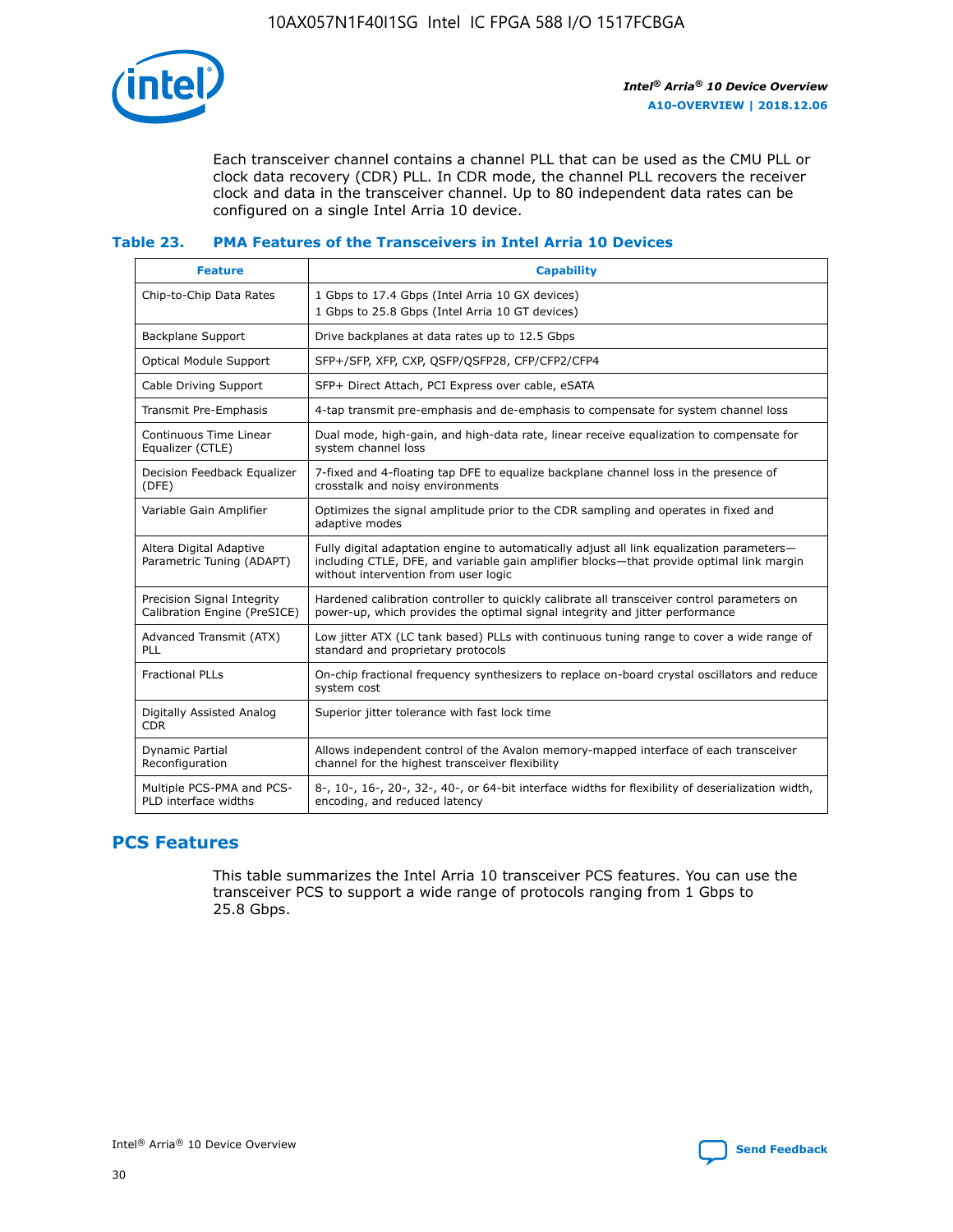

| <b>PCS</b>    | <b>Description</b>                                                                                                                                                                                                                                                                                                                                                                                             |
|---------------|----------------------------------------------------------------------------------------------------------------------------------------------------------------------------------------------------------------------------------------------------------------------------------------------------------------------------------------------------------------------------------------------------------------|
| Standard PCS  | Operates at a data rate up to 12 Gbps<br>Supports protocols such as PCI-Express, CPRI 4.2+, GigE, IEEE 1588 in Hard PCS<br>Implements other protocols using Basic/Custom (Standard PCS) transceiver<br>configuration rules.                                                                                                                                                                                    |
| Enhanced PCS  | Performs functions common to most serial data industry standards, such as word<br>alignment, encoding/decoding, and framing, before data is sent or received off-chip<br>through the PMA<br>• Handles data transfer to and from the FPGA fabric<br>Handles data transfer internally to and from the PMA<br>Provides frequency compensation<br>Performs channel bonding for multi-channel low skew applications |
| PCIe Gen3 PCS | Supports the seamless switching of Data and Clock between the Gen1, Gen2, and Gen3<br>data rates<br>Provides support for PIPE 3.0 features<br>Supports the PIPE interface with the Hard IP enabled, as well as with the Hard IP<br>bypassed                                                                                                                                                                    |

#### **Related Information**

- PCIe Gen1, Gen2, and Gen3 Hard IP on page 26
- Interlaken Support on page 26
- 10 Gbps Ethernet Support on page 26

## **PCS Protocol Support**

This table lists some of the protocols supported by the Intel Arria 10 transceiver PCS. For more information about the blocks in the transmitter and receiver data paths, refer to the related information.

| <b>Protocol</b>                                 | <b>Data Rate</b><br>(Gbps) | <b>Transceiver IP</b>       | <b>PCS Support</b>                      |
|-------------------------------------------------|----------------------------|-----------------------------|-----------------------------------------|
| PCIe Gen3 x1, x2, x4, x8                        | 8.0                        | Native PHY (PIPE)           | Standard PCS and PCIe<br>Gen3 PCS       |
| PCIe Gen2 x1, x2, x4, x8                        | 5.0                        | Native PHY (PIPE)           | <b>Standard PCS</b>                     |
| PCIe Gen1 x1, x2, x4, x8                        | 2.5                        | Native PHY (PIPE)           | Standard PCS                            |
| 1000BASE-X Gigabit Ethernet                     | 1.25                       | Native PHY                  | <b>Standard PCS</b>                     |
| 1000BASE-X Gigabit Ethernet with<br>IEEE 1588v2 | 1.25                       | Native PHY                  | Standard PCS                            |
| 10GBASE-R                                       | 10.3125                    | Native PHY                  | <b>Enhanced PCS</b>                     |
| 10GBASE-R with IEEE 1588v2                      | 10.3125                    | Native PHY                  | <b>Enhanced PCS</b>                     |
| 10GBASE-R with KR FEC                           | 10.3125                    | Native PHY                  | <b>Enhanced PCS</b>                     |
| 10GBASE-KR and 1000BASE-X                       | 10.3125                    | 1G/10GbE and 10GBASE-KR PHY | Standard PCS and<br><b>Enhanced PCS</b> |
| Interlaken (CEI-6G/11G)                         | 3.125 to 17.4              | Native PHY                  | <b>Enhanced PCS</b>                     |
| SFI-S/SFI-5.2                                   | 11.2                       | Native PHY                  | <b>Enhanced PCS</b>                     |
| $10G$ SDI                                       | 10.692                     | Native PHY                  | <b>Enhanced PCS</b>                     |
|                                                 |                            |                             | continued                               |

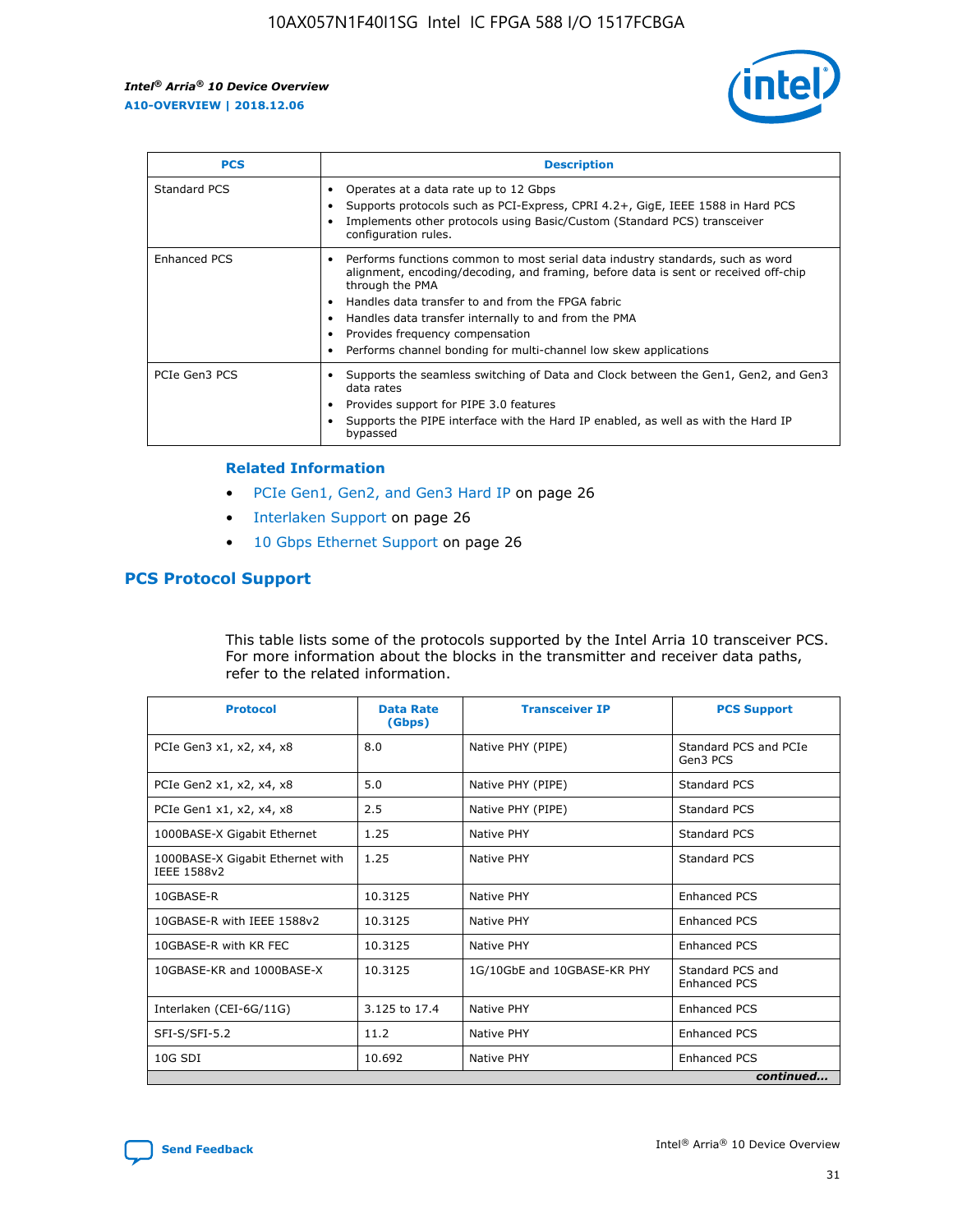

| <b>Protocol</b>      | <b>Data Rate</b><br>(Gbps) | <b>Transceiver IP</b> | <b>PCS Support</b> |
|----------------------|----------------------------|-----------------------|--------------------|
| CPRI 6.0 (64B/66B)   | 0.6144 to<br>10.1376       | Native PHY            | Enhanced PCS       |
| CPRI 4.2 (8B/10B)    | $0.6144$ to<br>9.8304      | Native PHY            | Standard PCS       |
| OBSAI RP3 v4.2       | 0.6144 to 6.144            | Native PHY            | Standard PCS       |
| SD-SDI/HD-SDI/3G-SDI | $0.143(12)$ to<br>2.97     | Native PHY            | Standard PCS       |

## **Related Information**

#### [Intel Arria 10 Transceiver PHY User Guide](https://www.intel.com/content/www/us/en/programmable/documentation/nik1398707230472.html#nik1398707091164)

Provides more information about the supported transceiver protocols and PHY IP, the PMA architecture, and the standard, enhanced, and PCIe Gen3 PCS architecture.

## **SoC with Hard Processor System**

Each SoC device combines an FPGA fabric and a hard processor system (HPS) in a single device. This combination delivers the flexibility of programmable logic with the power and cost savings of hard IP in these ways:

- Reduces board space, system power, and bill of materials cost by eliminating a discrete embedded processor
- Allows you to differentiate the end product in both hardware and software, and to support virtually any interface standard
- Extends the product life and revenue through in-field hardware and software updates

 $(12)$  The 0.143 Gbps data rate is supported using oversampling of user logic that you must implement in the FPGA fabric.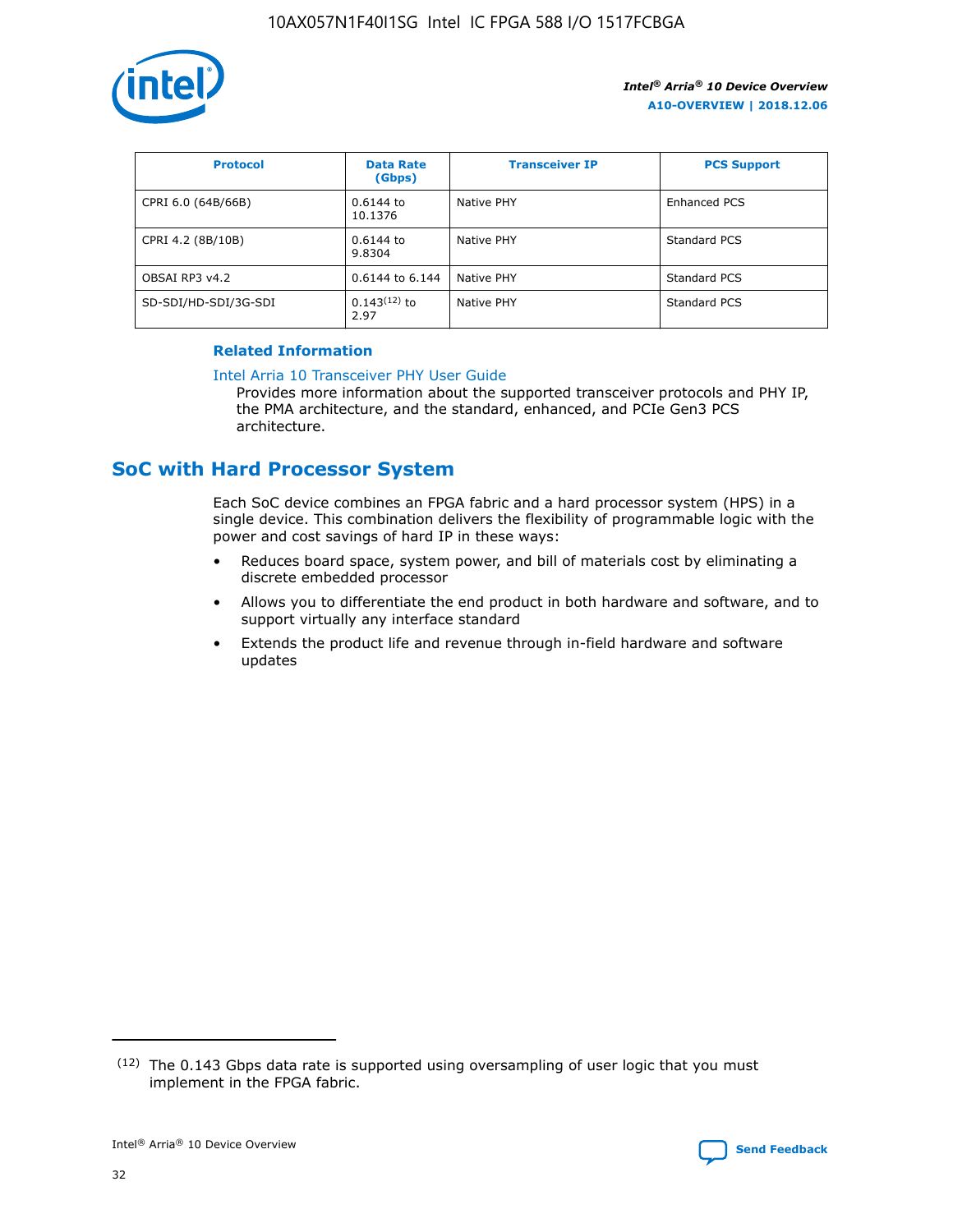

#### **Figure 9. HPS Block Diagram**

This figure shows a block diagram of the HPS with the dual ARM Cortex-A9 MPCore processor.



## **Key Advantages of 20-nm HPS**

The 20-nm HPS strikes a balance between enabling maximum software compatibility with 28-nm SoCs while still improving upon the 28-nm HPS architecture. These improvements address the requirements of the next generation target markets such as wireless and wireline communications, compute and storage equipment, broadcast and military in terms of performance, memory bandwidth, connectivity via backplane and security.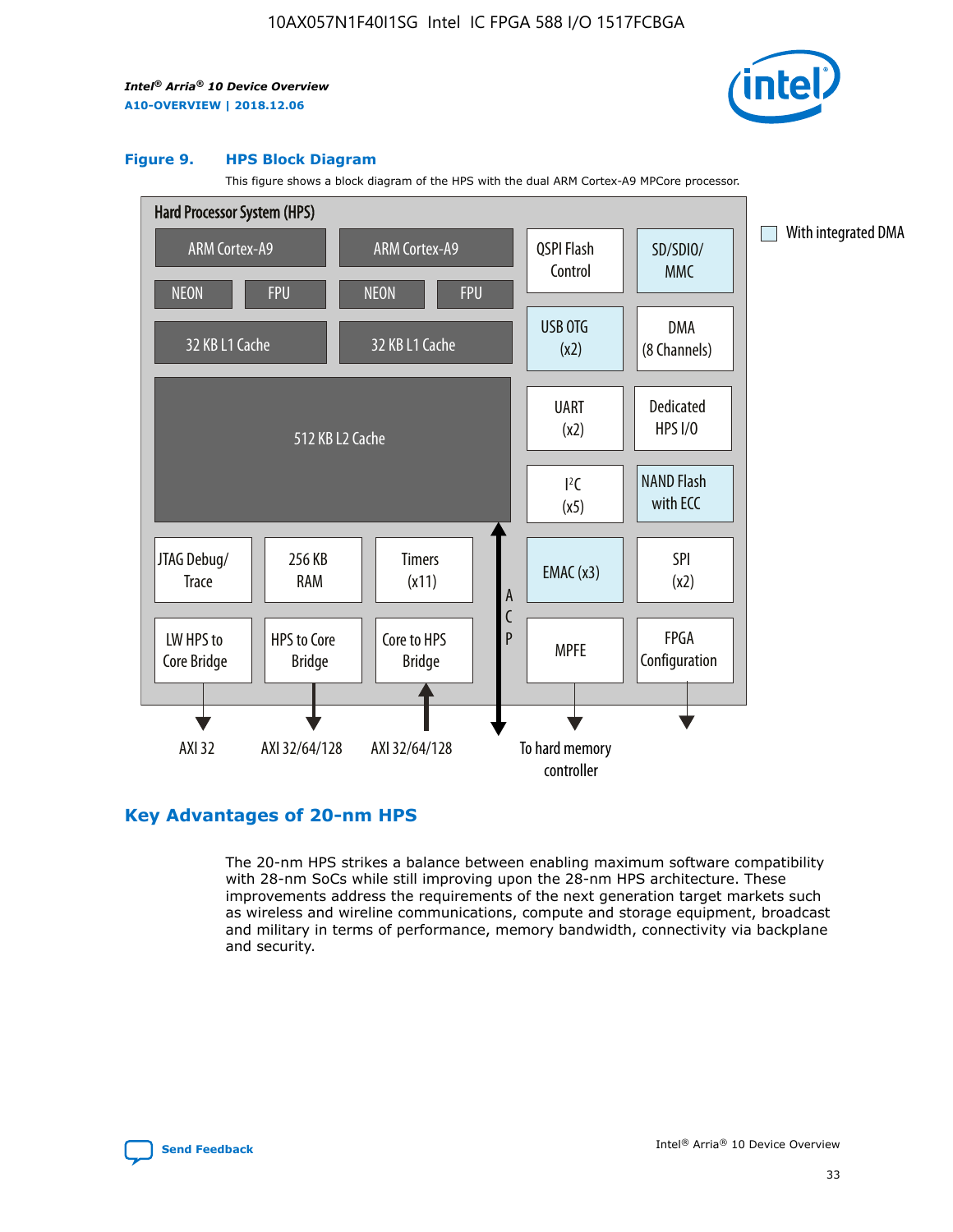

## **Table 24. Improvements in 20 nm HPS**

This table lists the key improvements of the 20 nm HPS compared to the 28 nm HPS.

| Advantages/<br><b>Improvements</b>                          | <b>Description</b>                                                                                                                                                                                                                                                                                                                                                                                                                                                                                                                                                                                                                                                                                                                                                                                                                                                                                                      |
|-------------------------------------------------------------|-------------------------------------------------------------------------------------------------------------------------------------------------------------------------------------------------------------------------------------------------------------------------------------------------------------------------------------------------------------------------------------------------------------------------------------------------------------------------------------------------------------------------------------------------------------------------------------------------------------------------------------------------------------------------------------------------------------------------------------------------------------------------------------------------------------------------------------------------------------------------------------------------------------------------|
| Increased performance and<br>overdrive capability           | While the nominal processor frequency is 1.2 GHz, the 20 nm HPS offers an "overdrive"<br>feature which enables a higher processor operating frequency. This requires a higher supply<br>voltage value that is unique to the HPS and may require a separate regulator.                                                                                                                                                                                                                                                                                                                                                                                                                                                                                                                                                                                                                                                   |
| Increased processor memory<br>bandwidth and DDR4<br>support | Up to 64-bit DDR4 memory at 2,400 Mbps support is available for the processor. The hard<br>memory controller for the HPS comprises a multi-port front end that manages connections<br>to a single port memory controller. The multi-port front end allows logic core and the HPS<br>to share ports and thereby the available bandwidth of the memory controller.                                                                                                                                                                                                                                                                                                                                                                                                                                                                                                                                                        |
| Flexible I/O sharing                                        | An advanced I/O pin muxing scheme allows improved sharing of I/O between the HPS and<br>the core logic. The following types of I/O are available for SoC:<br>17 dedicated I/Os-physically located inside the HPS block and are not accessible to<br>logic within the core. The 17 dedicated I/Os are used for HPS clock, resets, and<br>interfacing with boot devices, QSPI, and SD/MMC.<br>48 direct shared I/O-located closest to the HPS block and are ideal for high speed HPS<br>peripherals such as EMAC, USB, and others. There is one bank of 48 I/Os that supports<br>direct sharing where the 48 I/Os can be shared 12 I/Os at a time.<br>Standard (shared) I/O—all standard I/Os can be shared by the HPS peripherals and any<br>logic within the core. For designs where more than 48 I/Os are required to fully use all<br>the peripherals in the HPS, these I/Os can be connected through the core logic. |
| <b>EMAC</b> core                                            | Three EMAC cores are available in the HPS. The EMAC cores enable an application to<br>support two redundant Ethernet connections; for example, backplane, or two EMAC cores<br>for managing IEEE 1588 time stamp information while allowing a third EMAC core for debug<br>and configuration. All three EMACs can potentially share the same time stamps, simplifying<br>the 1588 time stamping implementation. A new serial time stamp interface allows core<br>logic to access and read the time stamp values. The integrated EMAC controllers can be<br>connected to external Ethernet PHY through the provided MDIO or I <sup>2</sup> C interface.                                                                                                                                                                                                                                                                  |
| On-chip memory                                              | The on-chip memory is updated to 256 KB support and can support larger data sets and<br>real time algorithms.                                                                                                                                                                                                                                                                                                                                                                                                                                                                                                                                                                                                                                                                                                                                                                                                           |
| <b>ECC</b> enhancements                                     | Improvements in L2 Cache ECC management allow identification of errors down to the<br>address level. ECC enhancements also enable improved error injection and status reporting<br>via the introduction of new memory mapped access to syndrome and data signals.                                                                                                                                                                                                                                                                                                                                                                                                                                                                                                                                                                                                                                                       |
| HPS to FPGA Interconnect<br><b>Backbone</b>                 | Although the HPS and the Logic Core can operate independently, they are tightly coupled<br>via a high-bandwidth system interconnect built from high-performance ARM AMBA AXI bus<br>bridges. IP bus masters in the FPGA fabric have access to HPS bus slaves via the FPGA-to-<br>HPS interconnect. Similarly, HPS bus masters have access to bus slaves in the core fabric<br>via the HPS-to-FPGA bridge. Both bridges are AMBA AXI-3 compliant and support<br>simultaneous read and write transactions. Up to three masters within the core fabric can<br>share the HPS SDRAM controller with the processor. Additionally, the processor can be used<br>to configure the core fabric under program control via a dedicated 32-bit configuration port.                                                                                                                                                                  |
| FPGA configuration and HPS<br>booting                       | The FPGA fabric and HPS in the SoCs are powered independently. You can reduce the clock<br>frequencies or gate the clocks to reduce dynamic power.<br>You can configure the FPGA fabric and boot the HPS independently, in any order, providing<br>you with more design flexibility.                                                                                                                                                                                                                                                                                                                                                                                                                                                                                                                                                                                                                                    |
| Security                                                    | New security features have been introduced for anti-tamper management, secure boot,<br>encryption (AES), and authentication (SHA).                                                                                                                                                                                                                                                                                                                                                                                                                                                                                                                                                                                                                                                                                                                                                                                      |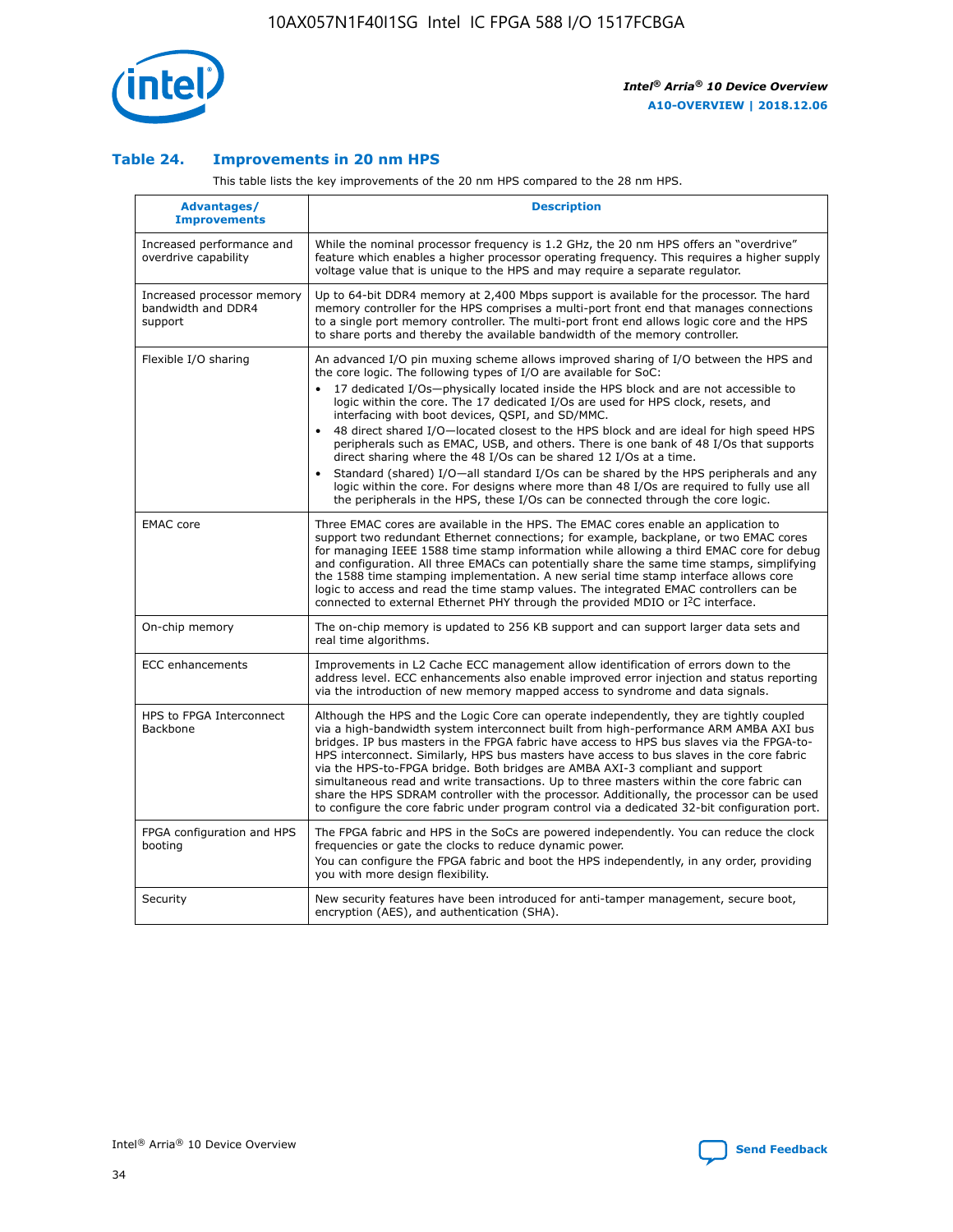

## **Features of the HPS**

The HPS has the following features:

- 1.2-GHz, dual-core ARM Cortex-A9 MPCore processor with up to 1.5-GHz via overdrive
	- ARMv7-A architecture that runs 32-bit ARM instructions, 16-bit and 32-bit Thumb instructions, and 8-bit Java byte codes in Jazelle style
	- Superscalar, variable length, out-of-order pipeline with dynamic branch prediction
	- Instruction Efficiency 2.5 MIPS/MHz, which provides total performance of 7500 MIPS at 1.5 GHz
- Each processor core includes:
	- 32 KB of L1 instruction cache, 32 KB of L1 data cache
	- Single- and double-precision floating-point unit and NEON media engine
	- CoreSight debug and trace technology
	- Snoop Control Unit (SCU) and Acceleration Coherency Port (ACP)
- 512 KB of shared L2 cache
- 256 KB of scratch RAM
- Hard memory controller with support for DDR3, DDR4 and optional error correction code (ECC) support
- Multiport Front End (MPFE) Scheduler interface to the hard memory controller
- 8-channel direct memory access (DMA) controller
- QSPI flash controller with SIO, DIO, QIO SPI Flash support
- NAND flash controller (ONFI 1.0 or later) with DMA and ECC support, updated to support 8 and 16-bit Flash devices and new command DMA to offload CPU for fast power down recovery
- Updated SD/SDIO/MMC controller to eMMC 4.5 with DMA with CE-ATA digital command support
- 3 10/100/1000 Ethernet media access control (MAC) with DMA
- 2 USB On-the-Go (OTG) controllers with DMA
- $\bullet$  5 I<sup>2</sup>C controllers (3 can be used by EMAC for MIO to external PHY)
- 2 UART 16550 Compatible controllers
- 4 serial peripheral interfaces (SPI) (2 Master, 2 Slaves)
- 62 programmable general-purpose I/Os, which includes 48 direct share I/Os that allows the HPS peripherals to connect directly to the FPGA I/Os
- 7 general-purpose timers
- 4 watchdog timers
- Anti-tamper, Secure Boot, Encryption (AES) and Authentication (SHA)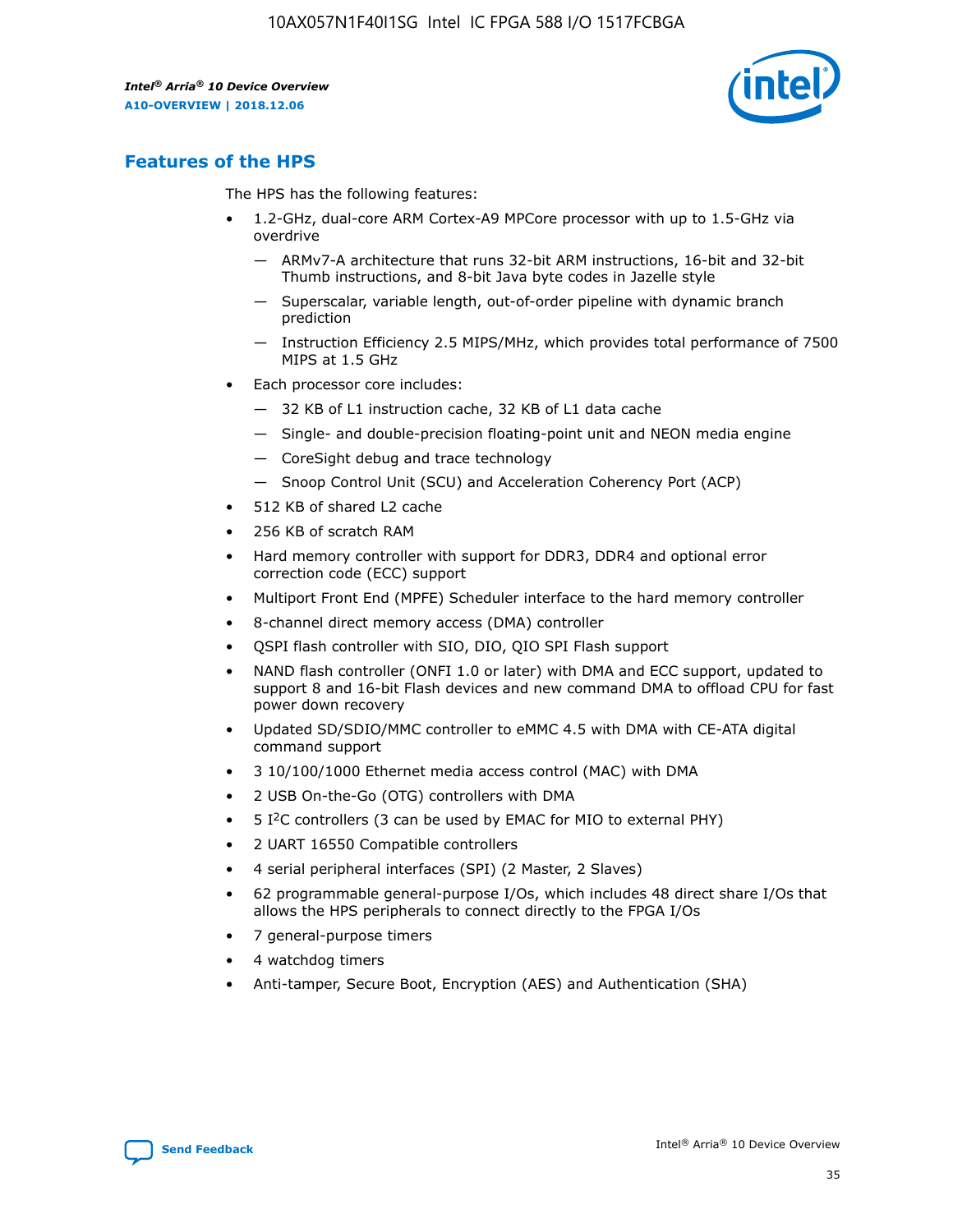

## **System Peripherals and Debug Access Port**

Each Ethernet MAC, USB OTG, NAND flash controller, and SD/MMC controller module has an integrated DMA controller. For modules without an integrated DMA controller, an additional DMA controller module provides up to eight channels of high-bandwidth data transfers. Peripherals that communicate off-chip are multiplexed with other peripherals at the HPS pin level. This allows you to choose which peripherals interface with other devices on your PCB.

The debug access port provides interfaces to industry standard JTAG debug probes and supports ARM CoreSight debug and core traces to facilitate software development.

## **HPS–FPGA AXI Bridges**

The HPS–FPGA bridges, which support the Advanced Microcontroller Bus Architecture (AMBA) Advanced eXtensible Interface (AXI™) specifications, consist of the following bridges:

- FPGA-to-HPS AMBA AXI bridge—a high-performance bus supporting 32, 64, and 128 bit data widths that allows the FPGA fabric to issue transactions to slaves in the HPS.
- HPS-to-FPGA Avalon/AMBA AXI bridge—a high-performance bus supporting 32, 64, and 128 bit data widths that allows the HPS to issue transactions to slaves in the FPGA fabric.
- Lightweight HPS-to-FPGA AXI bridge—a lower latency 32 bit width bus that allows the HPS to issue transactions to soft peripherals in the FPGA fabric. This bridge is primarily used for control and status register (CSR) accesses to peripherals in the FPGA fabric.

The HPS–FPGA AXI bridges allow masters in the FPGA fabric to communicate with slaves in the HPS logic, and vice versa. For example, the HPS-to-FPGA AXI bridge allows you to share memories instantiated in the FPGA fabric with one or both microprocessors in the HPS, while the FPGA-to-HPS AXI bridge allows logic in the FPGA fabric to access the memory and peripherals in the HPS.

Each HPS–FPGA bridge also provides asynchronous clock crossing for data transferred between the FPGA fabric and the HPS.

## **HPS SDRAM Controller Subsystem**

The HPS SDRAM controller subsystem contains a multiport SDRAM controller and DDR PHY that are shared between the FPGA fabric (through the FPGA-to-HPS SDRAM interface), the level 2 (L2) cache, and the level 3 (L3) system interconnect. The FPGA-to-HPS SDRAM interface supports AMBA AXI and Avalon® Memory-Mapped (Avalon-MM) interface standards, and provides up to six individual ports for access by masters implemented in the FPGA fabric.

The HPS SDRAM controller supports up to 3 masters (command ports), 3x 64-bit read data ports and 3x 64-bit write data ports.

To maximize memory performance, the SDRAM controller subsystem supports command and data reordering, deficit round-robin arbitration with aging, and high-priority bypass features.

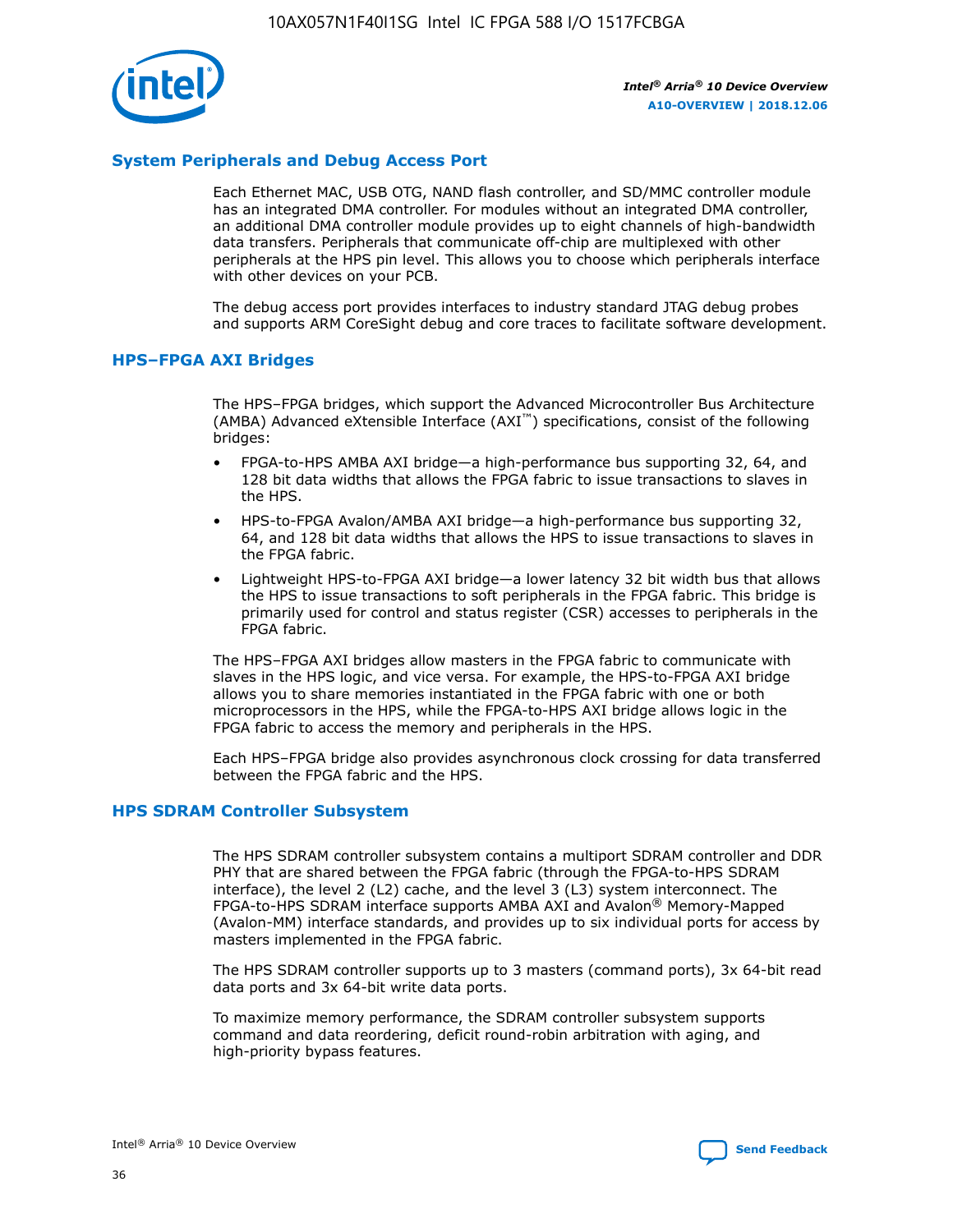

## **FPGA Configuration and HPS Booting**

The FPGA fabric and HPS in the SoC FPGA must be powered at the same time. You can reduce the clock frequencies or gate the clocks to reduce dynamic power.

Once powered, the FPGA fabric and HPS can be configured independently thus providing you with more design flexibility:

- You can boot the HPS independently. After the HPS is running, the HPS can fully or partially reconfigure the FPGA fabric at any time under software control. The HPS can also configure other FPGAs on the board through the FPGA configuration controller.
- Configure the FPGA fabric first, and then boot the HPS from memory accessible to the FPGA fabric.

## **Hardware and Software Development**

For hardware development, you can configure the HPS and connect your soft logic in the FPGA fabric to the HPS interfaces using the Platform Designer system integration tool in the Intel Quartus Prime software.

For software development, the ARM-based SoC FPGA devices inherit the rich software development ecosystem available for the ARM Cortex-A9 MPCore processor. The software development process for Intel SoC FPGAs follows the same steps as those for other SoC devices from other manufacturers. Support for Linux\*, VxWorks\*, and other operating systems are available for the SoC FPGAs. For more information on the operating systems support availability, contact the Intel FPGA sales team.

You can begin device-specific firmware and software development on the Intel SoC FPGA Virtual Target. The Virtual Target is a fast PC-based functional simulation of a target development system—a model of a complete development board. The Virtual Target enables the development of device-specific production software that can run unmodified on actual hardware.

## **Dynamic and Partial Reconfiguration**

The Intel Arria 10 devices support dynamic and partial reconfiguration. You can use dynamic and partial reconfiguration simultaneously to enable seamless reconfiguration of both the device core and transceivers.

## **Dynamic Reconfiguration**

You can reconfigure the PMA and PCS blocks while the device continues to operate. This feature allows you to change the data rates, protocol, and analog settings of a channel in a transceiver bank without affecting on-going data transfer in other transceiver banks. This feature is ideal for applications that require dynamic multiprotocol or multirate support.

## **Partial Reconfiguration**

Using partial reconfiguration, you can reconfigure some parts of the device while keeping the device in operation.

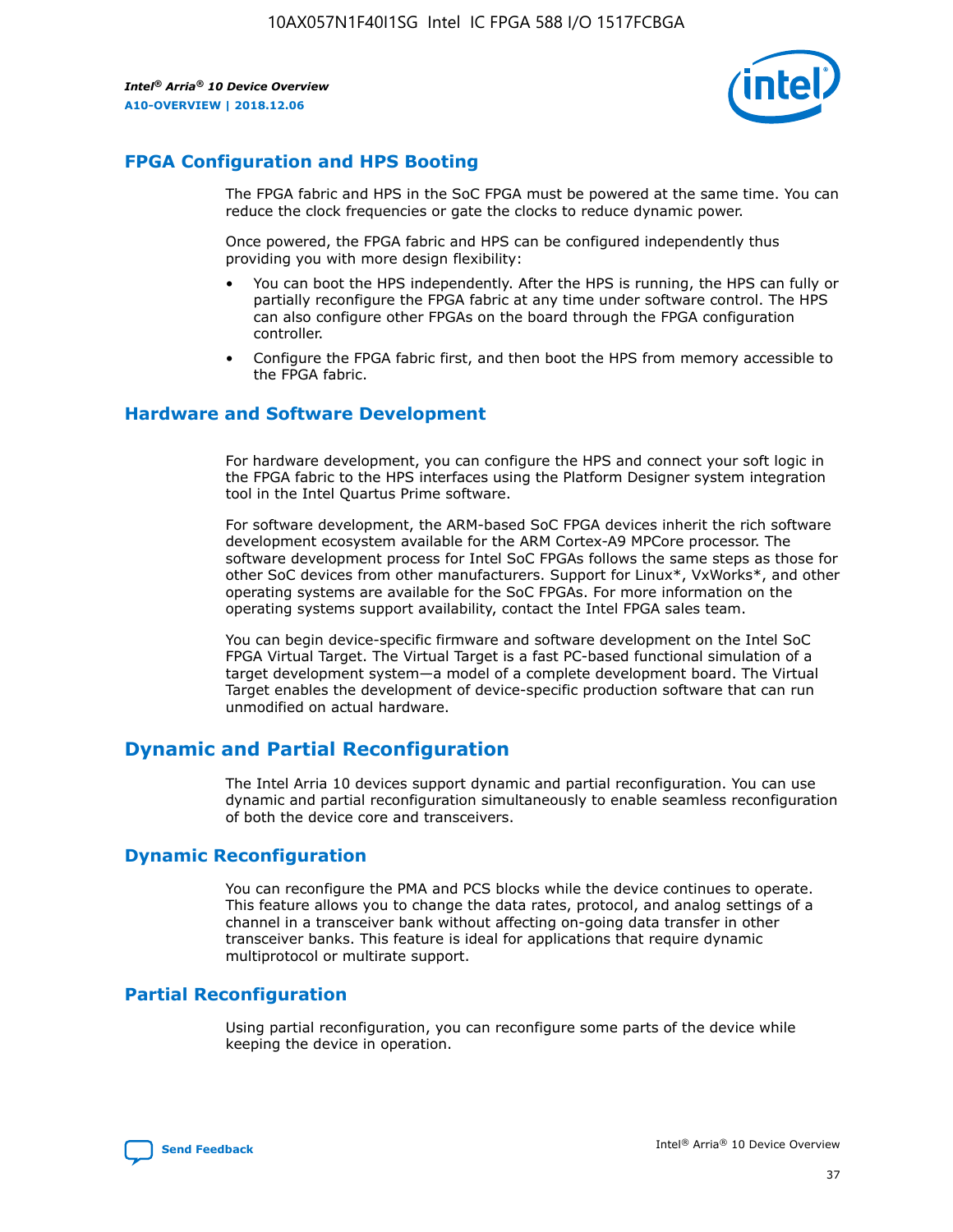

Instead of placing all device functions in the FPGA fabric, you can store some functions that do not run simultaneously in external memory and load them only when required. This capability increases the effective logic density of the device, and lowers cost and power consumption.

In the Intel solution, you do not have to worry about intricate device architecture to perform a partial reconfiguration. The partial reconfiguration capability is built into the Intel Quartus Prime design software, making such time-intensive task simple.

Intel Arria 10 devices support partial reconfiguration in the following configuration options:

- Using an internal host:
	- All supported configuration modes where the FPGA has access to external memory devices such as serial and parallel flash memory.
	- Configuration via Protocol [CvP (PCIe)]
- Using an external host—passive serial (PS), fast passive parallel (FPP) x8, FPP x16, and FPP x32 I/O interface.

## **Enhanced Configuration and Configuration via Protocol**

## **Table 25. Configuration Schemes and Features of Intel Arria 10 Devices**

Intel Arria 10 devices support 1.8 V programming voltage and several configuration schemes.

| <b>Scheme</b>                                                          | <b>Data</b><br><b>Width</b> | <b>Max Clock</b><br>Rate<br>(MHz) | <b>Max Data</b><br>Rate<br>(Mbps)<br>(13) | <b>Decompression</b> | <b>Design</b><br>Security <sup>(1</sup><br>4) | <b>Partial</b><br>Reconfiguration<br>(15) | <b>Remote</b><br><b>System</b><br><b>Update</b> |
|------------------------------------------------------------------------|-----------------------------|-----------------------------------|-------------------------------------------|----------------------|-----------------------------------------------|-------------------------------------------|-------------------------------------------------|
| <b>JTAG</b>                                                            | 1 bit                       | 33                                | 33                                        |                      |                                               | Yes(16)                                   |                                                 |
| Active Serial (AS)<br>through the<br>EPCO-L<br>configuration<br>device | 1 bit,<br>4 bits            | 100                               | 400                                       | Yes                  | Yes                                           | Yes(16)                                   | Yes                                             |
| Passive serial (PS)<br>through CPLD or<br>external<br>microcontroller  | 1 bit                       | 100                               | 100                                       | Yes                  | Yes                                           | Yes <sup>(16)</sup>                       | Parallel<br>Flash<br>Loader<br>(PFL) IP<br>core |
|                                                                        |                             |                                   |                                           |                      |                                               |                                           | continued                                       |

<sup>(13)</sup> Enabling either compression or design security features affects the maximum data rate. Refer to the Intel Arria 10 Device Datasheet for more information.

<sup>(14)</sup> Encryption and compression cannot be used simultaneously.

 $(15)$  Partial reconfiguration is an advanced feature of the device family. If you are interested in using partial reconfiguration, contact Intel for support.

 $(16)$  Partial configuration can be performed only when it is configured as internal host.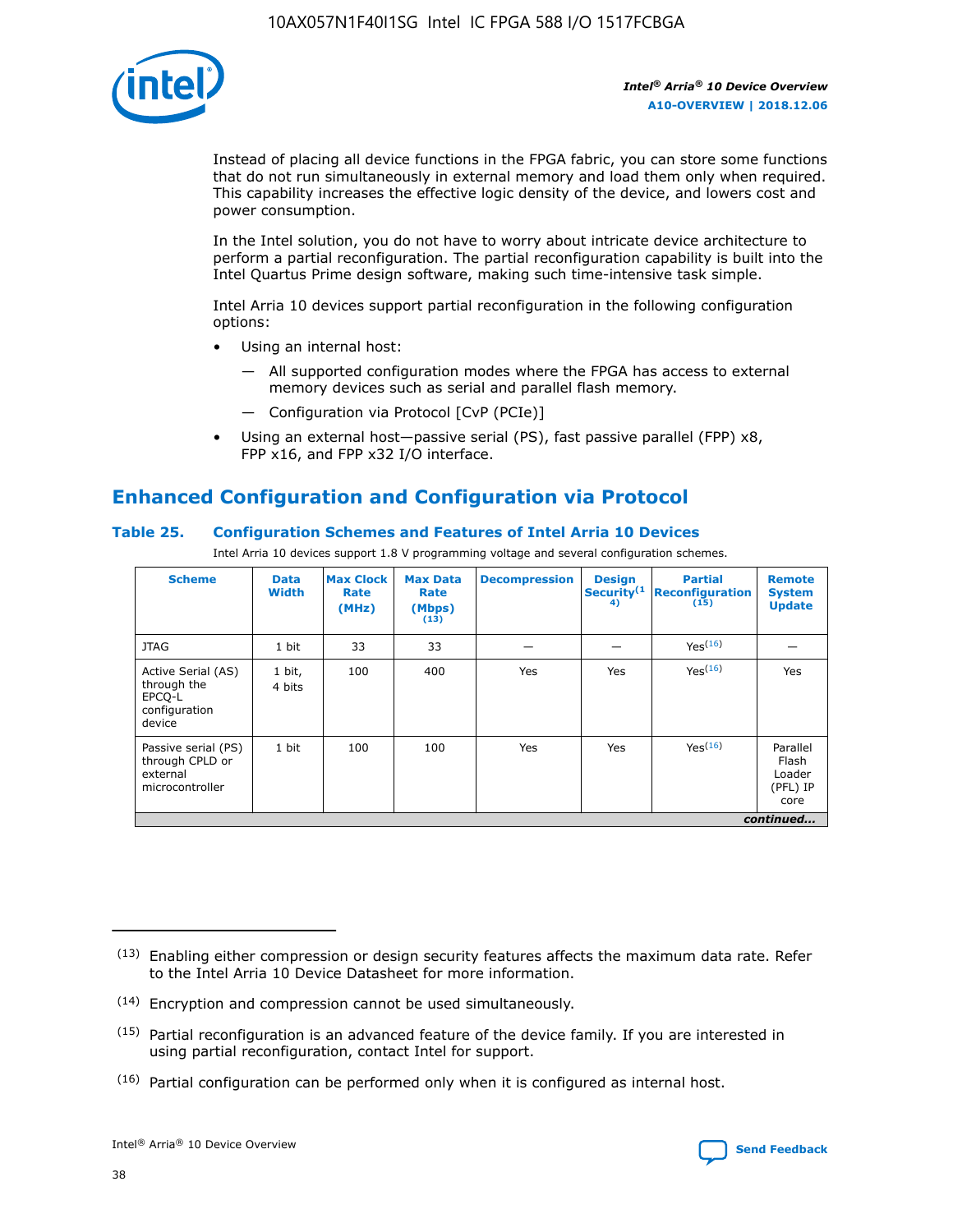

| <b>Scheme</b>                                   | <b>Data</b><br><b>Width</b> | <b>Max Clock</b><br>Rate<br>(MHz) | <b>Max Data</b><br>Rate<br>(Mbps)<br>(13) | <b>Decompression</b> | <b>Design</b><br>Security <sup>(1</sup><br>4) | <b>Partial</b><br><b>Reconfiguration</b><br>(15) | <b>Remote</b><br><b>System</b><br><b>Update</b> |
|-------------------------------------------------|-----------------------------|-----------------------------------|-------------------------------------------|----------------------|-----------------------------------------------|--------------------------------------------------|-------------------------------------------------|
| Fast passive                                    | 8 bits                      | 100                               | 3200                                      | Yes                  | Yes                                           | Yes(17)                                          | PFL IP                                          |
| parallel (FPP)<br>through CPLD or               | 16 bits                     |                                   |                                           | Yes                  | Yes                                           |                                                  | core                                            |
| external<br>microcontroller                     | 32 bits                     |                                   |                                           | Yes                  | Yes                                           |                                                  |                                                 |
| Configuration via                               | 16 bits                     | 100                               | 3200                                      | Yes                  | Yes                                           | Yes <sup>(17)</sup>                              |                                                 |
| <b>HPS</b>                                      | 32 bits                     |                                   |                                           | Yes                  | Yes                                           |                                                  |                                                 |
| Configuration via<br>Protocol [CvP<br>$(PCIe*)$ | x1, x2,<br>x4, x8<br>lanes  |                                   | 8000                                      | Yes                  | Yes                                           | Yes <sup>(16)</sup>                              |                                                 |

You can configure Intel Arria 10 devices through PCIe using Configuration via Protocol (CvP). The Intel Arria 10 CvP implementation conforms to the PCIe 100 ms power-up-to-active time requirement.

#### **Related Information**

[Configuration via Protocol \(CvP\) Implementation in Intel FPGAs User Guide](https://www.intel.com/content/www/us/en/programmable/documentation/dsu1441819344145.html#dsu1442269728522) Provides more information about the CvP configuration scheme.

## **SEU Error Detection and Correction**

Intel Arria 10 devices offer robust and easy-to-use single-event upset (SEU) error detection and correction circuitry.

The detection and correction circuitry includes protection for Configuration RAM (CRAM) programming bits and user memories. The CRAM is protected by a continuously running CRC error detection circuit with integrated ECC that automatically corrects one or two errors and detects higher order multi-bit errors. When more than two errors occur, correction is available through reloading of the core programming file, providing a complete design refresh while the FPGA continues to operate.

The physical layout of the Intel Arria 10 CRAM array is optimized to make the majority of multi-bit upsets appear as independent single-bit or double-bit errors which are automatically corrected by the integrated CRAM ECC circuitry. In addition to the CRAM protection, the M20K memory blocks also include integrated ECC circuitry and are layout-optimized for error detection and correction. The MLAB does not have ECC.

(14) Encryption and compression cannot be used simultaneously.

<sup>(17)</sup> Supported at a maximum clock rate of 100 MHz.



 $(13)$  Enabling either compression or design security features affects the maximum data rate. Refer to the Intel Arria 10 Device Datasheet for more information.

 $(15)$  Partial reconfiguration is an advanced feature of the device family. If you are interested in using partial reconfiguration, contact Intel for support.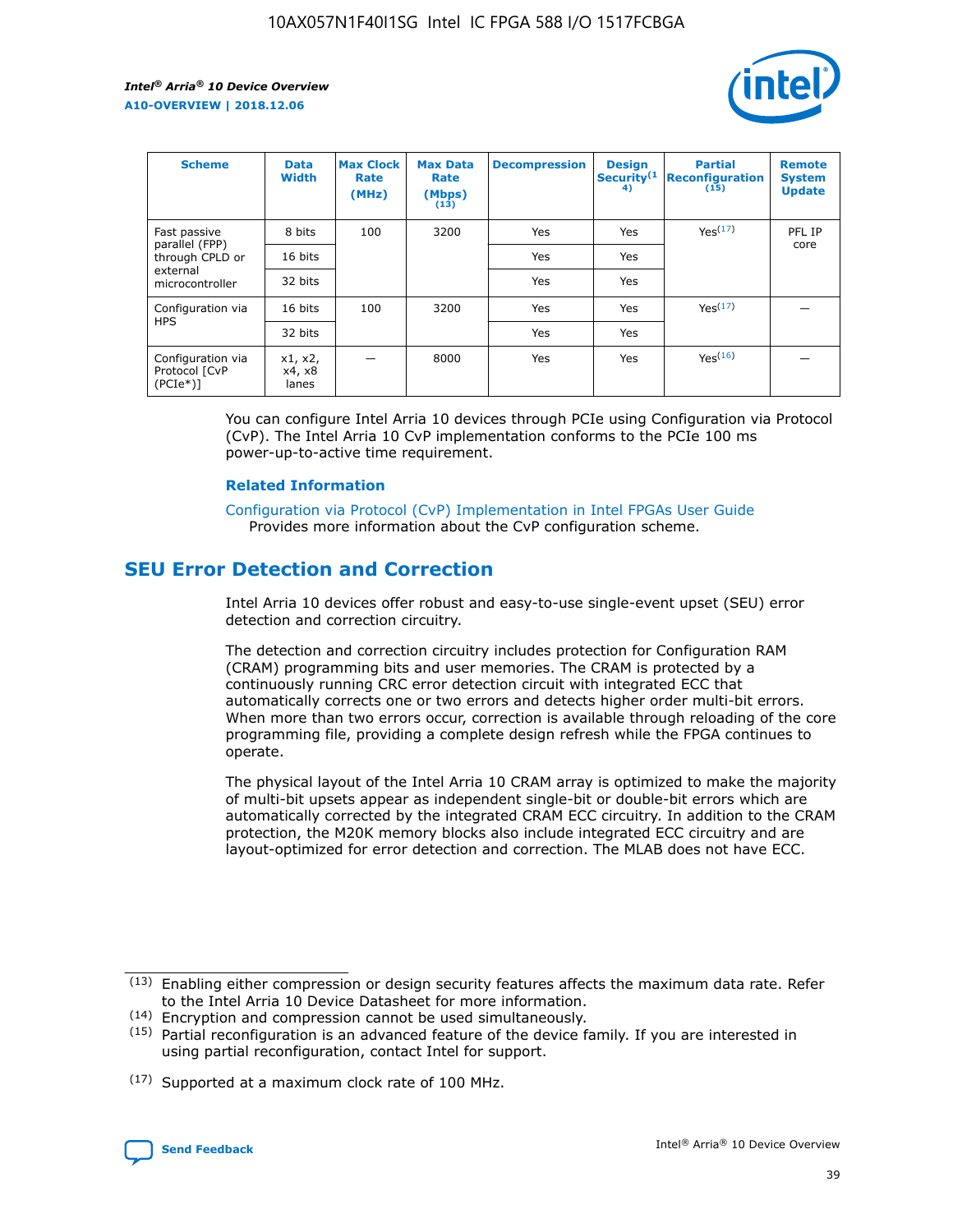

## **Power Management**

Intel Arria 10 devices leverage the advanced 20 nm process technology, a low 0.9 V core power supply, an enhanced core architecture, and several optional power reduction techniques to reduce total power consumption by as much as 40% compared to Arria V devices and as much as 60% compared to Stratix V devices.

The optional power reduction techniques in Intel Arria 10 devices include:

- **SmartVID**—a code is programmed into each device during manufacturing that allows a smart regulator to operate the device at lower core  $V_{CC}$  while maintaining performance
- **Programmable Power Technology**—non-critical timing paths are identified by the Intel Quartus Prime software and the logic in these paths is biased for low power instead of high performance
- **Low Static Power Options**—devices are available with either standard static power or low static power while maintaining performance

Furthermore, Intel Arria 10 devices feature Intel's industry-leading low power transceivers and include a number of hard IP blocks that not only reduce logic resources but also deliver substantial power savings compared to soft implementations. In general, hard IP blocks consume up to 90% less power than the equivalent soft logic implementations.

## **Incremental Compilation**

The Intel Quartus Prime software incremental compilation feature reduces compilation time and helps preserve performance to ease timing closure. The incremental compilation feature enables the partial reconfiguration flow for Intel Arria 10 devices.

Incremental compilation supports top-down, bottom-up, and team-based design flows. This feature facilitates modular, hierarchical, and team-based design flows where different designers compile their respective design sections in parallel. Furthermore, different designers or IP providers can develop and optimize different blocks of the design independently. These blocks can then be imported into the top level project.

## **Document Revision History for Intel Arria 10 Device Overview**

| <b>Document</b><br><b>Version</b> | <b>Changes</b>                                                                                                                                                                                                                                                              |
|-----------------------------------|-----------------------------------------------------------------------------------------------------------------------------------------------------------------------------------------------------------------------------------------------------------------------------|
| 2018.12.06                        | Added links to Intel Arria 10 device errata documents.<br>Removed automotive temperature option from the Intel Arria 10 GX devices.<br>Removed -3 fabric speed grade from the Intel Arria 10 GT devices.<br>Updated power options for the Intel Arria 10 GX and GT devices. |
| 2018.04.09                        | Updated the lowest $V_{CC}$ from 0.83 V to 0.82 V in the topic listing a summary of the device features.                                                                                                                                                                    |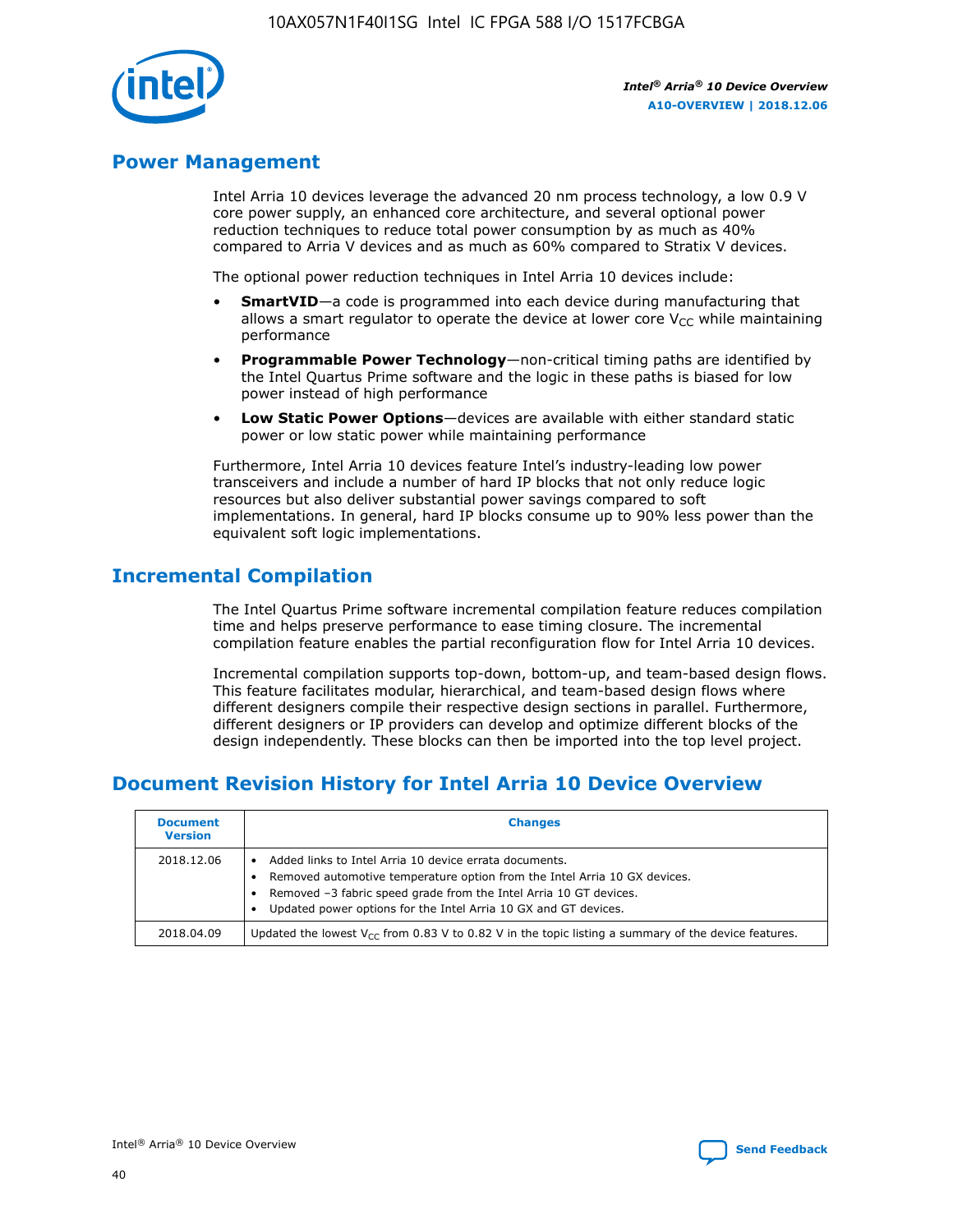

| <b>Date</b>    | <b>Version</b> | <b>Changes</b>                                                                                                                                                                                                                                                                                                                                                                                                                                                                                                                                                                                                                                                                                                                                                                                                                                                                                                                                               |
|----------------|----------------|--------------------------------------------------------------------------------------------------------------------------------------------------------------------------------------------------------------------------------------------------------------------------------------------------------------------------------------------------------------------------------------------------------------------------------------------------------------------------------------------------------------------------------------------------------------------------------------------------------------------------------------------------------------------------------------------------------------------------------------------------------------------------------------------------------------------------------------------------------------------------------------------------------------------------------------------------------------|
| January 2018   | 2018.01.17     | Updated the maximum data rate for HPS (Intel Arria 10 SX devices<br>external memory interface DDR3 controller from 2,166 Mbps to 2,133<br>Mbps.<br>Updated maximum frequency supported for half rate QDRII and QDRII<br>+ SRAM to 633 MHz in Memory Standards Supported by the Soft<br>Memory Controller table.<br>Updated transceiver backplane capability to 12.5 Gbps.<br>Removed transceiver speed grade 5 in Sample Ordering Core and<br>Available Options for Intel Arria 10 GX Devices figure.<br>Removed package code 40, low static power, SmartVID, industrial, and<br>military operating temperature support from Sample Ordering Core and<br>Available Options for Intel Arria 10 GT Devices figure.<br>Updated short reach transceiver rate for Intel Arria 10 GT devices to<br>25.8 Gbps.<br>Removed On-Die Instrumentation - EyeQ and Jitter Margin Tool<br>support from PMA Features of the Transceivers in Intel Arria 10 Devices<br>table. |
| September 2017 | 2017.09.20     | Updated the maximum speed of the DDR4 external memory interface from<br>1,333 MHz/2,666 Mbps to 1,200 MHz/2,400 Mbps.                                                                                                                                                                                                                                                                                                                                                                                                                                                                                                                                                                                                                                                                                                                                                                                                                                        |
| July 2017      | 2017.07.13     | Corrected the automotive temperature range in the figure showing the<br>available options for the Intel Arria 10 GX devices from "-40°C to 100°C"<br>to "-40°C to 125°C".                                                                                                                                                                                                                                                                                                                                                                                                                                                                                                                                                                                                                                                                                                                                                                                    |
| July 2017      | 2017.07.06     | Added automotive temperature option to Intel Arria 10 GX device family.                                                                                                                                                                                                                                                                                                                                                                                                                                                                                                                                                                                                                                                                                                                                                                                                                                                                                      |
| May 2017       | 2017.05.08     | Corrected protocol names with "1588" to "IEEE 1588v2".<br>Updated the vertical migration table to remove vertical migration<br>$\bullet$<br>between Intel Arria 10 GX and Intel Arria 10 SX device variants.<br>Removed all "Preliminary" marks.                                                                                                                                                                                                                                                                                                                                                                                                                                                                                                                                                                                                                                                                                                             |
| March 2017     | 2017.03.15     | Removed the topic about migration from Intel Arria 10 to Intel Stratix<br>10 devices.<br>Rebranded as Intel.<br>$\bullet$                                                                                                                                                                                                                                                                                                                                                                                                                                                                                                                                                                                                                                                                                                                                                                                                                                    |
| October 2016   | 2016.10.31     | Removed package F36 from Intel Arria 10 GX devices.<br>Updated Intel Arria 10 GT sample ordering code and maximum GX<br>$\bullet$<br>transceiver count. Intel Arria 10 GT devices are available only in the<br>SF45 package option with a maximum of 72 transceivers.                                                                                                                                                                                                                                                                                                                                                                                                                                                                                                                                                                                                                                                                                        |
| May 2016       | 2016.05.02     | Updated the FPGA Configuration and HPS Booting topic.<br>$\bullet$<br>Remove V <sub>CC</sub> PowerManager from the Summary of Features, Power<br>Management and Arria 10 Device Variants and packages topics. This<br>feature is no longer supported in Arria 10 devices.<br>Removed LPDDR3 from the Memory Standards Supported by the HPS<br>Hard Memory Controller table in the Memory Standards Supported by<br>Intel Arria 10 Devices topic. This standard is only supported by the<br>FPGA.<br>Removed transceiver speed grade 5 from the Device Variants and<br>Packages topic for Arria 10 GX and SX devices.                                                                                                                                                                                                                                                                                                                                         |
| February 2016  | 2016.02.11     | Changed the maximum Arria 10 GT datarate to 25.8 Gbps and the<br>minimum datarate to 1 Gbps globally.<br>Revised the state for Core clock networks in the Summary of Features<br>topic.<br>Changed the transceiver parameters in the "Summary of Features for<br>Arria 10 Devices" table.<br>Changed the transceiver parameters in the "Maximum Resource Counts"<br>for Arria 10 GT Devices" table.<br>Changed the package availability for GT devices in the "Package Plan<br>for Arria 10 GT Devices" table.<br>Changed the package configurations for GT devices in the "Migration"<br>Capability Across Arria 10 Product Lines" figure.<br>continued                                                                                                                                                                                                                                                                                                     |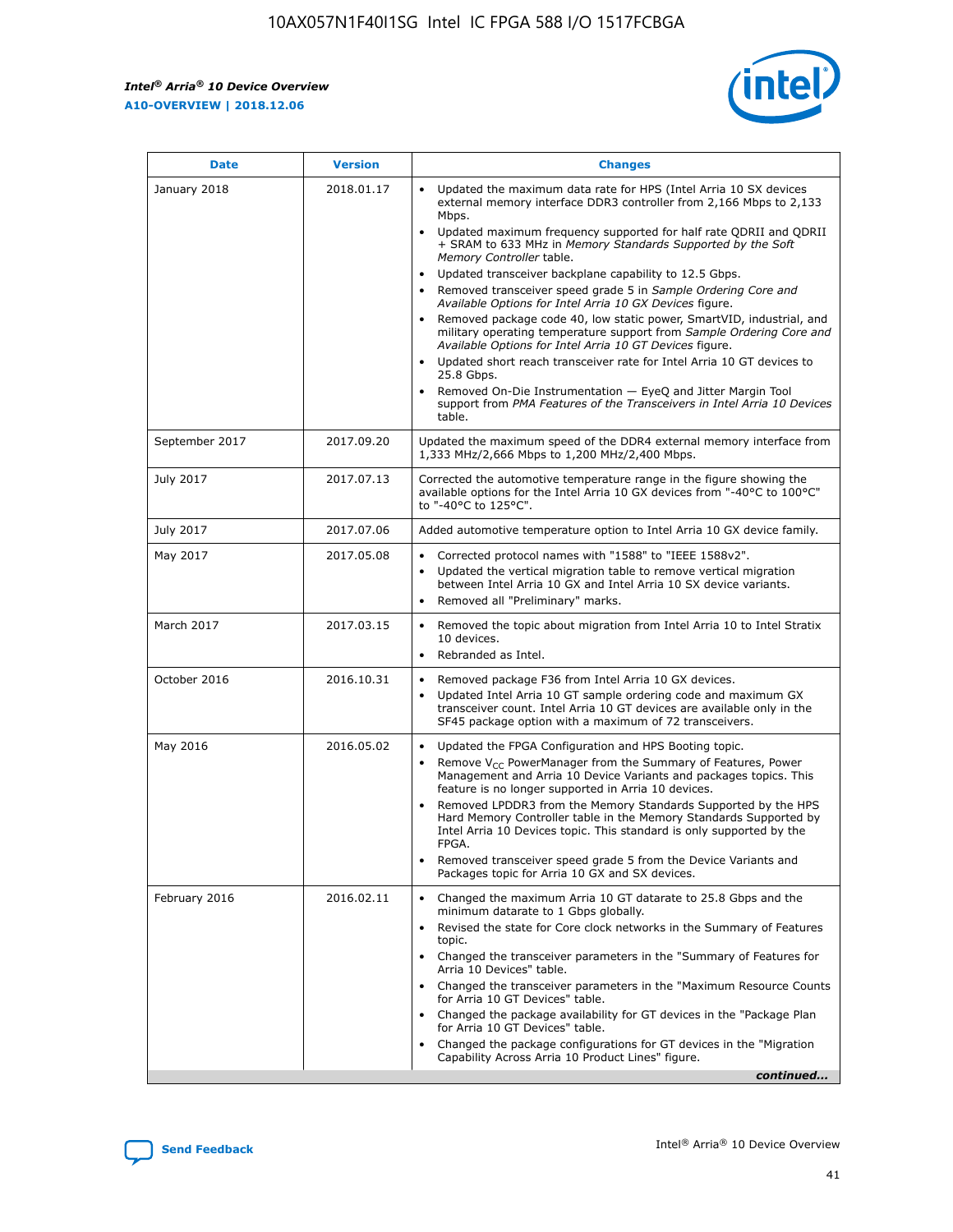

| <b>Date</b>   | <b>Version</b> | <b>Changes</b>                                                                                                                                                               |
|---------------|----------------|------------------------------------------------------------------------------------------------------------------------------------------------------------------------------|
|               |                | • Changed transceiver parameters in the "Low Power Serial Transceivers"<br>section.                                                                                          |
|               |                | • Changed the transceiver descriptions in the "Device Variants for the<br>Arria 10 Device Family" table.                                                                     |
|               |                | Changed the "Sample Ordering Code and Available Options for Arria 10<br>$\bullet$<br>GT Devices" figure.                                                                     |
|               |                | Changed the datarates for GT devices in the "PMA Features" section.                                                                                                          |
|               |                | Changed the datarates for GT devices in the "PCS Features" section.<br>$\bullet$                                                                                             |
| December 2015 | 2015.12.14     | Updated the number of M20K memory blocks for Arria 10 GX 660 from<br>2133 to 2131 and corrected the total RAM bit from 48,448 Kb to<br>48,408 Kb.                            |
|               |                | Corrected the number of DSP blocks for Arria 10 GX 660 from 1688 to<br>1687 in the table listing floating-point arithmetic resources.                                        |
| November 2015 | 2015.11.02     | Updated the maximum resources for Arria 10 GX 220, GX 320, GX 480,<br>$\bullet$<br>GX 660, SX 220, SX 320, SX 480, and SX 660.                                               |
|               |                | • Updated resource count for Arria 10 GX 320, GX 480, GX 660, SX 320,<br>SX 480, a SX 660 devices in Number of Multipliers in Intel Arria 10<br><b>Devices</b> table.        |
|               |                | Updated the available options for Arria 10 GX, GT, and SX.                                                                                                                   |
|               |                | Changed instances of Quartus II to Quartus Prime.<br>$\bullet$                                                                                                               |
| June 2015     | 2015.06.15     | Corrected label for Intel Arria 10 GT product lines in the vertical migration<br>figure.                                                                                     |
| May 2015      | 2015.05.15     | Corrected the DDR3 half rate and quarter rate maximum frequencies in the<br>table that lists the memory standards supported by the Intel Arria 10 hard<br>memory controller. |
| May 2015      | 2015.05.04     | • Added support for 13.5G JESD204b in the Summary of Features table.<br>• Added a link to Arria 10 GT Channel Usage in the Arria 10 GT Package<br>Plan topic.                |
|               |                | • Added a note to the table, Maximum Resource Counts for Arria 10 GT<br>devices.                                                                                             |
|               |                | • Updated the power requirements of the transceivers in the Low Power<br>Serial Transceivers topic.                                                                          |
| January 2015  | 2015.01.23     | • Added floating point arithmetic features in the Summary of Features<br>table.                                                                                              |
|               |                | • Updated the total embedded memory from 38.38 megabits (Mb) to<br>65.6 Mb.                                                                                                  |
|               |                | • Updated the table that lists the memory standards supported by Intel<br>Arria 10 devices.                                                                                  |
|               |                | Removed support for DDR3U, LPDDR3 SDRAM, RLDRAM 2, and DDR2.                                                                                                                 |
|               |                | Moved RLDRAM 3 support from hard memory controller to soft memory<br>controller. RLDRAM 3 support uses hard PHY with soft memory<br>controller.                              |
|               |                | Added soft memory controller support for QDR IV.<br>٠                                                                                                                        |
|               |                | Updated the maximum resource count table to include the number of<br>hard memory controllers available in each device variant.                                               |
|               |                | Updated the transceiver PCS data rate from 12.5 Gbps to 12 Gbps.<br>$\bullet$                                                                                                |
|               |                | Updated the max clock rate of PS, FPP x8, FPP x16, and Configuration<br>via HPS from 125 MHz to 100 MHz.                                                                     |
|               |                | Added a feature for fractional synthesis PLLs: PLL cascading.                                                                                                                |
|               |                | Updated the HPS programmable general-purpose I/Os from 54 to 62.<br>$\bullet$<br>continued                                                                                   |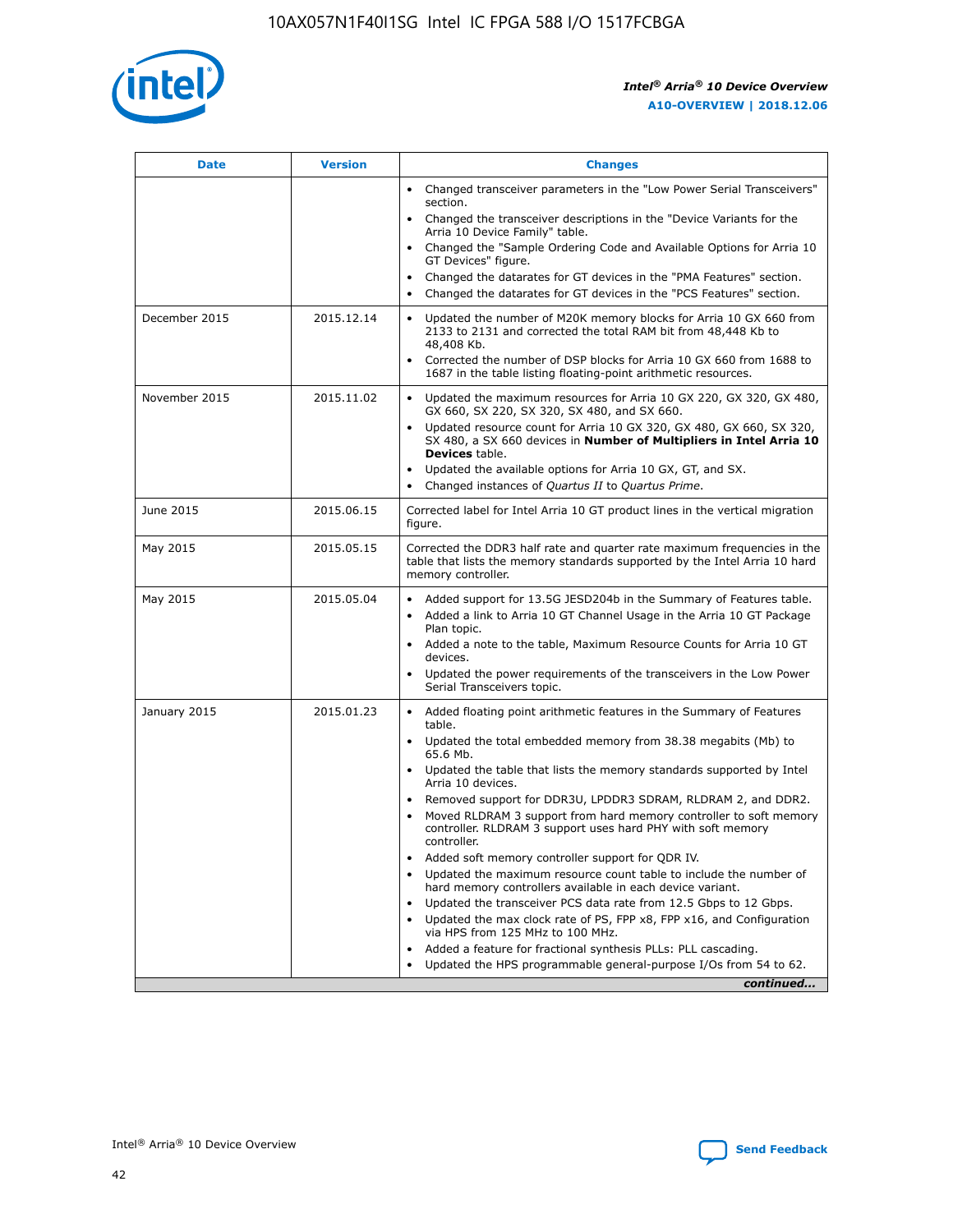r



| <b>Date</b>    | <b>Version</b> | <b>Changes</b>                                                                                                                                                                                                                                                                                                                                                                                                                                                                                                                                      |
|----------------|----------------|-----------------------------------------------------------------------------------------------------------------------------------------------------------------------------------------------------------------------------------------------------------------------------------------------------------------------------------------------------------------------------------------------------------------------------------------------------------------------------------------------------------------------------------------------------|
| September 2014 | 2014.09.30     | Corrected the 3 V I/O and LVDS I/O counts for F35 and F36 packages<br>$\bullet$<br>of Arria 10 GX.<br>Corrected the 3 V I/O, LVDS I/O, and transceiver counts for the NF40<br>$\bullet$<br>package of the Arria GX 570 and 660.<br>Removed 3 V I/O, LVDS I/O, and transceiver counts for the NF40<br>$\bullet$<br>package of the Arria GX 900 and 1150. The NF40 package is not<br>available for Arria 10 GX 900 and 1150.                                                                                                                          |
| August 2014    | 2014.08.18     | Updated Memory (Kb) M20K maximum resources for Arria 10 GX 660<br>devices from 42,660 to 42,620.<br>Added GPIO columns consisting of LVDS I/O Bank and 3V I/O Bank in<br>$\bullet$<br>the Package Plan table.<br>Added how to use memory interface clock frequency higher than 533<br>$\bullet$<br>MHz in the I/O vertical migration.<br>Added information to clarify that RLDRAM3 support uses hard PHY with<br>$\bullet$<br>soft memory controller.<br>Added variable precision DSP blocks support for floating-point<br>$\bullet$<br>arithmetic. |
| June 2014      | 2014.06.19     | Updated number of dedicated I/Os in the HPS block to 17.                                                                                                                                                                                                                                                                                                                                                                                                                                                                                            |
| February 2014  | 2014.02.21     | Updated transceiver speed grade options for GT devices in Figure 2.                                                                                                                                                                                                                                                                                                                                                                                                                                                                                 |
| February 2014  | 2014.02.06     | Updated data rate for Arria 10 GT devices from 28.1 Gbps to 28.3 Gbps.                                                                                                                                                                                                                                                                                                                                                                                                                                                                              |
| December 2013  | 2013.12.10     | Updated the HPS memory standards support from LPDDR2 to LPDDR3.<br>Updated HPS block diagram to include dedicated HPS I/O and FPGA<br>$\bullet$<br>Configuration blocks as well as repositioned SD/SDIO/MMC, DMA, SPI<br>and NAND Flash with ECC blocks.                                                                                                                                                                                                                                                                                            |
| December 2013  | 2013.12.02     | Initial release.                                                                                                                                                                                                                                                                                                                                                                                                                                                                                                                                    |